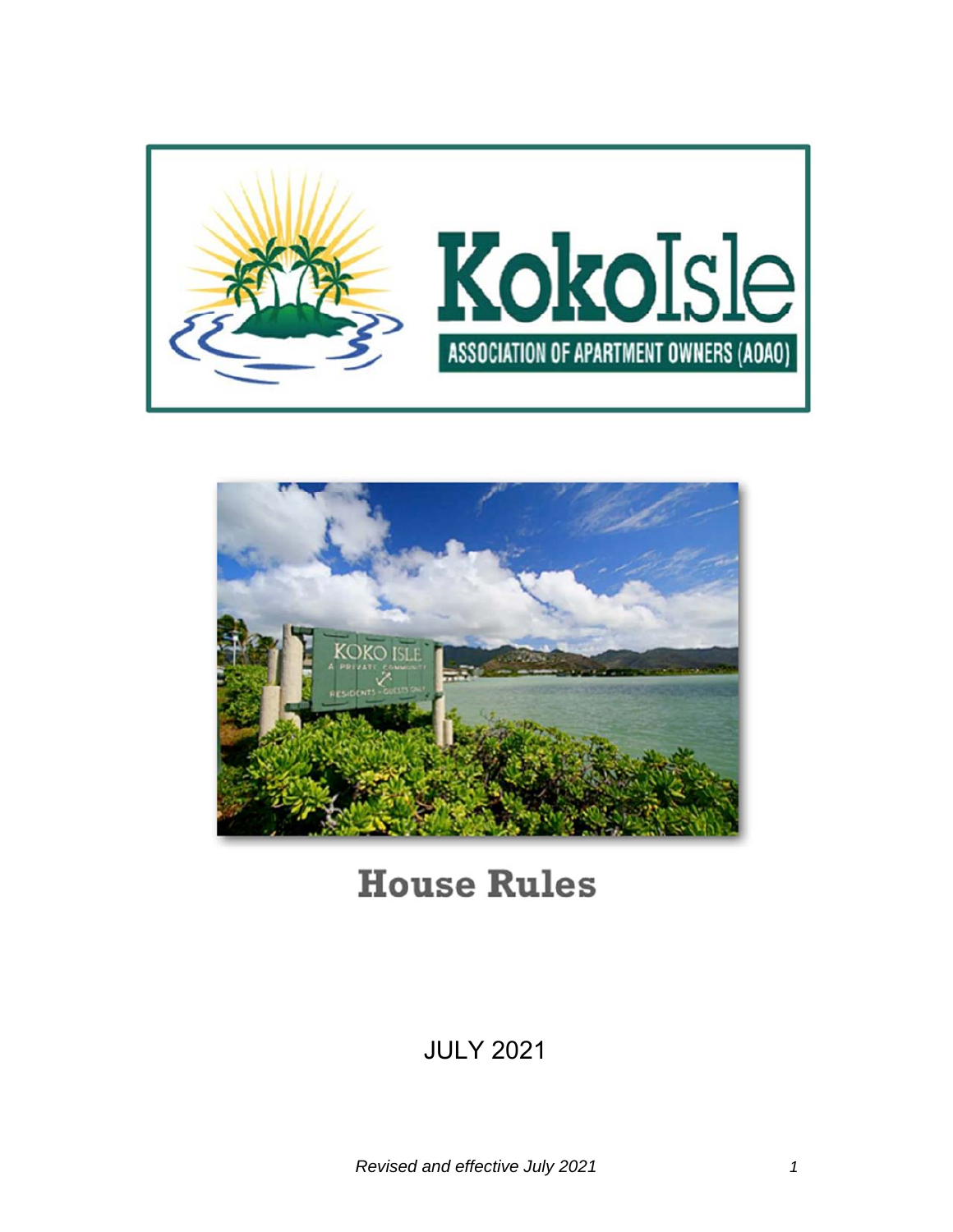# **TABLE OF CONTENTS**

| REGISTRATION AND IDENTIFICATION OF OWNERS, RESIDENTS AND GUESTS25 |                                                         |  |
|-------------------------------------------------------------------|---------------------------------------------------------|--|
|                                                                   |                                                         |  |
|                                                                   |                                                         |  |
|                                                                   |                                                         |  |
|                                                                   |                                                         |  |
|                                                                   |                                                         |  |
| ATTACHMENTS:                                                      |                                                         |  |
| 1.                                                                | RESTRICTIONS ON ANTENNA, SATELLITE DISH, AND SIMILAR    |  |
| 2.                                                                |                                                         |  |
| 3.                                                                | ABATEMENT AND ENJOINMENT OF VIOLATIONS BY UNIT OWNERS43 |  |
| 4.                                                                |                                                         |  |
|                                                                   |                                                         |  |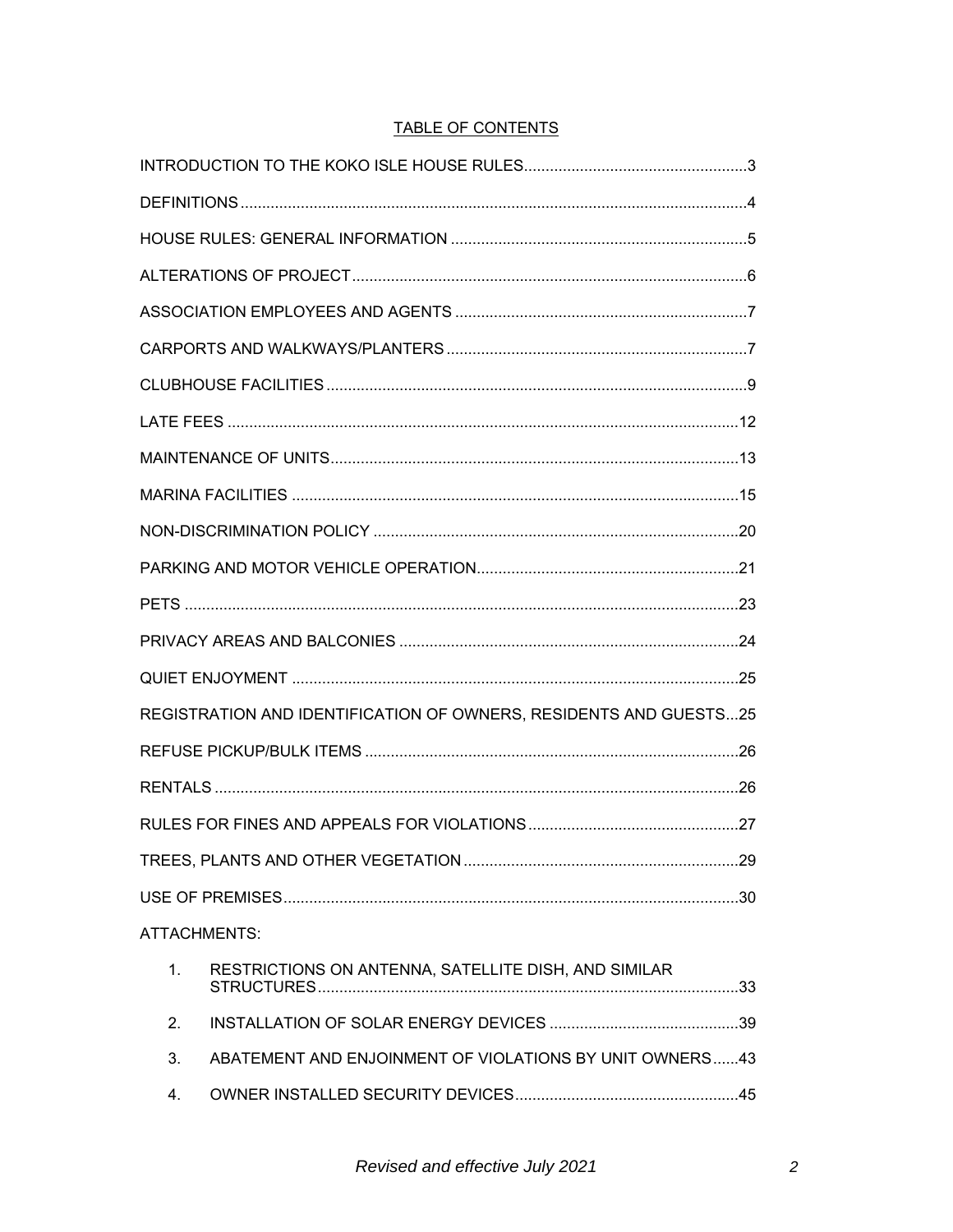#### INTRODUCTION TO THE KOKO ISLE HOUSE RULES

Condominium living requires that community interests take precedence over some personal preferences at times. It is important, therefore, for residents to understand that the Association enforces rules for the benefit of the Koko Isle community as a whole, and that conduct that might be permissible in a neighborhood of single-family dwellings might be inappropriate here.

The project documents that govern the Koko Isle Association of Apartment Owners (AOAO) are the Koko Isle Declaration of Condominium Property Regime of Koko Isle, the By-Laws, Condominium File Plan 94 (map on office wall), and these House Rules. The Koko Isle Declaration is superior to the By-Laws and to the House Rules and the By-Laws are superior to the House Rules. In addition, the Condominium Property Act (Chapter 514B of the Hawai'i Revised Statutes) is superior to the Declaration and By-Laws, unless Chapter 514B states otherwise. In the event of a conflict, the superior document controls.

The Board of Directors is charged with writing house rules that are based on the superior governing documents. In the event of a conflict, the superior document always controls. The Declaration and the By-Laws can only be amended by a vote of homeowners. The House Rules, based on the superior documents, may change from time to time as determined by the Board of Directors.

These House Rules serve to assist the Board of Directors (BOD) regarding the operation and use of the common element and limited common element. In compliance with the provisions of the Declaration, By-Laws and House Rules is required by law.

Some House Rules are written in general terms. For example, nuisances of every nature are prohibited; and broad prohibitions of that type may apply to a variety of circumstances. Other rules are more specific.

The Association employs a Resident Manager, who is given discretion to interpret and enforce these House Rules. Other personnel may also be employed to assist in the enforcement effort.

Please take the time to read and understand these important and binding House Rules.

The Board of Directors Amendments Approved on May 27, 2021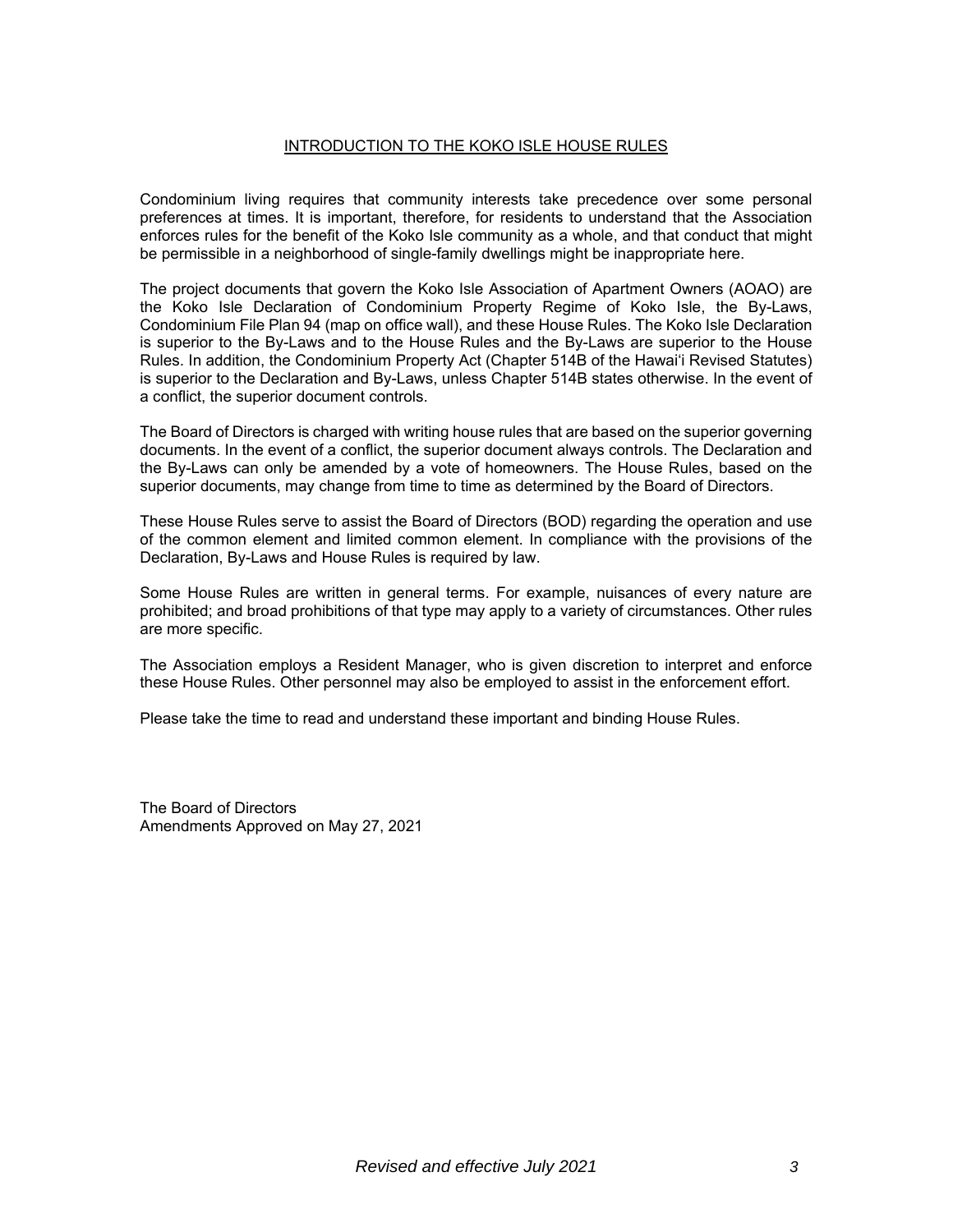#### DEFINITIONS

#### 1. Apartment or Unit

 "Apartment" has the same meaning as "unit". The definition of a unit is contained in Declaration paragraph A. According to Declaration paragraph A(1), units consist of the: spaces within the perimeter walls, floors, and ceilings of each of the 124 units." Declaration paragraph A(1)(d) goes on to provide that:

The respective units shall not be deemed to include the undecorated or unfinished surfaces of the perimeter walls or interior load-bearing walls, the floors and ceilings surrounding each unit or any pipes, wires, conduits or other utility or service lines running through such unit which are utilized for or serve more than one unit, the same being deemed common elements as hereinafter provided. Each unit shall be deemed to include the adjacent storage areas, if any, and privacy areas designated on said Condominium File Plan by the same number as each unit, all the walls and partitions which are not load-bearing within its perimeter walls, the inner decorated or finished surfaces of all walls, floors, and ceilings, and all fixtures originally installed therein including stove, exhaust fan, garbage disposer and hot water heater.

#### 2. Common Elements

The definition of common elements is contained in Declaration paragraph A(2). It reads:

One freehold estate is hereby designated in all remaining portions and appurtenances of the project, herein called the common elements, including specifically but not limited to:

a) Said land in fee simple.

b) All foundations, floor slabs, columns, girders, beams, supports, unfinished perimeter and load-bearing walls and roofs of the residential buildings, the seawall surrounding the project and any deadman that is not located within a privacy area.

c) All yards, grounds and landscaping (exclusive of privacy areas); the swimming pool and other recreational facilities; the one-story service building and two-story pavilion, constructed principally of reinforced concrete floor and wood walls and wood roof, at the westerly end of the project; all refuse facilities; and all docks and docking facilities, whether within or appurtenant to the project, except such docks and facilities that are affixed to deadmen located in a privacy area.

d) The bridge at the easterly end of the project and all roads, parking areas, driveways and walkways (not within designated privacy areas).

e) All ducts, electrical equipment, wiring, pipes and other central and appurtenant transmission facilities and installations over, under and across the project which serve more than one unit for services such as power, light, water, gas, sewer, telephone and radio and television signal distribution.

f) Any and all other apparatus and installations of common use and all other parts of the property necessary or convenient to its existence, maintenance and safety, or normally in common use.

#### 3. Limited Common Elements

The definition of limited common elements is contained in Declaration paragraph A(3). It reads: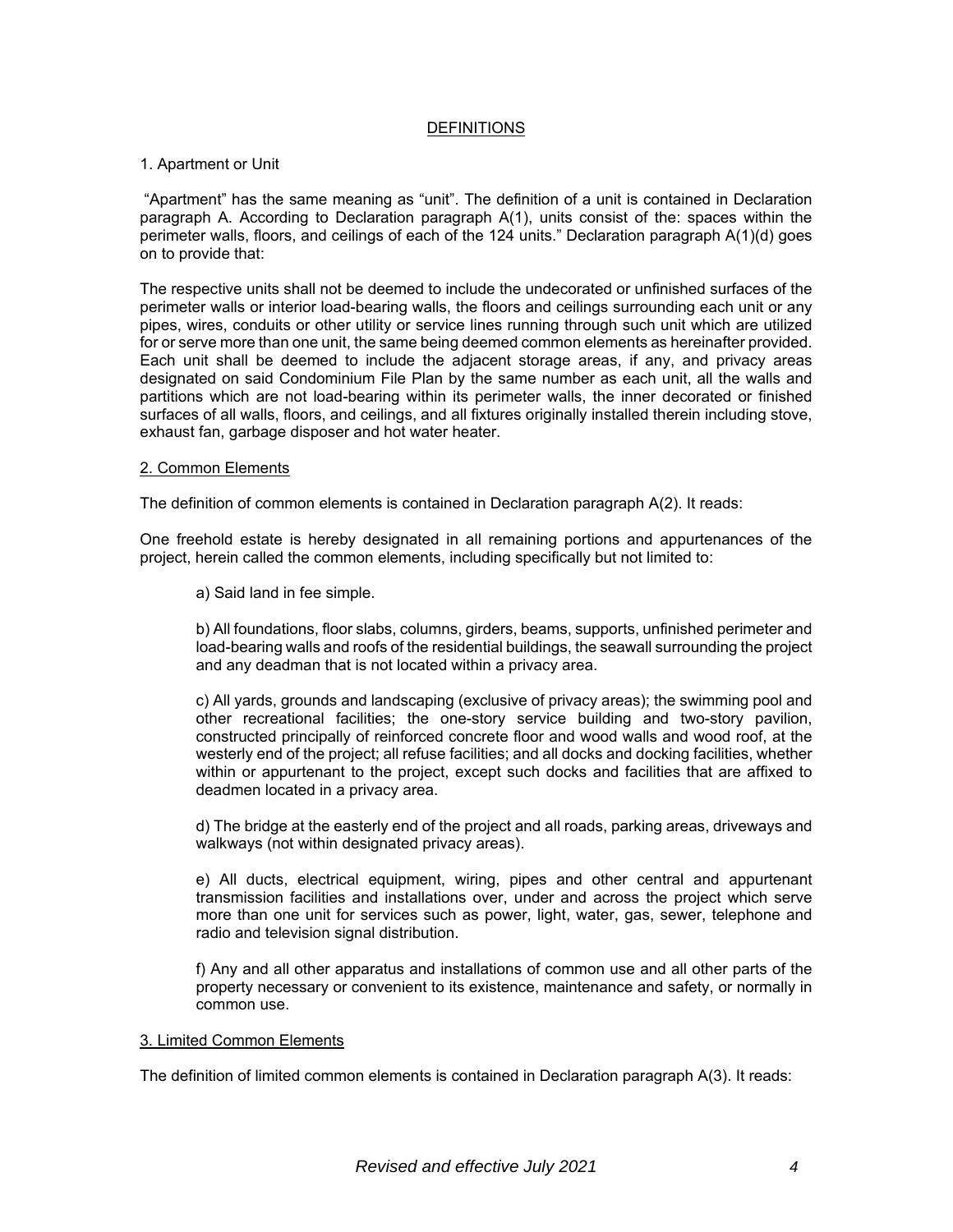Certain parts of the common elements, herein called the limited common elements, are hereby designated and set aside for the exclusive use of certain units, and such units shall have appurtenant thereto easements for the use of such limited common elements as follows:

a) The carports with two parking spaces each, designated on said Condominium File Plan by the number corresponding to the appurtenant unit number, which shall be for the exclusive use of such unit.

b) The walkways connecting each unit to its other limited common elements, insofar as such walkways are not within the privacy area of such unit, which walkways shall be for the exclusive use of such units.

c) The parts of the project designated as limited common elements by Section 514B-35 of the Hawaii Revised Statutes, as amended.

#### 4. Privacy Areas

Privacy areas are described in the Declaration and are designated by numbers on the Condominium File Plan 94 and are contained within the definition of a unit. Street-front and parkside courtyards and marina-front land areas are examples of privacy areas.

#### 5. Dock Spaces for the Construction of Docks

Dock Spaces fronting Koko Isle (Spaces 1-96) are recorded in Exhibit A of the Declaration and may be leased from the Association for the purpose of building an approved dock. Lease information is found in the Declaration. There are two different types of leases (Exhibit B. Waterfront Leases and Exhibit C. Non-waterfront Leases) that should be carefully read.

#### HOUSE RULES: GENERAL INFORMATION

1. These House Rules shall be interpreted to comply with any and all applicable laws and apply to all persons who enter upon and/or use Association property in any way. This includes, but is not limited to, unit owners, tenants, guests and all others who reside at or come to the Koko Isle premises for any reason.

2. All persons are responsible for their own conduct. Unit owners are responsible for the conduct of their guests, tenants and all other persons who reside in or who are connected with their unit. Tenants are responsible for the conduct of their guests and all other persons whom they invite, permit or suffer to reside with them and/or to come onto the Project. Conduct includes violations and resulting fines.

3. Harassment and bullying behavior.

a) Harassing and/or bullying behavior, abusive and/or foul language are not acceptable under any circumstance. When dealing with a neighbor, resident, guest, Board member, Resident Manager or any employee of the association, please act in a respectful, polite, and professional manner.

b) Evidence of any such inappropriate behaviors or language will be investigated.

4. Owners are responsible for the payment of any fines imposed with respect to their apartments or as a result of the actions of the owners' tenants, family members, guests, agents, or employees. In addition, owners and occupants are responsible for the payment of any insured damage to the common elements or other apartments caused by their conduct.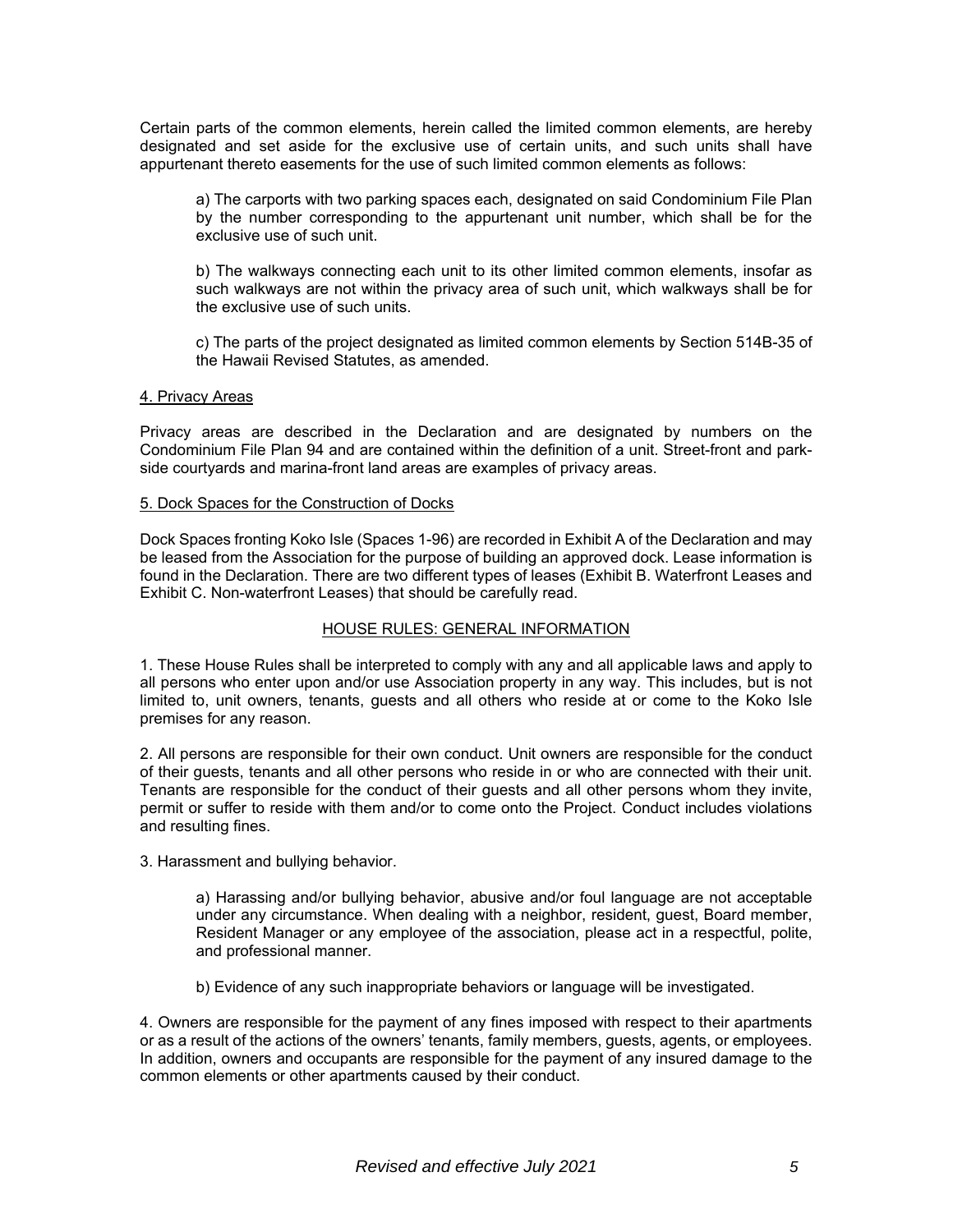5. The Association is entitled to enforce these House Rules against any person to whom they apply.

6. The Resident Manager serves as an agent of the Board with respect to the enforcement of the project documents. Any violation of these House Rules should be promptly reported to the Resident Manager.

7. The terms and provisions of Chapter 514B, H.R.S., the Declaration and the By-Laws are incorporated herein by reference. The persons to whom these House Rules apply are responsible for reading and understanding those documents.

8. Requests for exemptions from compliance with the project documents and/or for accommodations permitted or required by the Fair Housing Act and/or by other applicable laws may be presented in writing to the Managing Agent or to the Board.

9. If any of these House Rules is void and/or unenforceable, in whole or in part, then the remainder of the rules shall remain in full force and effect.

10. The Board is entitled to exercise its reasonable discretion in considering and deciding whether to grant or deny any approval or consent that is permitted or required, subject to the Association's Non-Discrimination Policy.

11. These House Rules may be interpreted and/or amended by the Board from time to time.

12. The enumeration of specific rules shall not be construed to limit, diminish, alter or otherwise affect:

a) The rights, remedies and/or powers of the Association, the Board, the Managing Agent and/or the Resident Manager; or

b) Any other obligation of any person to whom these rules apply.

#### ALTERATIONS OF PROJECT

1. No alteration or addition work shall commence before a Project Request Form (PRF) is submitted to the Resident Manager and a signed written approval of the Board is received.

2. The owner is responsible for obtaining all approvals, permits, consents and the like which may be necessary or appropriate to any alteration or addition.

3. Board approval for alterations or additions shall be provided on the basis of policies established by the Board from time to time. Present policy provides for:

a) Completion of a Project Request Form;

b) The submittal of all plans, specifications, permits and/or other documents that may be required by the Board;

c) The indemnification of the Association, and its members, officers and directors in a form acceptable to the Board;

d) The satisfaction of any requirements or conditions specified by the Board;

e) The payment of any fees or costs incurred by the Association;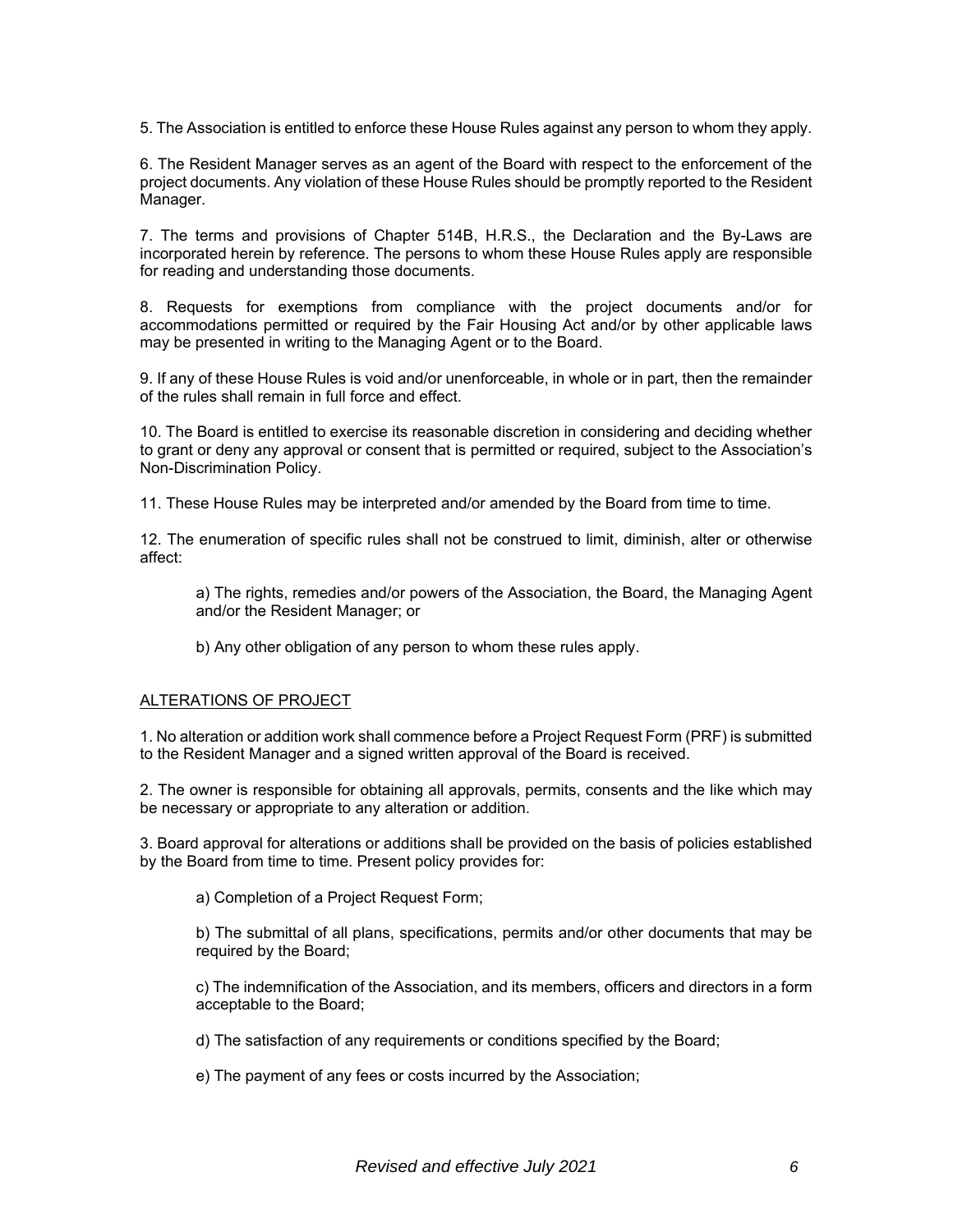f) Issuance of written approval to proceed;

g) Denial of any request which the Board reasonably determines to not be in the best interests of the Association; and

h) Compliance with Koko Isle architectural guidelines.

4. All approved work shall be completed in a timely manner but not exceed one year from time of approval without further Board approval.

5. All approved work shall be performed using appropriate materials and in a workmanlike fashion.

6. No approval by the Board shall be construed to be a representation or warranty of any kind, nor shall it form the basis for any finding of liability against the Association. The owner is entirely responsible for all aspects of the design and construction of any alteration or addition.

7. The Association shall not be liable for any damages due to delay or due to any other reason in connection with any request made or approval given regarding an alteration or addition.

#### ASSOCIATION EMPLOYEES AND AGENTS

1. No Association employee or agent shall be asked to perform any personal task by or for any person, including:

a) To do any work within any unit, except upon instruction of the Board or Managing Agent;

b) To discover, receive and/or transmit any message, thing, article, package, parcel or the like from or to any person; or

c) To transact any private business or favor for any person.

2. Harassment of employees: See Page 5, HOUSE RULES: GENERAL INFORMATION, 3.

#### CARPORTS AND WALKWAYS/PLANTERS

(Limited Common Element)

1. The carports with two parking spaces, walkways, and small planters adjacent to the walkways are designated as a limited common area on the Condominium File Plan.

2. The limited common area shall be kept clean, free from debris, vehicle fluids and present a clean, neat, uncluttered and attractive appearance.

a) The carport and adjacent walkway/planter may be used for Christmas and/or New Year decorations between the dates of December 2 and January 10, inclusive, each year. Decorations typically associated with other bona fide holidays or events may be placed on carport exteriors no earlier than one week prior to the holiday or event and must be removed within three days after the holiday or event. No decoration may cause any damage, be attached to any other common element structure or be attached to any common element planting.

b) The Resident Manager has reasonable discretion to require the removal or relocation of items from limited common elements that are inconsistent with the requirements of this section.

3. Walkway/Planter: The walkways/planters are adjacent to the carports.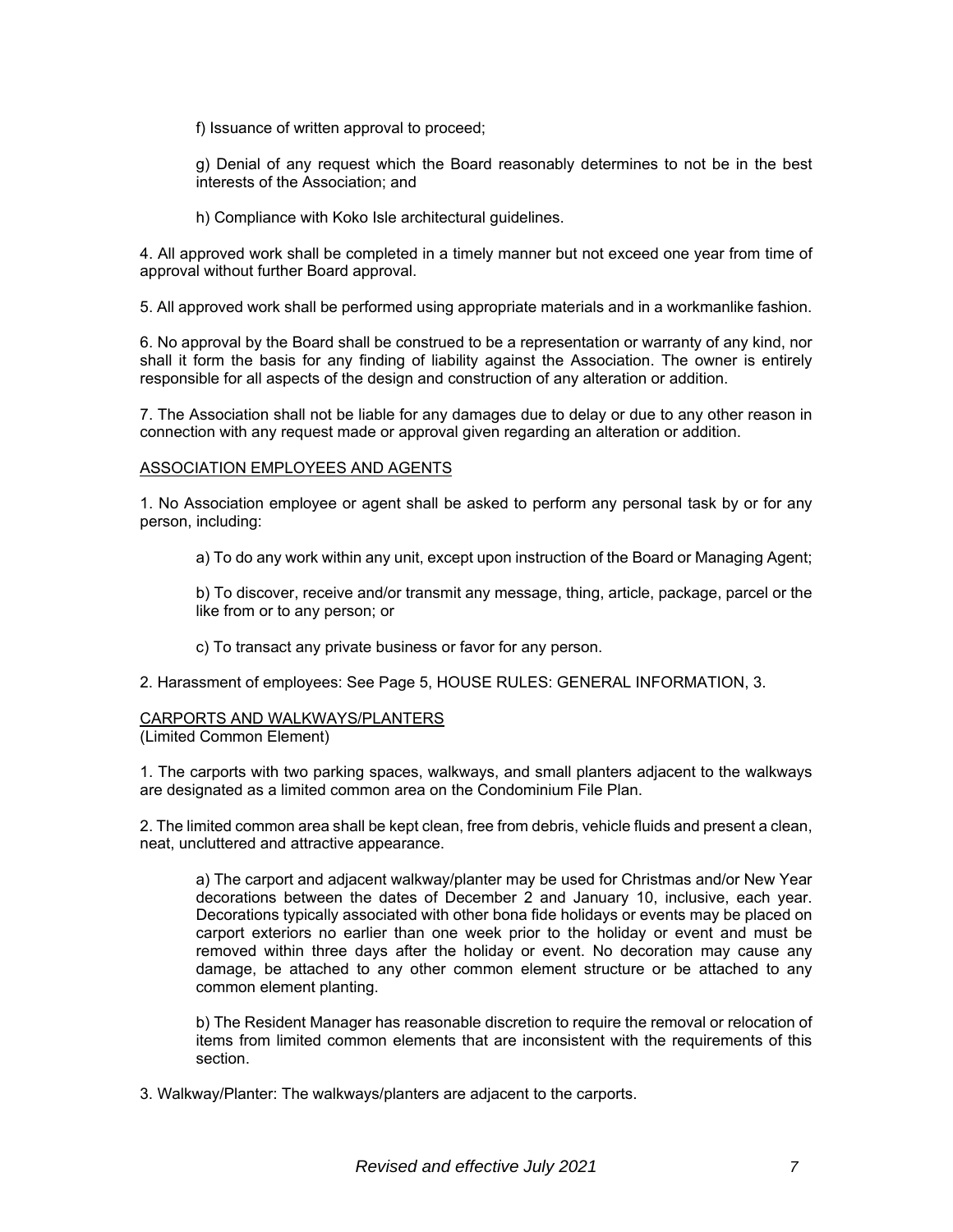a) Residents may plant in the planter with approval of the Resident Manager and provided the vegetation does not contact any portion of any building structure and does not damage the fence, pavement or walkway. Decorative potted plants, which are kept under the carport roofline and which do not damage the pavement or walkway are permitted with approval of the Resident Manager. All conditions in the "Trees, Plants and other Vegetation" section of these House Rules (Pages 29-30) must be followed.

b) Reasonably sized security signs may be placed in the walkway/planter and/or in the back privacy lanai of individual units.

4. Carports: The carport area (limited common element) is directly under the solid roofline and the apron (common element) is the paved area beyond the roofline (See Condominium File Plan 94). Only items which these House Rules specify may be stored in carports.

- a) Allowed Uses of Carports:
	- 1. Parking registered vehicles and registered boats/trailers of twenty (20) feet or less is allowed.
	- 2. Vehicles and/or small boat trailers in carports may slightly protrude (but no more than a maximum of two (2) feet) beyond the solid roof line into the common element apron.
	- 3. Vehicles, boats/trailers in carports shall be parked in carport so that they do not:
		- (1) impact or hinder the ingress/egress of any vehicle and/or boat trailer from another apartment from directly entering a carport;
		- (2) interfere with or impact a person exiting or entering an apartment through the walkway and/or common element leading up to the walkway; and
		- (3) affect or hinder any delivery of goods or services to an apartment through the limited or common element.
	- 4. Bicycles can be parked in the carport area as long as the area is neat and does not interfere with the parking of vehicles in the carport.
	- 5. A small screened area may be built along the back area of the carport but must FIRST allow room for two (2) parked motor vehicles as well as the container screen to fit under the roof line. The maximum size is to be no larger than six feet high, three feet wide and nine feet long. The screen materials are to match the existing AOAO fencing material. The Resident Manager must pre-approve the location and size of these screens via the Project Request Form approval process. Items placed behind a screen shall not be visible from the front of the carport. The screens shall not be fully enclosed and shall be subject to inspection by the AOAO. Flammable and/or any other hazardous items may not be stored behind the screens. The screens shall be properly maintained by the unit owner, or they will be removed at the expense of the unit owner.
	- 6. City and County rubbish containers and certain miscellaneous items may be stored unobtrusively inside the back area of the carport. Miscellaneous items such as coiled garden hose and electric vehicle charging station and cables neatly hung at back of the carport are allowed.
	- 7. Some items may be hung from the carport celling provided they are under the solid roof line: Car tops, surfboards, kayaks, stand up paddle boards, rafts, and ladders, provided parking is not thereby restricted, and lumber, if out of sight. No other items are permitted.
	- 8. A flagpole may be erected in the ground-level privacy area or a bracket may be attached to the carport post by the mailbox. Properly displayed American Flags are allowed at all times under the Freedom to Display the American Flag Act of 2005. In addition, a Hawaiian state flag may be flown in accordance with the American flag protocol.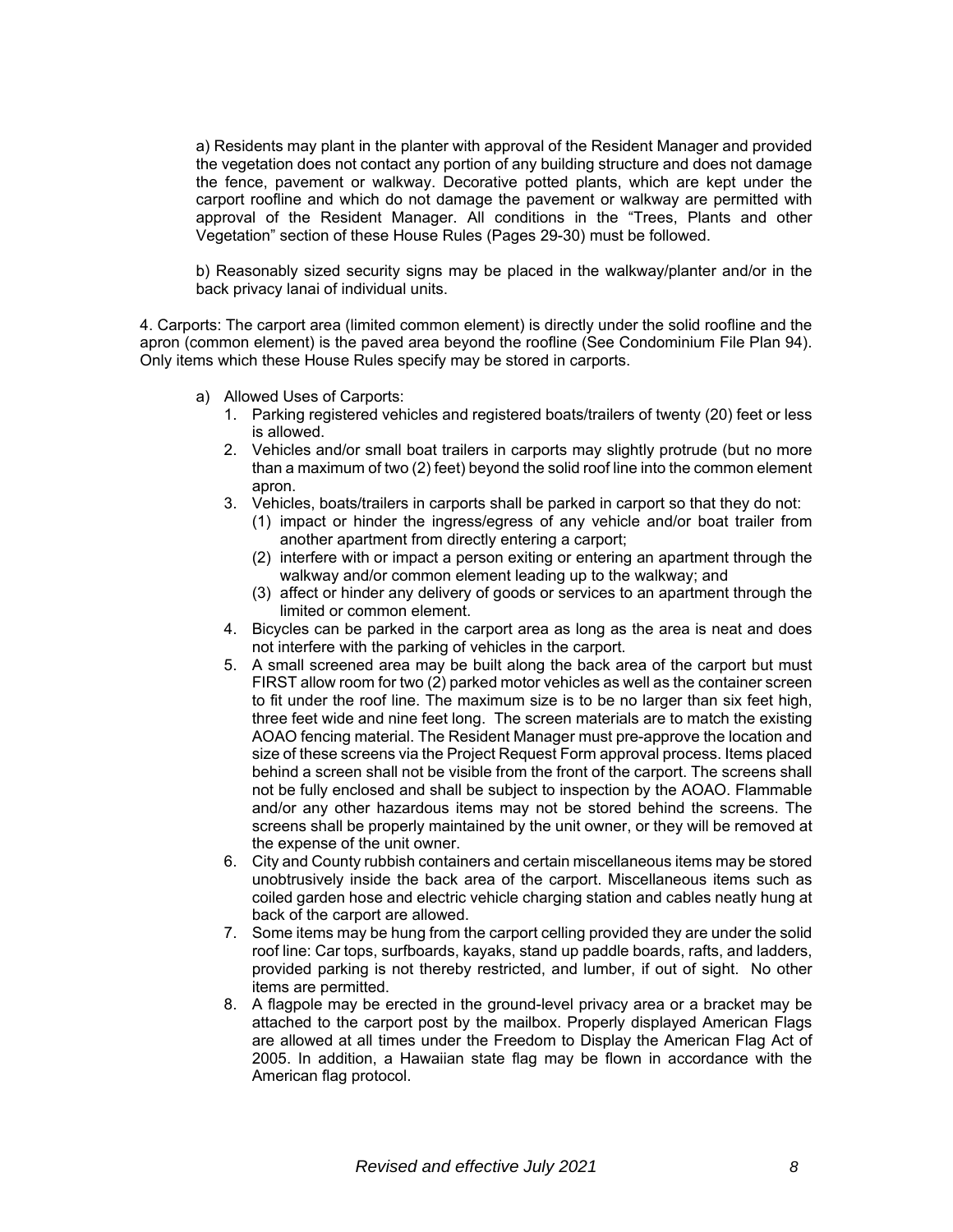- b) Prohibited Uses of the Carports:
	- 1. Tandem parking of vehicles is not allowed.
	- 2. No clotheslines are permitted inside carports. Clotheslines may only be strung in the street side privacy areas, provided they are not visible from the common elements to the maximum extent possible.
	- 3. Flammable and/or any other hazardous or nonhazardous containers of fluids may not be stored in the carport area.
	- 4. Ladders are not allowed to be stored in the carport, except by hanging from the carport ceiling pursuant to paragraph 4. Carports, a)7. above.
	- 5. Carports or other limited common areas are not to be used for unit "garage sales" except with prior permission of the Board or the Resident Manager for the yearly Koko Isle "Garage Sale."
	- 6. Vehicle and/or boat repair is prohibited in carports, but minor maintenance of a routine nature, is permitted with Resident Manager approval.
	- 7. No other objects shall be stored in the carport, if visible from outside the carport without the prior written consent of the Resident Manager.

#### CLUBHOUSE FACILITIES

1. Facilities: Manager's office, Upstairs of the Clubhouse including the kitchen, Swimming Pool area downstairs, Sauna and Exercise room, and all showers, bathrooms, furniture, plantings and the seawall.

2. General: The Clubhouse Facilities require attention to safety and health. The following rules and regulations are applicable to all Clubhouse Facilities. Further, there are additional rules and regulations that are specific to the different areas of the facilities. These rules and regulations may change from time to time.

a) Use of the Clubhouse Facilities is at the risk of the user. Every person who uses the facilities shall defend, indemnify and hold the Association harmless from and on account of any and all losses, liability, damages, expenses, attorneys' fees and/or costs of any kind or nature whatsoever, arising out of, related to or connected with such use. Every person who uses the facilities shall be liable to the Association for any and all damage to the common elements and/or other Association Property. The Association shall not be liable for claims of personal injury or property damage. It is recommended that children 12 years old and under be accompanied by an adult in the facilities. Parents and guardians are responsible for the conduct of their children while in the facilities and all persons shall use the facilities safely. The Clubhouse Facilities shall not be used in violation of any rule or any law.

b) The Clubhouse facilities are limited to the use of residents and guests. Residents are responsible for their guests and are required to accompany their guests at all times. Use by guests may be limited, depending on the number of residents seeking to use the Facilities at any given time. Posted limitations regarding usage shall be observed.

c) Association employees and their spouse/partner, parents and children, may use the Clubhouse Facilities in accordance with the House Rules. Association employees are responsible for their family and are required to accompany their family at all times. The use of the facilities by Association employees will be at the discretion and monitoring of the Board of Directors and may be amended or rescinded at any time.

d) Specifically prohibited in the facilities are smoking, pets of any kind, skateboarding, any recreational vehicle, damaging or removing any Association property, and consumption of alcoholic beverages (with the exception of their use in the Upstairs of the Clubhouse). Specific permission of the Resident Manager is required before any musical amplifiers may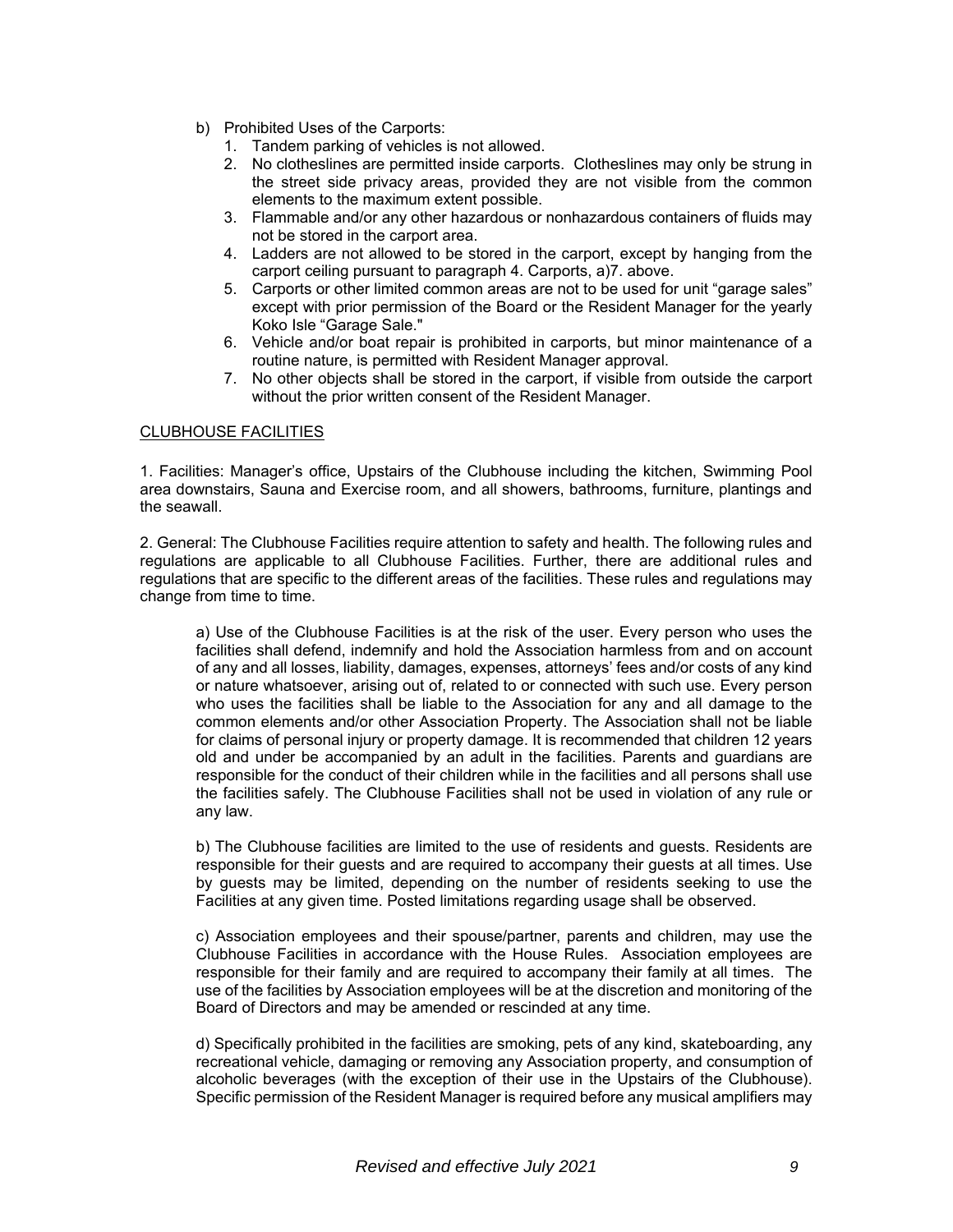be used. Special attention to the rights of others shall be given, so nuisances and unreasonable disturbances, and loud, boisterous, unsafe or all inappropriate conduct are prohibited. Assistance animals are permitted upon specific permission of the Board or the Resident Manager.

e) Persons may be asked to vacate premises for behavior the Resident Manager deems is in violation of any rules and regulations of the Clubhouse Facilities.

3. Manager's Office: The Resident Manager's office is located on the ground floor of the Clubhouse Facilities. The hours are determined by the Board of Directors and may change from time to time and are posted on the bulletin board.

a) All areas of the Clubhouse Facilities, with the exception of the Resident Manager's office, shall be open from 9:00am to 9:00pm daily; except as may be necessary for maintenance or other operational requirements or to meet special needs (upon prior approval of the Board).

b) The facilities require a key. The charge for a lost key, an unreturned key or an additional key is \$50.00, which may change from time to time.

#### 4. Upstairs of the Clubhouse. General rules and regulations for the Clubhouse Facilities also apply.

a) The upstairs was designed as a gathering place. The area may be reserved by a resident or an Association employee for a private function. The upstairs is limited to a maximum of seventy-six (76) persons or as posted.

b) The AOAO has a standing reservation for the use of the upstairs for the Hawaii Kai Boat Parade. In addition, the upstairs has a standing monthly reservation for the AOAO Board of Directors' meeting, as determined. The pool area may also be closed at this time.

c) A request to reserve the Upstairs of the Clubhouse for a private function shall be directed to the Resident Manager. The upstairs will be closed to those who are not invited to the function. The Swimming Pool and downstairs facilities are not included in the reservation and are closed to the private function.

d) The Resident Manager may deny an application for a function that he/she reasonably determines to not be in the best interest of the Association.

e) Reservations will be taken on the basis of policies established by the Board from time to time. Any violation of these rules may result in an immediate fine and denial to rent the upstairs for any future event.

i) The application process includes, but may not be limited to:

(1) Completion of an application process a minimum of one week in advance of the function;

(2) Completion of a Clubhouse Reservation and Agreement Form;

(3) Payment of a \$100 cleaning deposit and/or damage deposit as determined by the Board from time to time ; and

(4) Written confirmation to applicant that the Upstairs of the Clubhouse is available and that the reservation is accepted.

ii) Conditions:

(1) Mandatory attendance at the function is required by the resident or Association employee who applies for the reservation. The resident or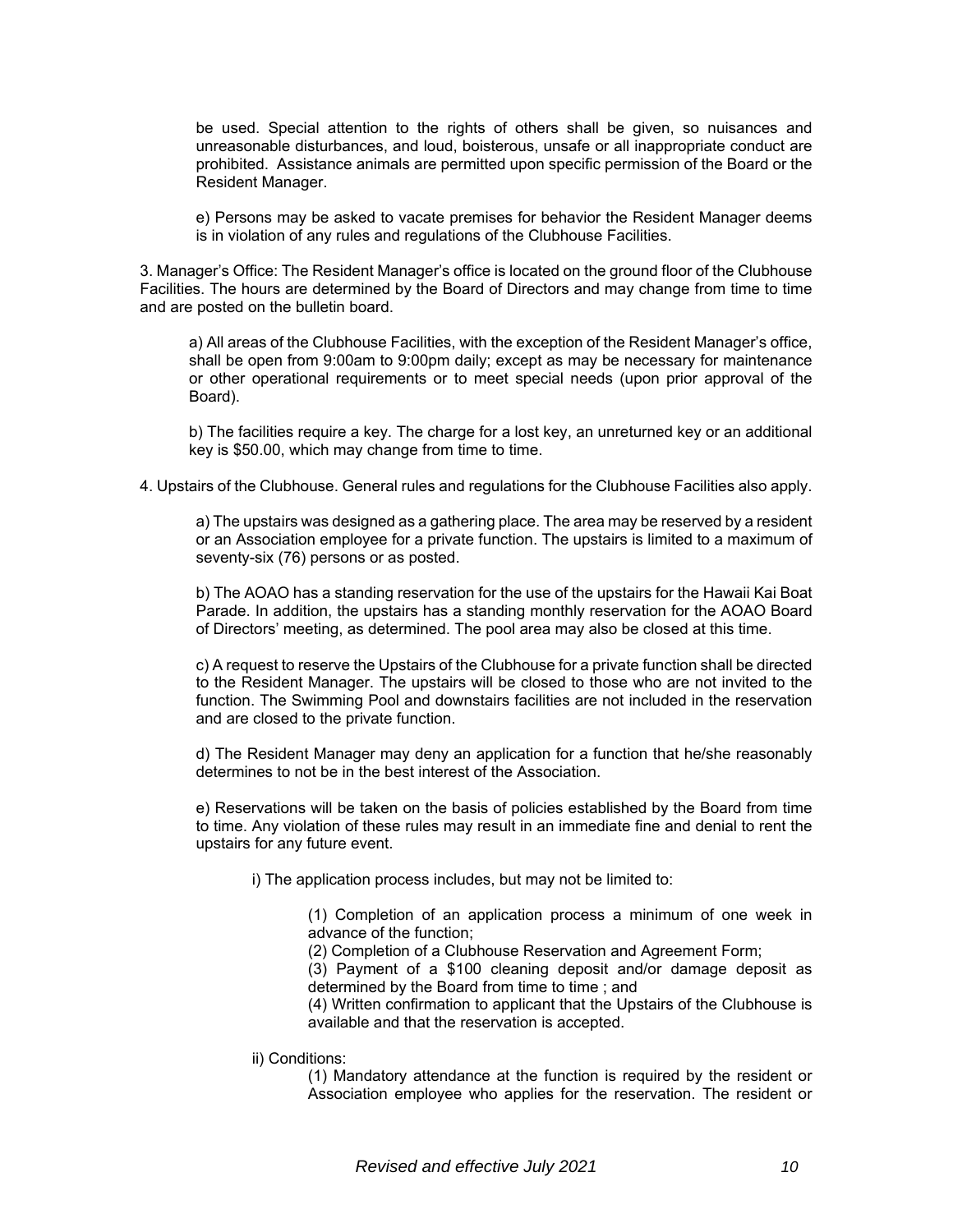Association employee is responsible for his/her guest's behavior. (2) Specific permission is required of the Resident Manager before musical amplifiers may be used and may be asked to cease playing as determined by the Resident Manager; and

(3) Ending of function and guests departing no later than 10:00pm. One addition hour is allowed for quiet cleanup time. Residents who reserve the upstairs are responsible to ensure their guests depart the premises on time and do not linger and the area is cleaned to the satisfaction of the Resident Manager.

(4) Failure to comply with these rules may result in fines, cleaning fees, and other related charges being deducted from the deposit. In the event the charges exceed the deposit amount, the resident who applied for the reservation shall pay on demand the additional amount.

- iii) Reservations by Association employees:
	- (1) A reservation of the upstairs area of the Clubhouse for the use of an Association employee and his or her spouse/partner and children may be made by the employee. If a resident has requested the same date as the employee within 14 days of the Resident Manager receiving the employee's request, the resident's request shall take precedence over the employee's request.

5. Swimming Pool area: General rules and regulations for the Clubhouse Facilities above are also enforced beyond those specific to the Swimming Pool area noted below. In addition, all rules and regulations posted at the Swimming Pool shall also be observed.

a) The Swimming Pool is defined as the area from the pool fence lines to the marina frontage seawall (pool, concrete apron, grassy areas and the downstairs covered lanai). This does not include the docks fronting the Swimming Pool area.

b) There is no lifeguard on duty at any time. Each user assumes all risks of use. It is recommended that children 12 years old and under be accompanied by an adult in the Swimming Pool area. Parents and guardians are responsible for the conduct of their children while in the area and all persons shall use the area safely. The Association shall not be liable for claims of personal or property damages.

c) The Swimming Pool area gate needs a key and shall only be opened to enter or to exit the pool area and shall be left closed and locked at all other times.

d) The downstairs area is not available for persons attending a private function in the Upstairs of the Clubhouse.

e) Guest usage of the pool, Sauna and Exercise room is limited to a maximum of seven guests per unit or as posted.

f) All persons should shower immediately before entering the pool; be free from infectious disease and illness; have no open wounds or sores; and practice good personal hygiene.

g) Due to safety concerns prohibited conduct/items at the Swimming Pool and its surrounding area include, but are not limited to:

i) Food, beverages (with the exception of water) alcohol and glassware. Any food, beverage, glass or other items that enter the pool may require the pool to be closed for cleaning;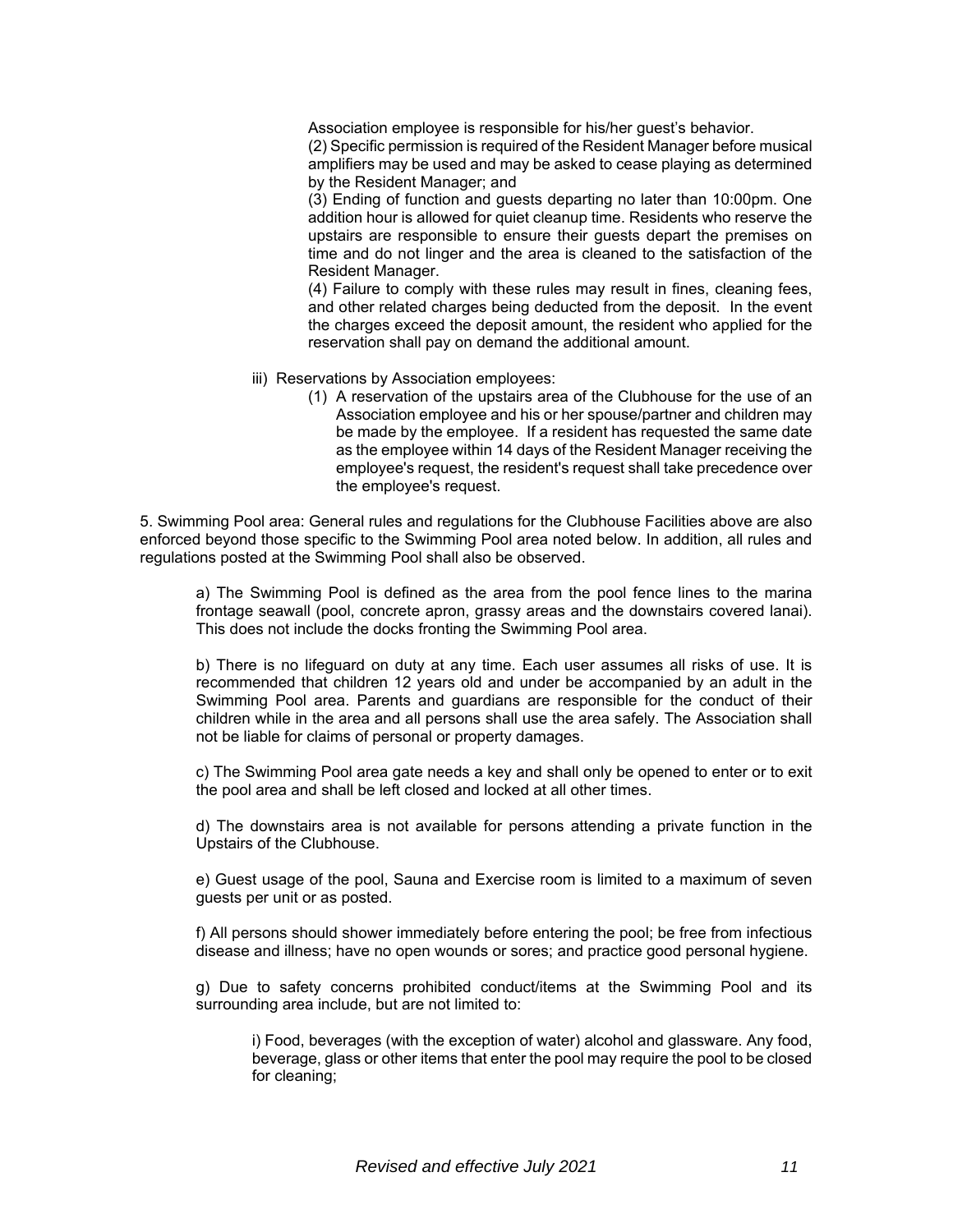ii) Skating, skateboarding, scootering or bicycling or the use of any recreational vehicle in the pool area or on the adjacent sidewalk;

iii) Balls, toys, air mattresses, boogie boards and other such objects; except that face masks, snorkels and fins are permitted if they do not interfere with other swimmers, and swimming or medical aids which are not made of Styrofoam may be used if appropriate and preapproved by the Resident Manager;

iv) Hairpins and other such objects that rust shall be removed before entering the pool;

v) Jumping or diving into the pool from the handrails or fence; jumping or diving into the marina from the adjacent seawall or the clubhouse; running, pushing, screaming, yelling or engaging in "horseplay" or other dangerous behavior; using loud, lewd or offensive language or loud music; and

vi) Pets and smoking are prohibited.

h) Persons may be asked to vacate premises for conduct the Resident Manager deems is in violation of any rules and regulations.

6. Showers, Sauna and Exercise. General rules and regulations for the Clubhouse Facilities are also enforced beyond those specific to the showers, and Sauna and Exercise area noted below.

a) The Sauna, Exercise and shower rooms are located on the bottom floor of the Clubhouse and require a key to enter.

b) Each user assumes all risks of use. It is recommended that children 12 years old or under be accompanied by an adult in the Sauna and Exercise rooms. Parents and guardians are responsible for the conduct of their children while in the rooms and all persons shall use the rooms safely. The Association shall not be liable for claims of personal injury or property damage.

c) Guest usage of the Swimming Pool area, Sauna and Exercise room is limited to a maximum of seven (7) guests per unit or as posted.

d) Pets are not allowed in the rooms.

e) Use of the exercise equipment requires that the user be courteous and the equipment used be cleaned and properly put away. Equipment is not to be removed from the exercise room.

f) Persons may be asked to vacate premises for conduct the Resident Manager deems is in violation of any rules and regulations.

#### LATE FEES

1. The monthly maintenance fee is due and payable on the first of each month and it is late thereafter.

2. A special assessment is due on the date specified in the notice of assessment.

3. A late fee shall be assessed against any owner whose payment in good funds is not physically received at the office of the Managing Agent on or before: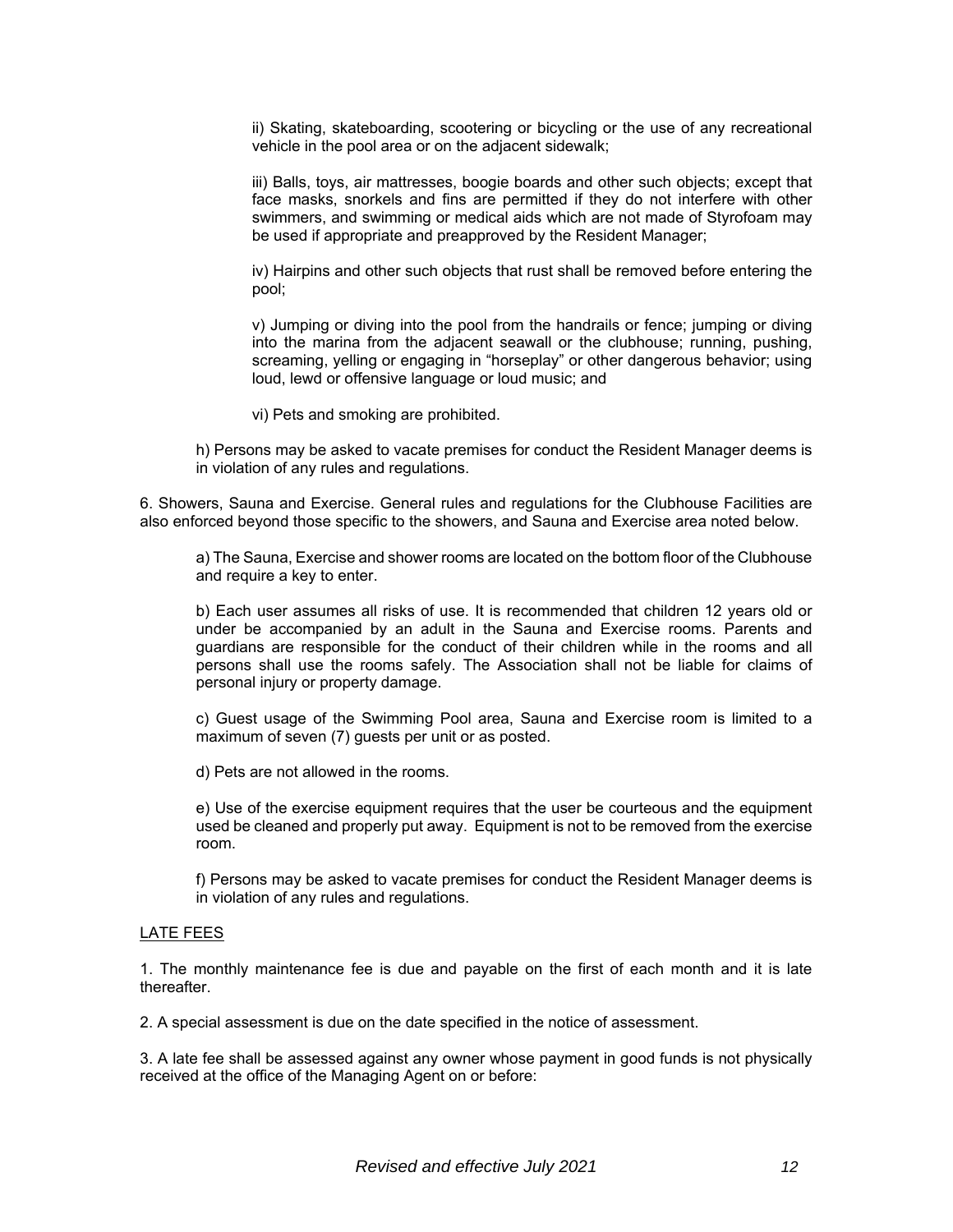- a) The 10th day of the month that a monthly maintenance fee is due; and
- b) Nine (9) days after the date when a special assessment is due.

4. The postmark date of any envelope containing any payment shall not be considered in determining whether or not a payment has been received late.

5. The failure to pay late fees will result in the deduction of late fees from future common expense payments, so long as a delinquency continues to exist.

#### MAINTENANCE OF UNITS

1. By-Laws Article V, 2, provides as follows: Every unit owner shall at his own expense at all times well and substantially repair, maintain, amend and keep his unit, including without limitation all internal installations therein such as water, electricity, gas, telephone, sewer, sanitation, air conditioning, lights and all other fixtures and accessories belonging to such unit and the interior decorated or finished surfaces of all walls, floors and ceilings of such unit, and any appurtenant patios, storage and privacy areas, with all necessary reparations and amendments whatsoever in good order and condition except as otherwise provided by law or the Declaration, and shall be liable for all loss or damage whatsoever caused by his failure to perform any such work diligently, and in case of such failure after reasonable notice to perform shall reimburse to the Association promptly on demand all expenses incurred by it in performing any such work authorized by the Board of Directors or the Managing Agent. Every unit owner and occupant shall reimburse the Association promptly on demand all expenses incurred by it in maintaining the privacy areas within such unit as required herein, after such owner's or occupant's failure to effect such maintenance, and in repairing or replacing any uninsured loss or damage to the common elements or any furniture, furnishings and equipment thereof caused by such owner or occupant or any person under either of them and shall give prompt notice to the Managing Agent of any such loss or damage or other defect in the project when discovered.

2. Any evidence of termite infestation or damage, whenever and however discovered or suspected, shall be reported to the Resident Manager immediately.

3. In addition to any other requirements of law, each unit shall contain at least one (1) working two 2 lb. dry chemical extinguisher located in or near the kitchen and shall contain such number of working smoke/fire detectors as may be recommended by the Honolulu Fire Department or by another recognized authority, located in accordance with such recommendations.

4. Nothing shall be allowed, done or kept in any unit, privacy area, limited common element or common element which would overload or impair any floor, wall or roof; or which would affect any policy of insurance maintained by or for the Association by causing: a) an increase in ordinary premium rates; b) a cancellation; and/or c) an invalidation thereof.

5. Maintenance Responsibilities of Owners: Apartment owners are responsible for the replacement, installation, repair, or maintenance of their units, including but not limited to the following parts of their units. Damages to the limited common and/or common elements caused by improper care, maintenance, replacement, repair and/or installation are the responsibility of owners.

- a) Exterior front utility/storage doors if any.
- b) Screen doors, screens, and window sashes.
- c) Fixed pane windows, louvers, sliding glass doors and frames, glass or wooden jalousies and jalousie mechanisms.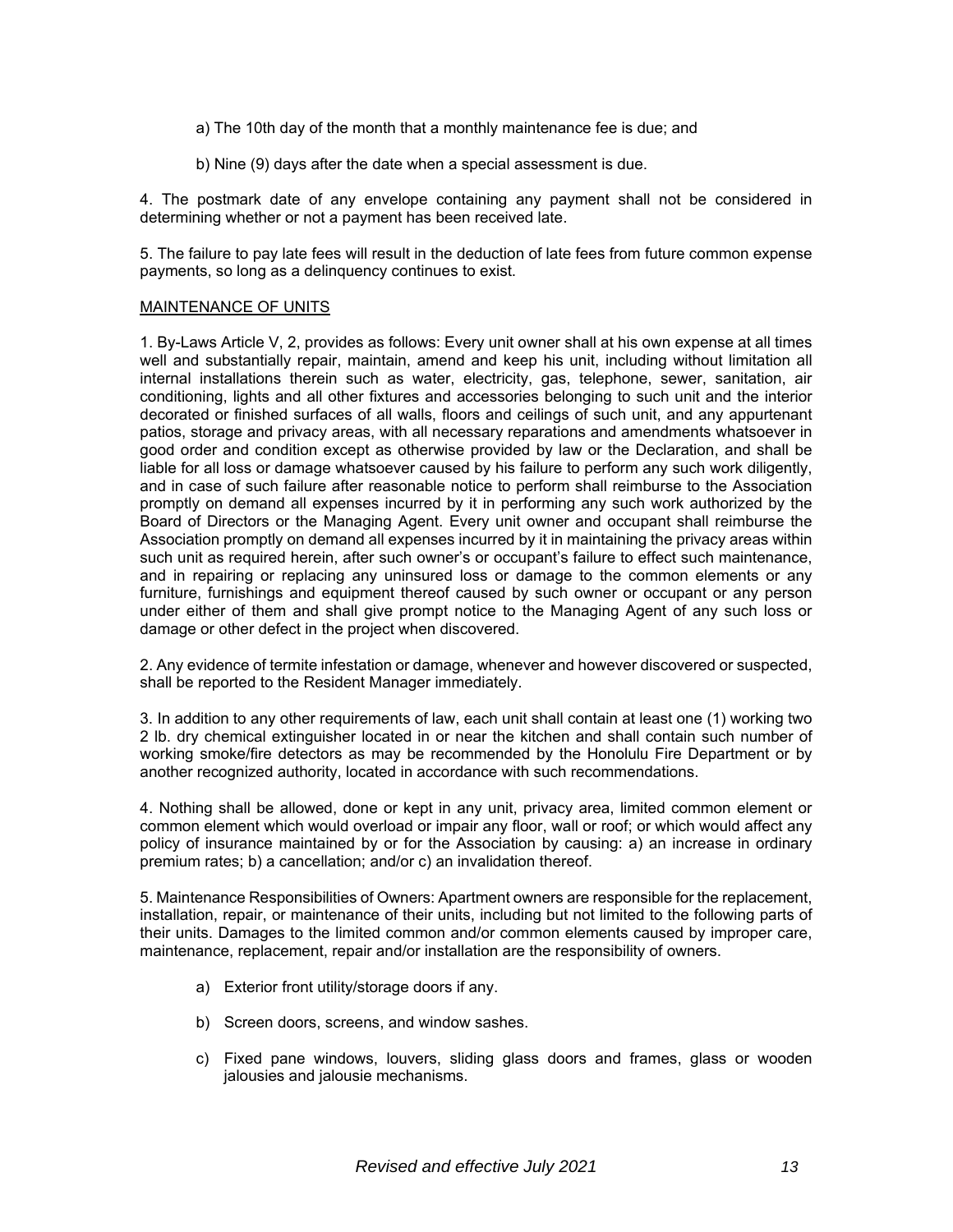- d) Ground floor decks/railings and second floor balcony decks and railings (in accordance with Association standards).
- e) Hardware for exterior doors. Painting of doors if desired by owner, otherwise the Association will paint when all units are painted.
- f) Interior plumbing (exclusion of pipes in common elements or shared by another unit) and exterior plumbing extending to and including the first "Y" cleanout.
- g) Pest Control: Ground termites-repair of damage other than structural damage to common and limited common elements; dry wood termite treatment and repair of other than structural supports and/or common elements. Example: windows, doors and door frames, wood louvers, non-load-bearing interior partitions and personal property; dry rot treatment and repair of other than structural supports and/or common elements; and other pests (roaches, ants, etc.) are owner responsibility unless a determination is made that Association responsibilities are involved.
- h) Gate locks and handles.
- i) City trash cans and their repair.
- j) Carport storage enclosures.
- k) Entrance lights to unit.
- l) Boat docks, dead man and all attachments (See Boat dock Leases).
- m) Skylights. Roofing is responsibility of Association.
- n) PV and solar water heating systems.
- o) Window/wall mount and all air conditioning units.
- p) Electrical repairs, breaker panel, wall switches, electric car plug in, etc.
- q) Main water valve replacement for the unit.
- r) First floor roof rain gutters.
- s) Awnings and attachments.
- t) Attic/hallway access light with pull down ladder.
- u) Kitchen range and dryer exhaust vents which penetrate common element walls.
- v) Upgrading existing exterior lighting fixtures.
- w) Painting of front and kitchen doors (colors selected by owner).
- x) New cabinets and/or counter tops in kitchen or bathroom that do not affect structural supports.
- y) Any old corrugated roof extensions above walkways between carports to the kitchen door (No longer an approved feature).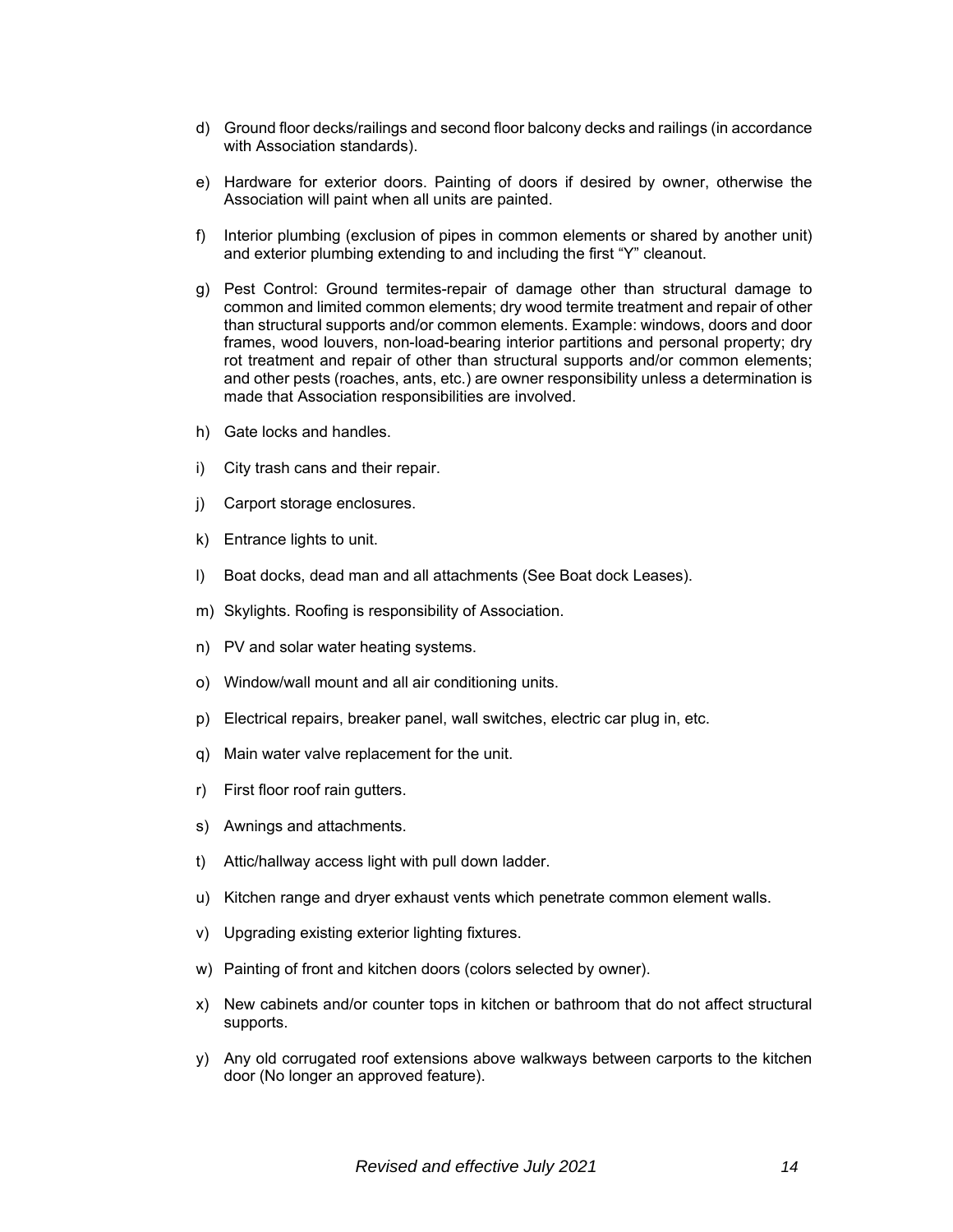- z) Irrigation systems in privacy area.
- aa) Satellite dishes.
- bb) Owner refinished limited common element walkways and planted garden leading to the privacy area.
- cc) Alterations and additions made by the owner or a previous owner, including improvements to the privacy areas, whether or not the Association has performed maintenance on these alterations or additions in the past. These improvements are the responsibility of the owners pursuant to Paragraph A.1(d) of the Restated Declaration and Article V, Section 2 of the Restated Bylaws.

#### MARINA FACILITIES

1. The Marina Facilities are composed of the Boat Yard, the Association Community Dock/s, and Dock Spaces.

a) Boat Yard: The Boat Yard is next to the Clubhouse.

b) Association Community Dock: There is currently one community dock located in the Boat Yard that is available for docking and launching of boats by residents.

c) Dock Spaces fronting Koko Isle: There are two types of Leased Dock Spaces (See Declaration): (It is recommended lessees read and understand the differences between the two leases of the Dock Space.)

i) Waterfront Leased Dock Spaces: The area on the waterside of all waterfront units, which extends thirty (30) feet out from the seawall and perpendicular to the unit property line. (See Waterfront Dock Lease and Amended File Plan 94.)

ii) Non-waterfront Leased Dock Spaces: The area fronting the waterfront park and the area fronting the pool. (See Non-waterfront Dock Lease and Amended File Plan 94.)

2. General Rules of the Marina Facilities: The Marina Facilities of Koko Isle require attention to safety and the following general rules are applicable to all areas of the Marina Facilities. Further there are additional rules and regulations that are specific to the different areas of the Marina Facilities.

a) Use of any of the Marina Facilities is at the risk of the user. Every person who uses the Marina Facilities shall defend, indemnify and hold the Association harmless for and on account of any and all losses, liability, damages, expenses, attorney's fees, and/or costs of any kind or nature whatsoever, arising out of, related to or connected with such use. Every person who uses the facilities shall be liable to the Association for any and all damage to the common elements and/or other Association property.

b) All vessels/trailers shall be registered with the Resident Manager. Compliance is required with all the marina and dock rules, regulations, policies, etc. of the Federal and State Government, the Hawaii Kai Marina Community Association and the Koko Isle Association.

c) Use of the Boat Yard, Association community dock, Association Non-waterfront Leased Dock Spaces and docks is limited to residents and their guests. Residents must be present with their guests of all ages.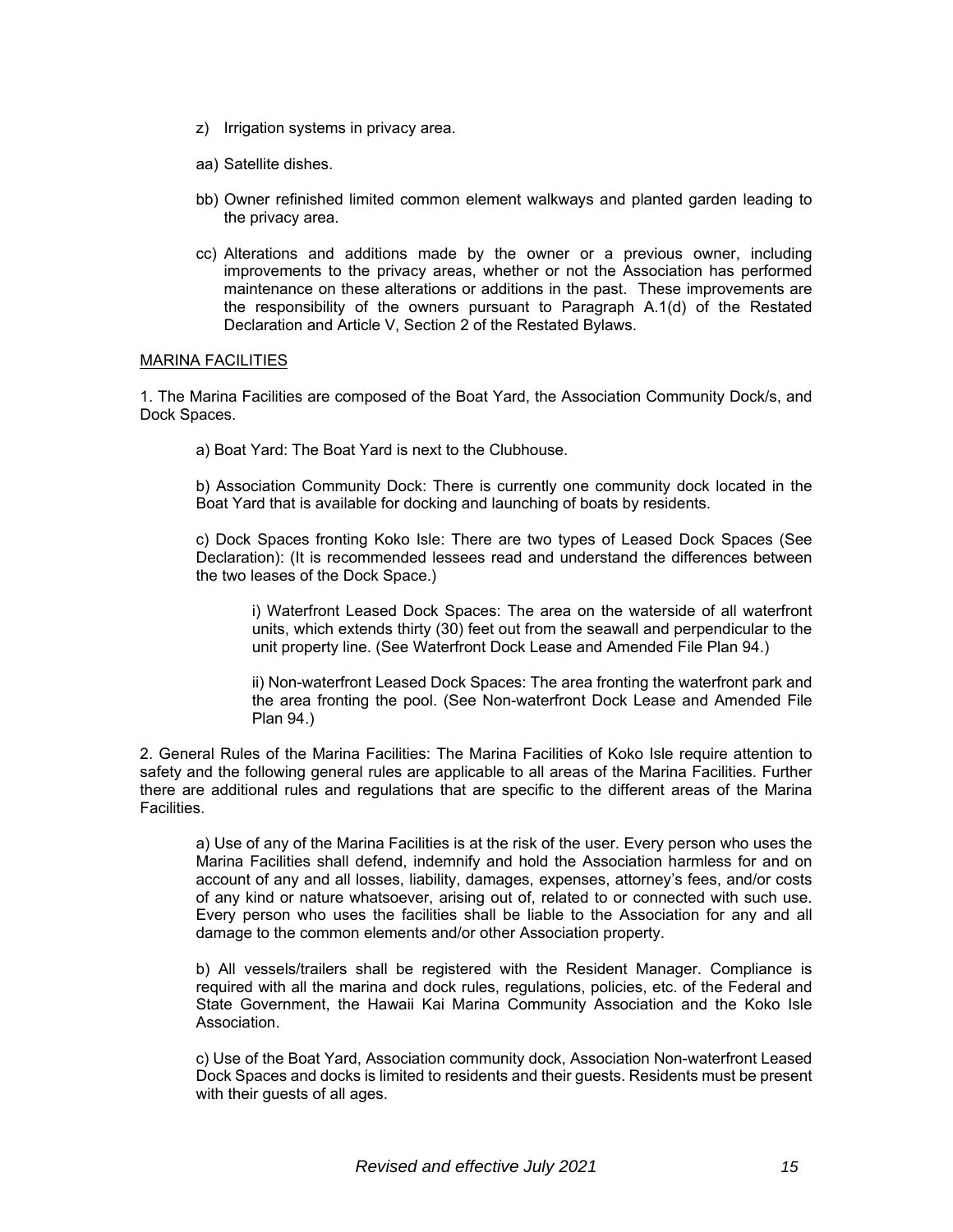d) It is recommended that children 12 years old and under be accompanied by an adult in all facilities. Parents and guardians are responsible for the conduct of their children while in all areas.

3. Boat Yard: General rules and regulations in 'Marina Facilities' above are also enforced beyond those specific to the Boat Yard noted below and may change from time to time.

a) Use of the Boat Yard and the Association Docks is limited to residents and their guests. Residents must be present with their guests of all ages.

b) All owners/residents may receive one key to the Boat Yard upon request of the Resident Manager. The charge for a lost or unreturned key is \$50.00. All Boat Yard keys must be returned when a person is no longer a Koko Isle resident. Boat Yard keys may not be lent to any non-residents. Residents are required to ensure the Boat Yard is kept locked after their use of the area.

c) The hoist is for resident use only and shall be used only for marine-related activities. The power to the hoist shall be turned off and the control box locked when the hoist is not in active use. No person shall use the hoist without the knowledge and ability to use it safely and properly, and at all times to be in control of the boat being hoisted. The posted, maximum lift capacity of the hoist shall not be exceeded under any circumstances. Hoist users shall supply a sling and rings for boat handling and know the boat's pick up points. All trailers shall be removed from the hoist area while the boat is in the water.

d) The peripheral area of the Boat Yard shall not be used for any storage purposes except those deemed necessary for Association use.

e) Commercial use of any type, operating any type of business, commercial advertisement, fishing, jumping or swimming, diving, loitering, partying, loud music, skateboarding, etc. in/from the Boat Yard are prohibited.

f) A boat yard stall may be rented under policies established by the Board that may change from time to time. For the purposes of this paragraph, "resident" means an owner or tenant who is using Koko Isle as his/her primary residence.

i) Residents may apply to the Resident Manager for permission to rent a boat yard stall. Residents are limited to one boat stall per unit on a first come, first serve basis. A waiting list will be maintained by the Resident Manager in the event no boat stall is available, provided that owners shall have priority over tenants on the waiting list. Exceptions to the one-stall rule will be considered by the Resident Manager when the supply of stalls exceeds demand. The Resident Manager shall identify and designate the size of boat/trailer that can fit into each stall.

ii) When a boat yard stall becomes available, the Resident Manager will contact the first resident on the waiting list. The Resident Manager may immediately proceed to subsequent residents in the order of the waiting list if the first resident: 1) refuses the stall, 2) does not respond within ten (10) days, 3) will have a boat/trailer that exceeds the size of the stall, or 4) has any pending violations or unpaid assessments, fines, or other charges associated with the resident's unit. If the first resident is denied a boat yard stall for any of these reasons, he/she will maintain his/her place on the waiting list.

iii) Upon notification that a boat yard stall is available, a resident will have sixty (60) days to provide proper documentation to the Resident Manager evidencing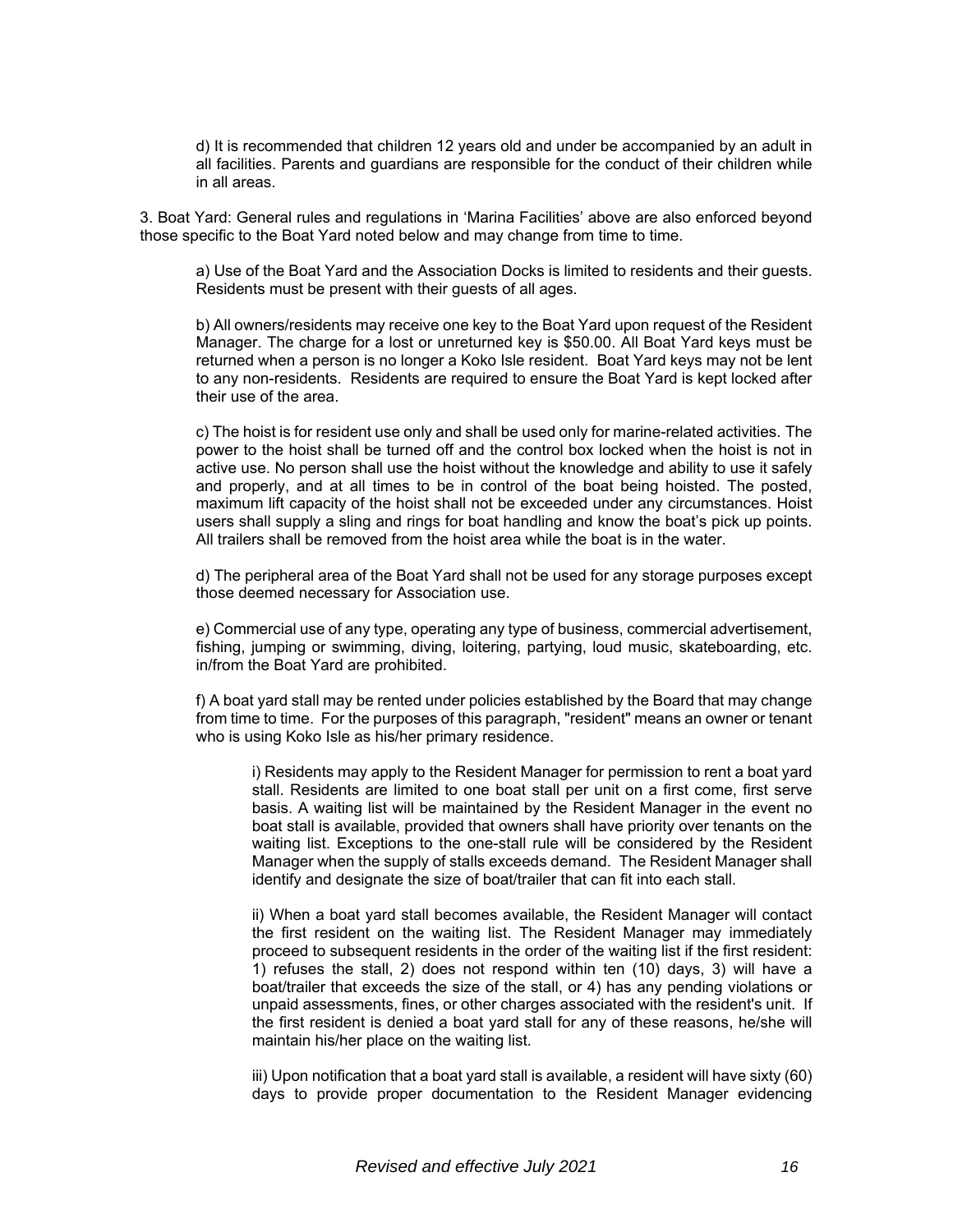compliance with these rules and to place the resident's approved boat and/or trailer in the stall, otherwise the Resident Manager will proceed to the next resident on the waiting list. The Resident Manager, at his/her discretion, may grant a grace period to this requirement if a boat/trailer proof of purchase or shipping confirmation is provided.

iv) Upon the Resident Manager's acceptance of a resident's documentation pursuant to paragraph iii) above, the resident shall promptly execute a Boat Yard Stall License Agreement which will include an initial fee totaling the pro-rated rent amount for the time period from the day the stall was assigned to the effective date of the License Agreement. The monthly license fee may change from time to time as approved by the Board, and payment is due on the first of each month. The License Agreement shall not be assigned, sublicensed, or otherwise transferred.

v) All boats/trailers in a stall shall be wholly owned by one or more Koko Isle residents who are party to the License Agreement. Any boat/trailer partially owned by a person and/or entity that is not a Koko Isle resident will not be permitted. Proof of ownership is required.

vi) All boats/trailers stored in the boat yard shall have all required licensing and registration, including but not limited to, the State Department of Land and Natural Resources vessel registration, the City Department of Motor Vehicles registration and safety check, the Hawaii Kai Marina Association registration, and the Koko Isle Association registration. All such licenses and registration shall be maintained with current decals prominently displayed. Proof of licensing and registration is required.

vii) The Resident Manager, at his/her discretion, can reassign a space, and the boat yard may be reconfigured, including the size of spaces and number of boats/trailers to be accommodated in each space, as deemed in the best interest of the Association or the operation of the boat yard.

g) Forfeiture of Boat Yard Stall: All Rules for Fines and Appeals for Violations in the House Rules shall apply to violations of House Rules related to boat yard stall use.

In addition:

i) A Boat Yard Stall License Agreement shall automatically terminate without notice for the following reasons: 1) Ninety (90) days or more in arrears or any non-payment of any amounts due the Association, whether or not related to the Boat Yard stall rental space; 2) Failure to comply with paragraphs 3.h) of this section (Marina Facilities); 3) Two written citations over the course of a five (5) year period related to failure to comply with the rules of this section (Marina Facilities); or 4) Licensee(s) is(are) no longer resident(s) of Koko Isle.

ii) The Boat Yard Stall License Agreement may specify additional provisions related to termination of the license with and without cause.

iii) Upon loss of the stall, a resident can apply to be placed on the waiting list for a Boat Yard stall one (1) year after losing the stall. Boat yard users are encouraged to heed violation notices received and adhere to the Boat Yard rules at all times.

iv) Boat stall renters have the right of appeal for forfeiture of the Boat Yard stall which shall be held in accordance with Rules for Fines and Appeals for Violations, paragraph 4, Hearings.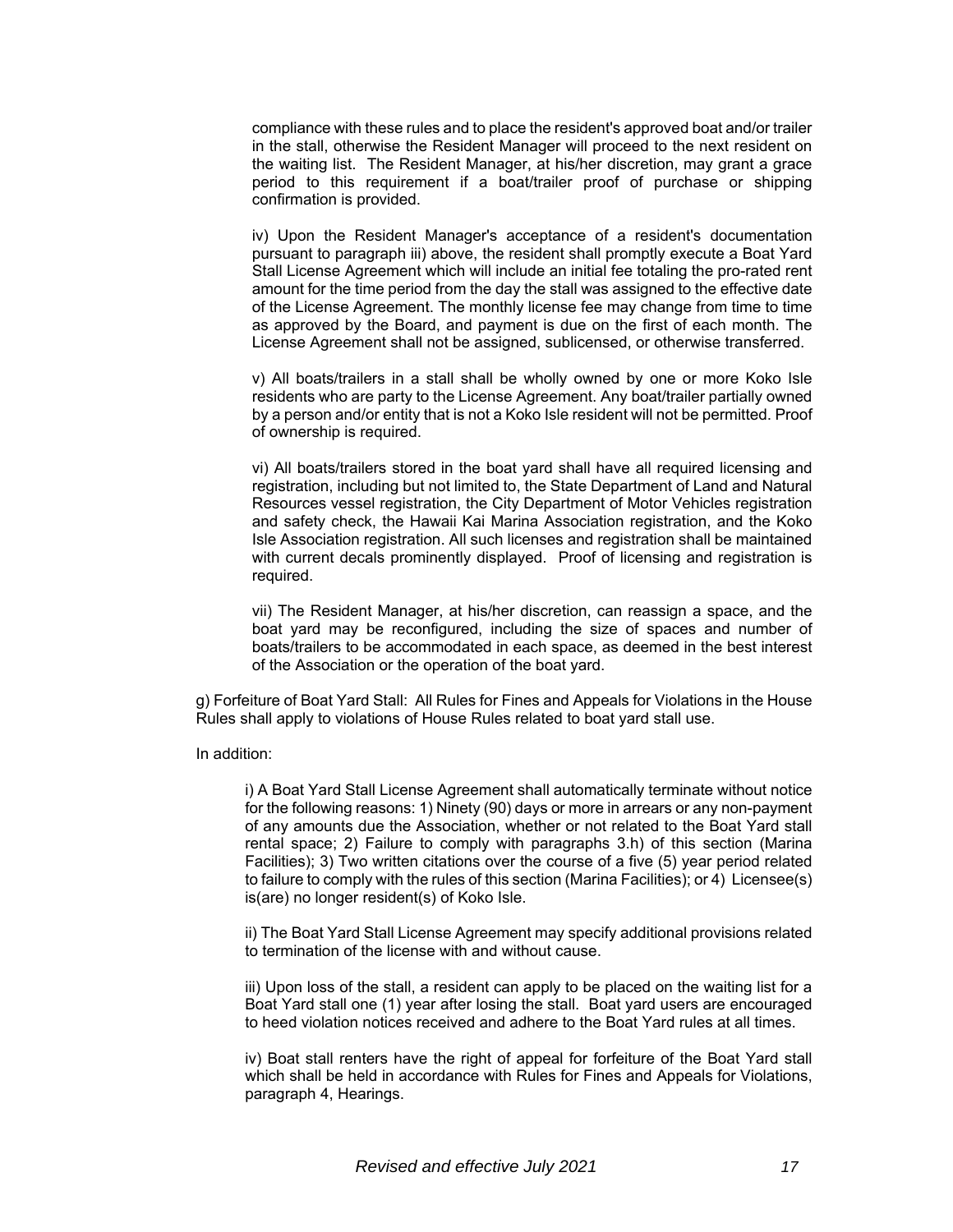h) If a boat yard stall does not contain a licensee's registered boat/trailer for at least ninety (90) days, the License Agreement will be automatically terminated and the Resident Manager may reassign the stall to the next resident on the waiting list. Stalls are for the use of residents who are active boats users and are not intended as long-term storage for a boat and/or trailer. Active users of a boat/trailer must remove their boats/trailer from the Boat Yard and operate them at least every six (6) months, otherwise the stall use will be deemed long-term storage and the space will be reassigned.

i) Boats shall be stored either on an assigned rack, a boat trailer, or boat/dolly wheels. Trailers shall be maintained in working order, road worthy and shall be capable of immediate evacuation.

j) More than one boat or trailer or boat rack may be stored in one stall provided they are registered and owned by the same resident and fit inside the stall lines. Boats and boat trailers must fit within the stall without the necessity of moving other boats for ingress or egress.

k) Boats, trailers and boat racks shall present a clean, neat, uncluttered and attractive appearance and be no taller than twelve (12) feet. Boating equipment must be stored neatly and unobtrusively within the boat.

l) Minor repairs to boats and trailers may be made in the boat yard on a temporary basis not to exceed three days unless approved by the Resident Manager. Structures, fixtures and equipment may be set-up within the boat stall in connection with maintenance or repair provided the area is cleaned and House Rule 'Quiet Enjoyment' is followed. Additionally, the set up shall not impede the ingress, egress or emergency evacuation of any boat and the set-up shall be removed immediately upon the request of the Resident Manager.

m) Abandoned boat, trailers and/or personal equipment shall be disposed of in a manner permitted by law, at the expense of all persons responsible for the abandonment.

n) Boat yard stalls shall only be used to store an assigned boat, trailer, and boat-related equipment, including fuel for the boat. No more than 5.3 gallons of boat fuel may be stored in an approved container on the boat. The boat yard stall shall not be used for any unlawful, improper, or offensive purpose. Explosive, flammable, or corrosive items, or any other item that may constitute a fire or safety hazard, other than the allowed boat fuel, shall not be kept in the boat yard.

4. Association Docks: General rule and regulations in 'Marina Facilities' above are also enforced beyond those specific to the Association Docks noted below.

a) Residents may use the Association community dock, located in the boat yard area, for no more than one hour at a time for the purpose of mooring, loading, unloading, launching, and recovery of boats. Advanced approval by the Resident Manager is needed for longer periods of time. A boat must be attended to at all times by a person who is able and authorized to move the boat. Residents are encouraged to coordinate their use of the Association Dock to allow all Koko Isle residents to share in its availability. Unattended boats moored at the Association Dock will be cited and removed by the Resident Manager at owner's expense.

b) Residents must obtain advanced written approval from the Resident Manager before allowing their guests to moor a boat or use the Community dock facilities.

c) Commercial use of any type, operating any type of business, or commercial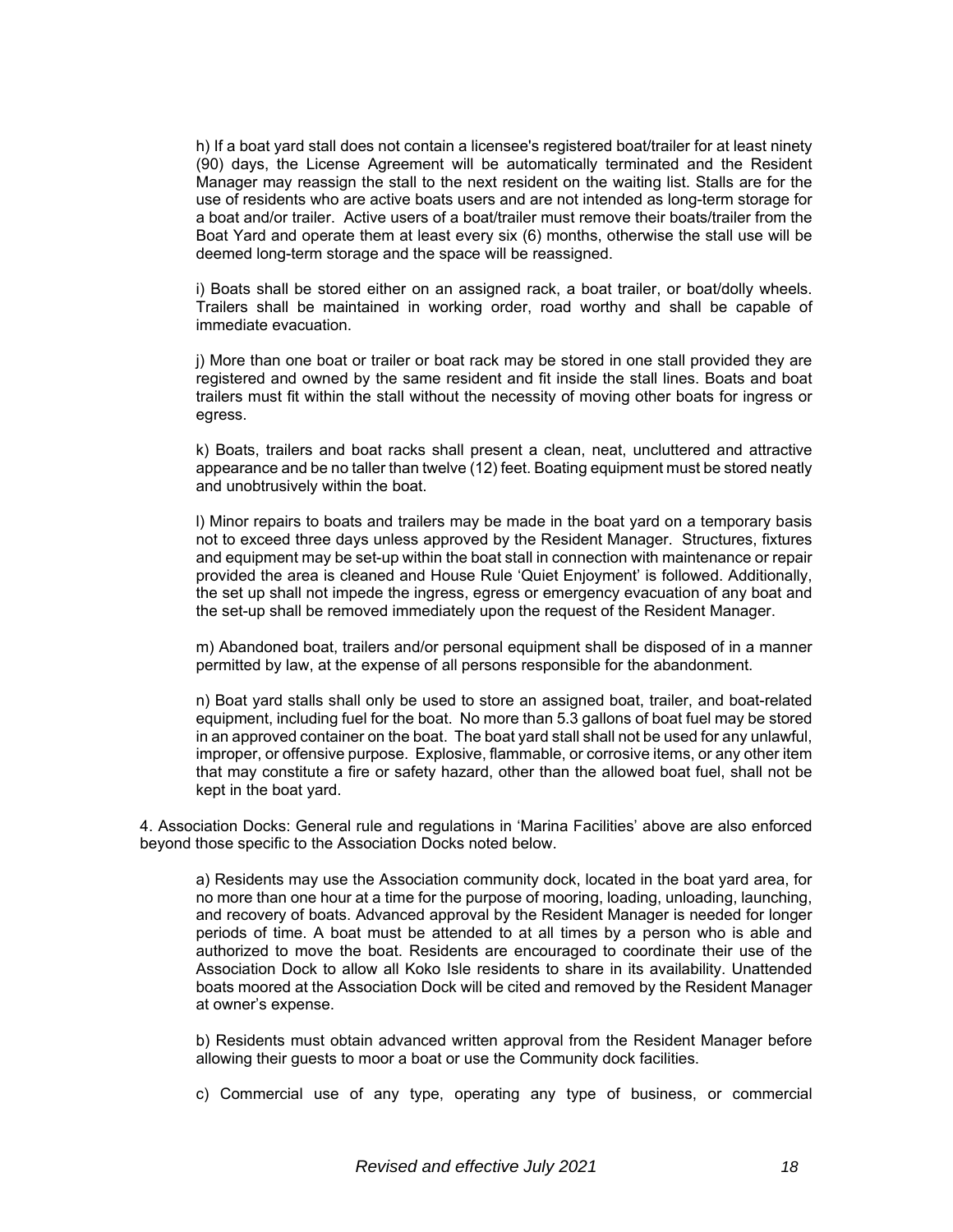advertisement is prohibited.

d) Fishing, swimming, jumping or diving, loitering, partying, loud music, skateboarding, etc. on the Association Docks or boats moored to it are prohibited.

5. Dock Spaces Fronting Koko Isle: General rule and regulations in 'Marina Facilities' above are also enforced beyond those specific to the Dock Spaces. These rules and regulations may change from time to time.

a) The Dock Space leases are found in the Koko Isle Declaration and their physical location is recorded in Exhibit A Condominium File Plan 94 as amended (Spaces 1-96) and may be leased from the Association for the purpose of building an approved dock in that space. There are two different types of leases (Exhibit B. Waterfront and Exhibit C. Nonwaterfront). Please familiarize yourself with the distinct differences between these two types of leases and what your lease allows.

b) A lease must be obtained and approved before any construction of dock facilities begins. It is the responsibility of all Dock Space lessees to familiarize him/her self with and abide by all applicable authorities and documents in regard to Dock Spaces fronting Koko Isle. Such documents and authorities include Koko Isle Waterfront and Non-waterfront Leases, Exhibits A., B., and C., Koko Isle Marina and Dock policy, the pre-approved dock plans and locations of docks, the Hawaii Kai Marina Community Association and any other relevant authorities. Please familiarize yourself with all relevant information. A few conditions are noted below.

i) All docks at Koko Isle shall conform to the standards established by the Board of Directors from time to time in respect to design, construction, placement, maintenance, repair, use and removal of docks, deadman and other facilities and fixtures at and/or appurtenant to the project.

ii) Preapproved dock, deadman and gangway plans are available from the Resident Manager. Koko Isle Board of Directors must approve in writing all proposed boat dock systems before submission to the Hawaii Kai Marina Community Association. The Board reserves the right to deny any lease.

iii) Boats, docks, and gangways shall at all times be located within the dock space for that unit as shown on Exhibit A. Condominium File Plan 94 and as further determined by the various standards, policies and rules and regulations of Koko Isle. Boat, dock, gangway and standing arm, combined lengths shall not protrude beyond thirty (30) feet from the sea wall per HCMCA regulations. The determination of the majority of the Board shall control as to the extent of the dock space if there is conflict of opinion on that point.

iv) All docks to be positioned so that the dock and any intended boat for that dock does not extend into the dock space of an adjoining unit or adjoining dock space or extended in front of the limited common area or the common element of the Association when the boundary line of that space is projected into the Marina.

v) All parts of a waterfront floating dock are to have a minimum clearance of one foot from the lot line for a unit when those lines are projected into the marina. Park non-waterfront docks (spaces 10-23) and Clubhouse Dock Spaces (30-41) are to have a minimum clearance of one (1) foot from the lot line of the units boarding the Park or Clubhouse areas when those lines are projected into the marina. Cantilever docks may extend to the inside of a unit's fence line. Anchoring system must meet the requirements of Koko Isle anchoring rules and regulations. All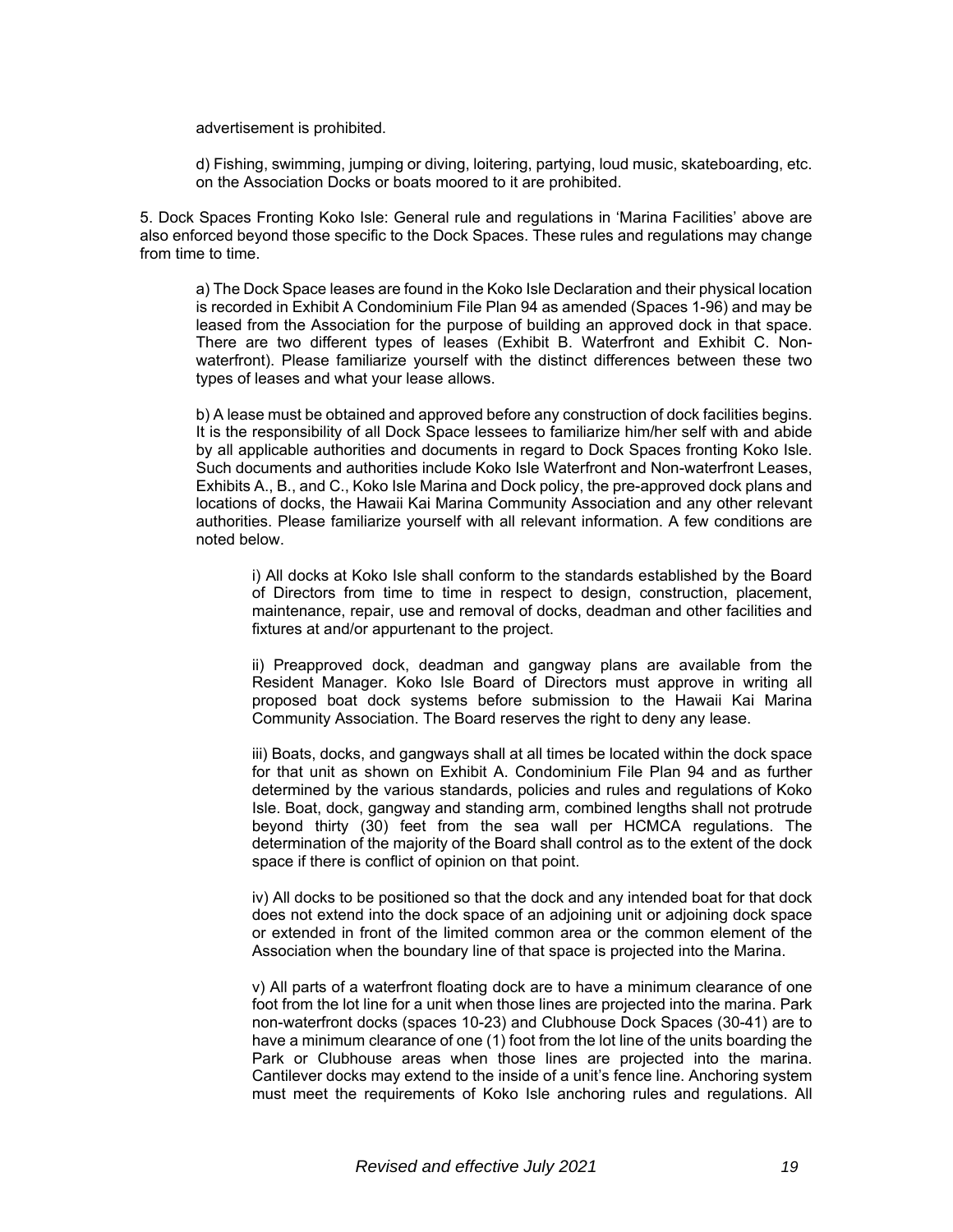floating docks are to have a minimum clearance of four (4) feet from the seawall or attachment point.

vi) Lessee shall maintain in effect at all time insurance per information in their Dock Lease.

c) Usage of Docks

i) Docks may not be used to extend the living area of any unit.

ii) Docks are to be kept in a neat, safe, clean, sanitary and uncluttered condition. Boating equipment shall be stored neatly and unobtrusively within the boat or in an approved Association dock box.

iii) Each lessee has the responsibility to adequately supervise persons within the lessee's custody, care and/or control with the goal of preserving the safety and health of any person and ensuring the safety of any property and/or facility, dock and vessel.

iv) Swimming and/or fishing in the vicinity of the park Dock Spaces (10-23) and/or Clubhouse Dock Spaces (30-41) is prohibited.

v) Nuisances of every kind and nature whatsoever are prohibited. This includes, but is not limited to, nuisances associated with noise, odor, smoke, litter and/or behavior, as reasonably determined by the Resident Manager and/or the Board of directors.

vi) Commercial use of any type, operating any type of business, commercial advertisement, loitering, partying, loud music, etc. in dock spaces or on docks or boats moored on Koko Isle are prohibited.

vii) Each vessel docked to Koko Isle shall be wholly owned by one or more Koko Isle owners/residents. Any vessel partially owned by a person and/or entity that is not a Koko Isle owner/resident will not be permitted.

viii) Vessels shall be registered with the Resident Manager. Only vessels commonly used for recreational purposes are permitted to be moored to any dock fronting Koko Isle. The Board reserves the right to determine the appropriateness of any vessel docked at Koko Isle. Residents are encouraged to verify with the Resident Manager, prior to acquiring a vessel, that the vessel qualifies under this paragraph.

ix) The height of the boat and dock at the high water mark may not exceed 10 feet or at the discretion of the Board.

x) In the event a conflict of authorities is alleged, the Board of Directors determination of the issue shall control.

d) The Association may impose monetary fines on any Koko Isle owner for violation of this policy by the owner and/or by any person the owner is responsible for.

#### NON-DISCRIMINATION POLICY

1. Pursuant to HRS Chapter 515, Title VIII of the Civil Rights Acts of 1968 as amended by the Fair Housing Amendments of 1988, and our non-discrimination policy, the Association does not discriminate on the basis of race, sex (including gender identity or expression and sexual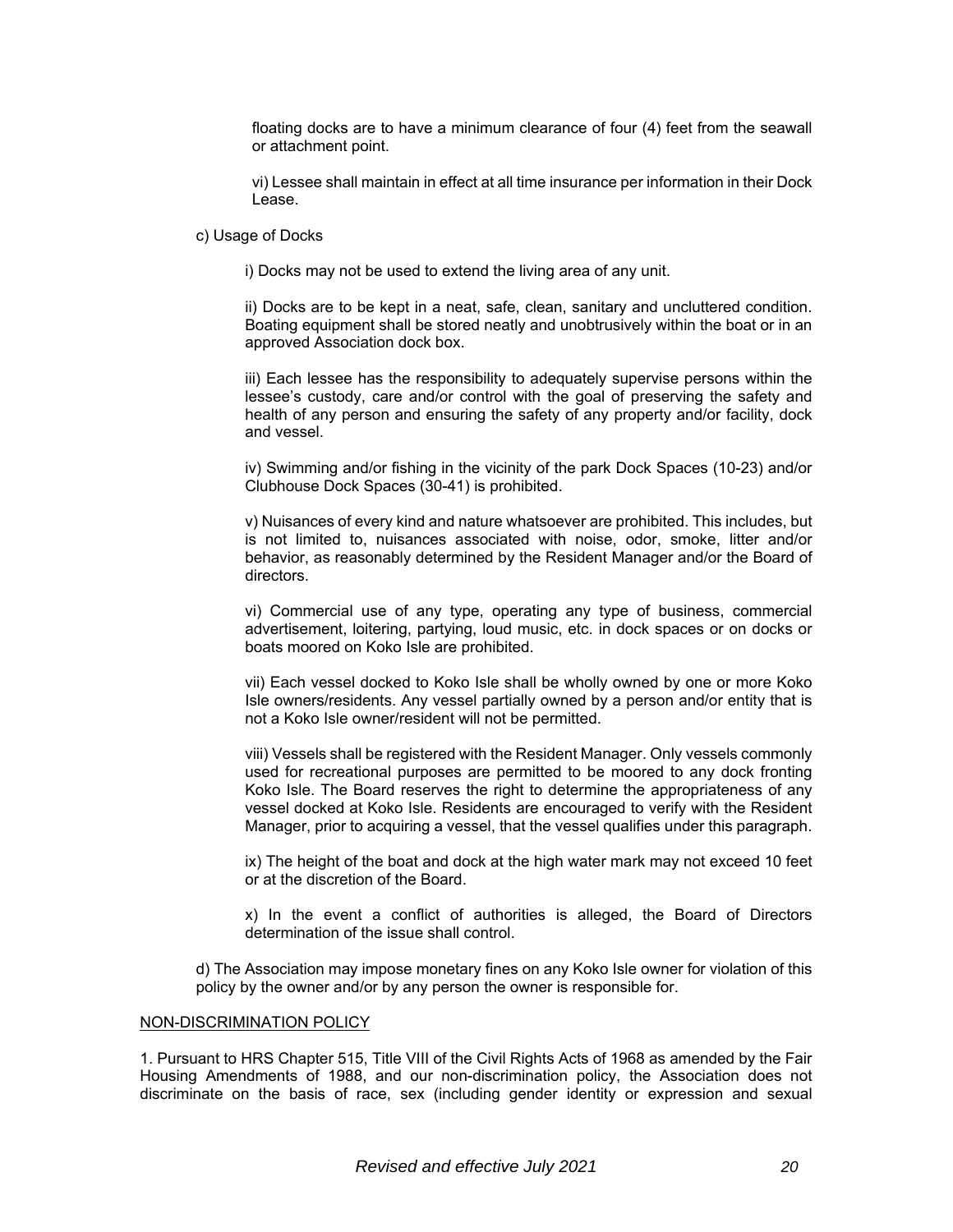orientation), color, religion, marital status, familial status, ancestry, disability, age or HIV (human immunodeficiency virus infection) in housing or real estate transactions. It is our policy to extend to all individuals the full and equal enjoyment of the advantages, facilities, privileges and services consistent with HRS Chapter 515 and the Federal Fair Housing Laws. When providing services and facilities or enforcing the rules at the project, the Association will not allow discrimination, except as permitted by law. In particular, the Association will not treat any person unequally:

a) In granting or withholding any approval or consent required under the Association's rules.

b) In enforcing requirements of the Association rules about occupancy, restrictions or use of the recreational facilities that might unlawfully restrict families with children.

c) In connection with requests of disabled occupants or visitors of the project to have guide dogs, signal dogs, or other animals required because of the occupant's or visitor's disability; except that if the animals become a nuisance to others they will not be permitted at the project and will have to be removed.

d) In processing requests of disabled occupants to: (i) make reasonable modifications to an apartment or the common areas at their own expense; and (ii) have reasonable exemptions from requirements of the Association rules, to enable those occupants to have full use and enjoyment of the project.

2. The Board will suspend any requirement of the Association rules that, if enforced, could result in unlawful discrimination. If, however, a resident of the project or a visitor is requesting: an animal; modifications to an apartment or the project; or an exemption from the rules because of a disability, the Association will require written confirmation of the disability from a physician or other qualified person, including a statement from the physician or other qualified person as to the reasonable accommodation which is being requested. Please contact the Managing Agent or Resident Manager if you have any questions.

#### PARKING AND MOTOR VEHICLE OPERATION

1. All vehicles shall be parked in designated parking areas.

a) No vehicle and/or boat/trailer, etc. shall be parked on or extend into any common element [Exception: See Carports 4. a), b)] any roadway, on the bridge, on any lawn area or in any other location which is not a designated parking area.

b) Residents shall park in the carport (limited common element) of their unit, except as provided hereinafter.

c) Visitors/guests shall park only in designated off-street guest parking areas or in the carport of the unit being visited. A Guest Parking Permit for overnight visitors may be obtained from the Resident Manager and shall be properly displayed. Guest Parking Permits shall be valid for no more than one day or up to three consecutive days on weekends or holidays. Guest Parking Permits for a longer term may be authorized by the Resident Manager and shall be no longer than two weeks.

d) Tandem parking or double-parking is not allowed in any parking area.

e) Residents may apply to the Resident Manager for permission to park in a guest parking stall. Permission may be granted in order to address short-term needs (such as during a time when carport maintenance is taking place). A resident shall not park in a guest parking stall without first obtaining permission from the Resident Manager.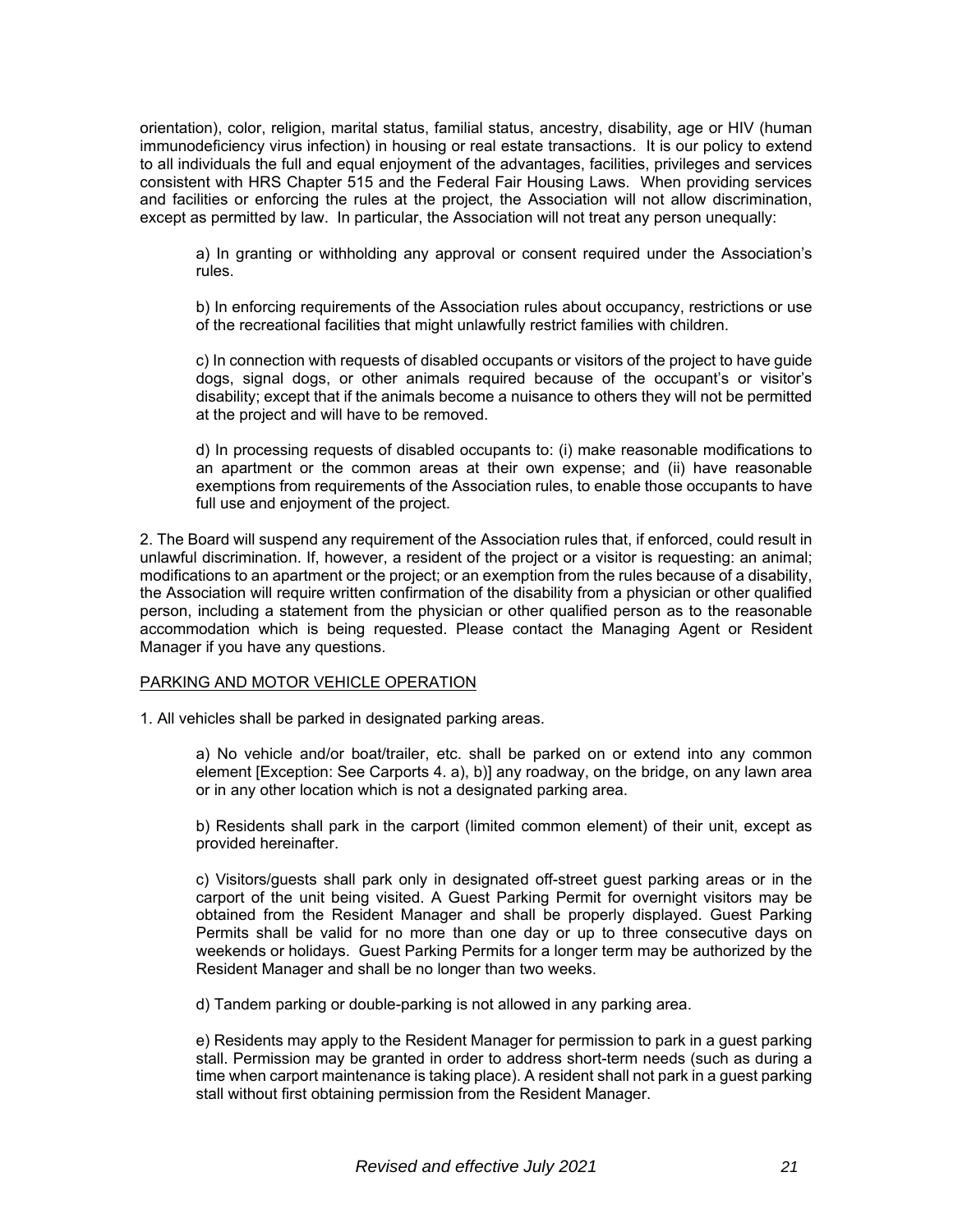f) Vehicles which are not parked in conformance with the requirements of these House Rules, the By-Laws or the Declaration may be towed, at the direction of the Resident Manager, and/or other enforcement action may be taken against any person responsible for the vehicle.

2. All motorized vehicles parked on Koko Isle must currently be licensed, registered and insured in the State of Hawaii, and registered with Koko Isle Association with all current decals prominently displayed.

a) All motor vehicles shall display a current safety sticker, unless one would not be required on a public roadway or unless the vehicle is in long-term storage in a carport.

b) Registered vehicles shall display a Koko Isle decal on the rear bumper. Defaced decals shall be replaced.

c) Cars shipped to Hawaii comply with this rule if they have current insurance, registration in their state of origin as provided by law and they display the required decals including a Koko Isle decal.

3. Unregistered vehicles parked on Koko Isle after 2:00 a.m. shall display a fully completed and valid Guest Parking Permit, obtained from the Resident Manager during normal business hours.

4. Laws which govern the operation of motor vehicles on public roadways shall apply to any vehicle being operated on Koko Isle. Posted speed limits must be observed by any person who operates a vehicle on Koko Isle. Vehicles in visitor and/or reserved parking stalls may not extend into the gutter or the roadway.

5. Motor vehicles shall be used on Koko Isle only on roadways intended for vehicle travel, and only for ingress and egress to or from Koko Isle.

6. Vehicles leaking fluids shall not be parked at the Project.

7. No vehicle shall be washed on Koko Isle except one displaying a valid Koko Isle decal. Any hose used in washing a vehicle shall be equipped with an automatic shut-off valve. Water shall be strictly conserved, and use of a bucket for washing and rinsing is strongly encouraged.

8. Residents may apply to the Resident Manager for permission to rent a reserved parking stall available for rental pursuant to By-Laws Article IV, Section 1(k). Such parking stalls are allocated on the basis of policies established by the Board from time to time. The present policy provides for:

a) Month-to-month rental of one parking stall per applicant on a first-come, first-served basis;

b) A rental fee which may change from time to time;

c) Forfeiture of any such parking stall in the event of non-payment of any amounts due to the Association, whether or not related to the parking stall rental;

d) Execution of a Reserved Parking Stall Agreement;

e) Exceptions to the one parking stall limitation in the event that the supply of parking stalls exceeds demand;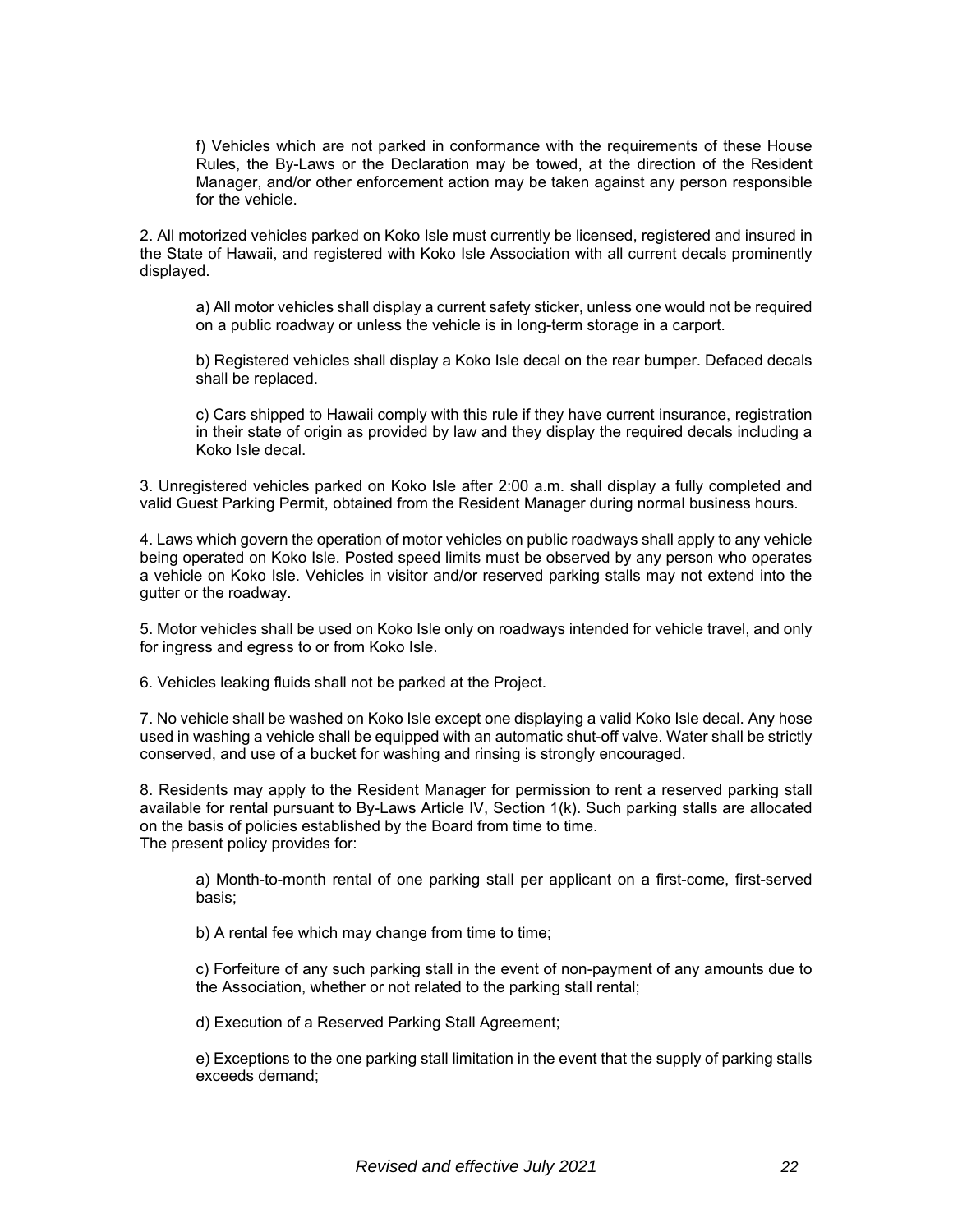f) A waiting list to be maintained in the event that applications are received when no parking stall is available;

g) Priority in favor of owner-occupants on said waiting list; and

h) Ineligibility of an applicant previously terminated for non-payment of any fees until past due amounts are paid in full.

9. Residents are responsible for attending to the removal of any vehicle parked without authorization in a carport or parking stall assigned to the resident. Residents must use the towing company named on the posted sign.

#### PETS

1. A reasonable number of dogs, cats, and other household pets may be kept in any unit as determined by the Board.

a) Livestock, poultry, rabbits and other animals which are prohibited by the Hawaii Department of Agriculture are prohibited on Koko Isle.

b) No pet shall be kept, bred or used for any commercial purpose.

c) All pets shall be registered with the Resident Manager.

d) All pets shall be in Hawaii legally, shall have all necessary inoculations and shall meet all other requirements of law.

e) Animals found unattended may be turned over to the Humane Society or other authority.

2. Pets shall not be allowed out of a unit or on the common elements unless in the custody of the owner or responsible handler and kept on a leash or inside a carrier which provides continuous control of the pet at all times. In some cases, at the discretion of the resident manager, a pet may be required to be restrained with a muzzle and leash.

3. Any person who accompanies a pet which excretes solid waste on any limited/common element shall immediately dispose of the waste in their unit's rubbish bins or in a receptacle that may, at times, be provided by the Association.

4. Pets are prohibited in all Clubhouse Facilities. The Board may grant exemptions for certain assistance animals on a case-by-case basis.

5. Pets may not be "walked" by anyone on a bicycle, skateboard, wave board, roller blades, or any other moving conveyance other than a wheelchair or other device for mobility-impaired persons.

6. All responsibility for a pet, financial, legal and/or otherwise, shall be that of the unit owner, the pet owner and the person who keeps the pet. The Association shall have no responsibility for any pet. Every person responsible for a pet shall defend, indemnify and hold the Association harmless from and on account of any and all losses, liability, damages, expenses, attorney's fees and/or costs of any kind or nature whatsoever, arising out of, related to or connected with the pet and/or its behavior. Such persons include the unit owner, the pet owner and the keeper of the pet.

7. In case of any incident involving an animal, please file a written incident report with the Resident Manager. A complaint or citation may result in removal of the animal from the Koko Isle condominium. In addition, the resident may call Animal Control, City and County of Honolulu at 946-2187; or call the Police at 911.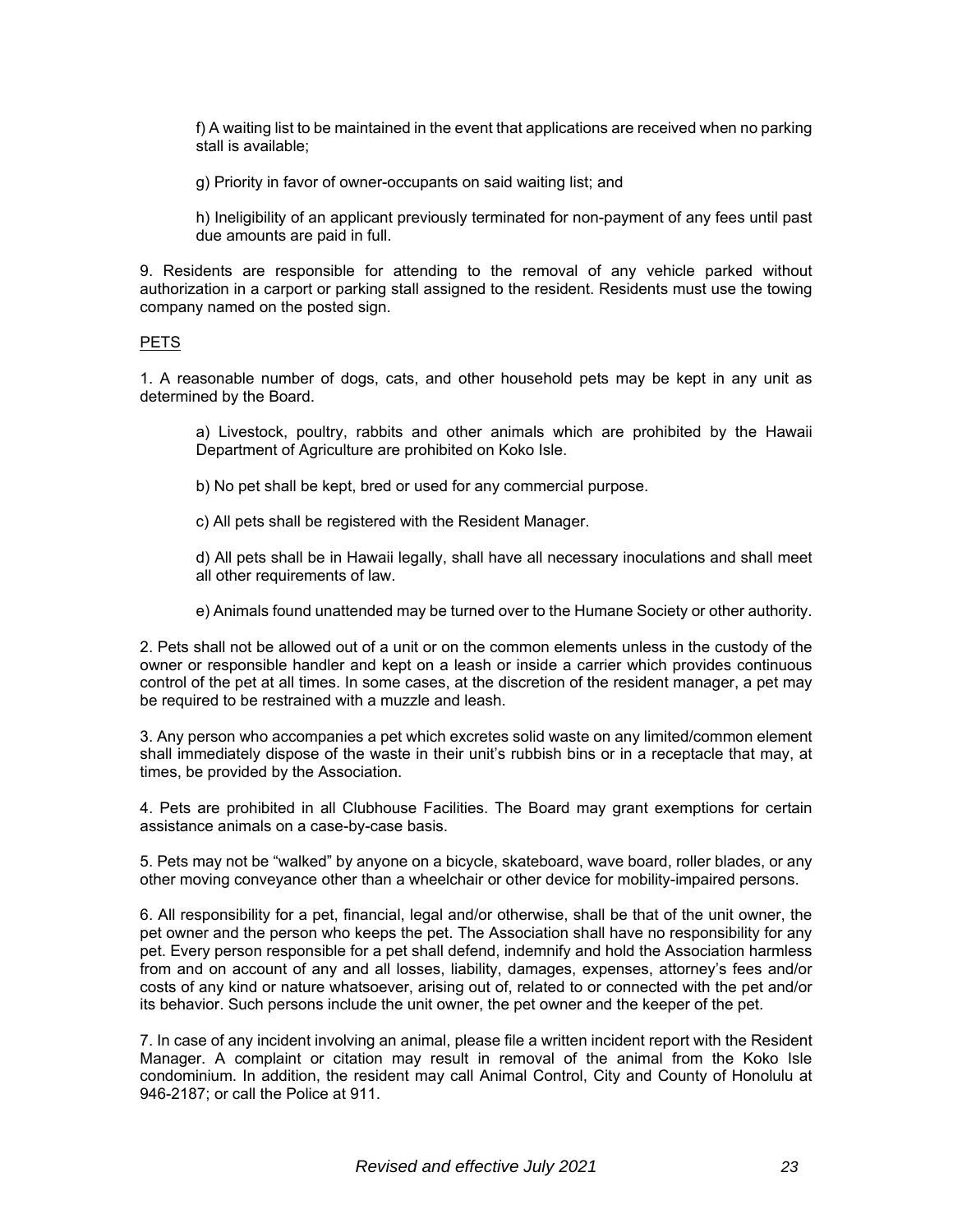8. Dangerous and/or aggressive animals are prohibited. The definition of a dangerous dog, according to the Hawaiian Humane Society and the Honolulu City Ordinances, Article 7, Sections 7-7.1-7.8 is: "Dangerous dog means any dog which, without provocation, attacks a person or animal." Upon written notice from the Board and/or the Managing Agent that a pet has caused any nuisance or any unreasonable disturbance, the pet shall be permanently removed from the Project, beginning on a date stated in the notice. The Association, having no responsibility for any pet, shall have no financial responsibility whatsoever in connection with the removal of the pet.

9. Assistance animals are permitted only as required by the federal Fair Housing Act (and its State counterpart, Hawai'i Revised Statutes Chapter 515). The law does not require, however, that we tolerate animals that cause a direct threat to the health or safety of other residents of the community. Should the Board determine that an assistance animal is a direct threat to other residents or their property, the animal's owner will be given an opportunity to correct the problem. The animal must be removed if its owner is unable to correct the problem.

10. After a pet is physically removed from the Project, the pet owner may submit a written request to the Board requesting reconsideration of the removal. Any such written request shall detail all of the pet owner's reasons for seeking reconsideration, together with all supporting materials that the pet owner considers to be relevant. The Board may, but shall not be required to, reconsider the removal of the pet. Sanctions other than removal may also be employed.

11. Koko Isle will adopt and adhere to the Revised Ordinances of the City and County of Honolulu in relation to Chapter 7 Animals and Fowl which is available online at: http://www.honolulu.gov/rep/site/ocs/roh/ROHChapter7.pdf

#### PRIVACY AREAS AND BALCONIES

1. Privacy areas, balconies and exteriors shall present a clean, neat, uncluttered, uniform and attractive appearance; and shall not be used as general storage areas. Objects or things visible from the common elements or the marina determined to be unsightly shall be removed upon written request from the Resident Manager.

2. The decoration or landscaping of any entrance or privacy area shall be in accordance with guidelines established by the Board from time to time or with specific plans approved in writing by the Board.

3. Toxic, hazardous, explosive or inflammable substances of any kind are prohibited on Koko Isle; except that small quantities of common commercial products may be kept for common household purposes, provided that such products are carefully and safely stored in a manner to avoid injury or damage to persons and to the common elements and limited common elements.

4. Window coverings of any types, (such as, for example, drapes, curtains or blinds) shall be neutral in color when viewed from the common elements or the marina, and torn, worn or frayed window coverings shall be replaced.

5. Nothing shall be placed in, on or in close proximity to any window (such as, for example, pictures, posters, designs, decals or decorations) that are visible from the common elements or from the marina.

6. Umbrellas that extend above the fence line may be used in the front and rear privacy areas. They are to be properly maintained at all times. Retractable awnings or shades may be used on waterside or park side lanai areas or first floor front side privacy areas. They are to be of solid offwhite color and be properly maintained at all times and are to be used primarily for daylight hours. Board approval is necessary for attachment to common element, and the unit owner shall provide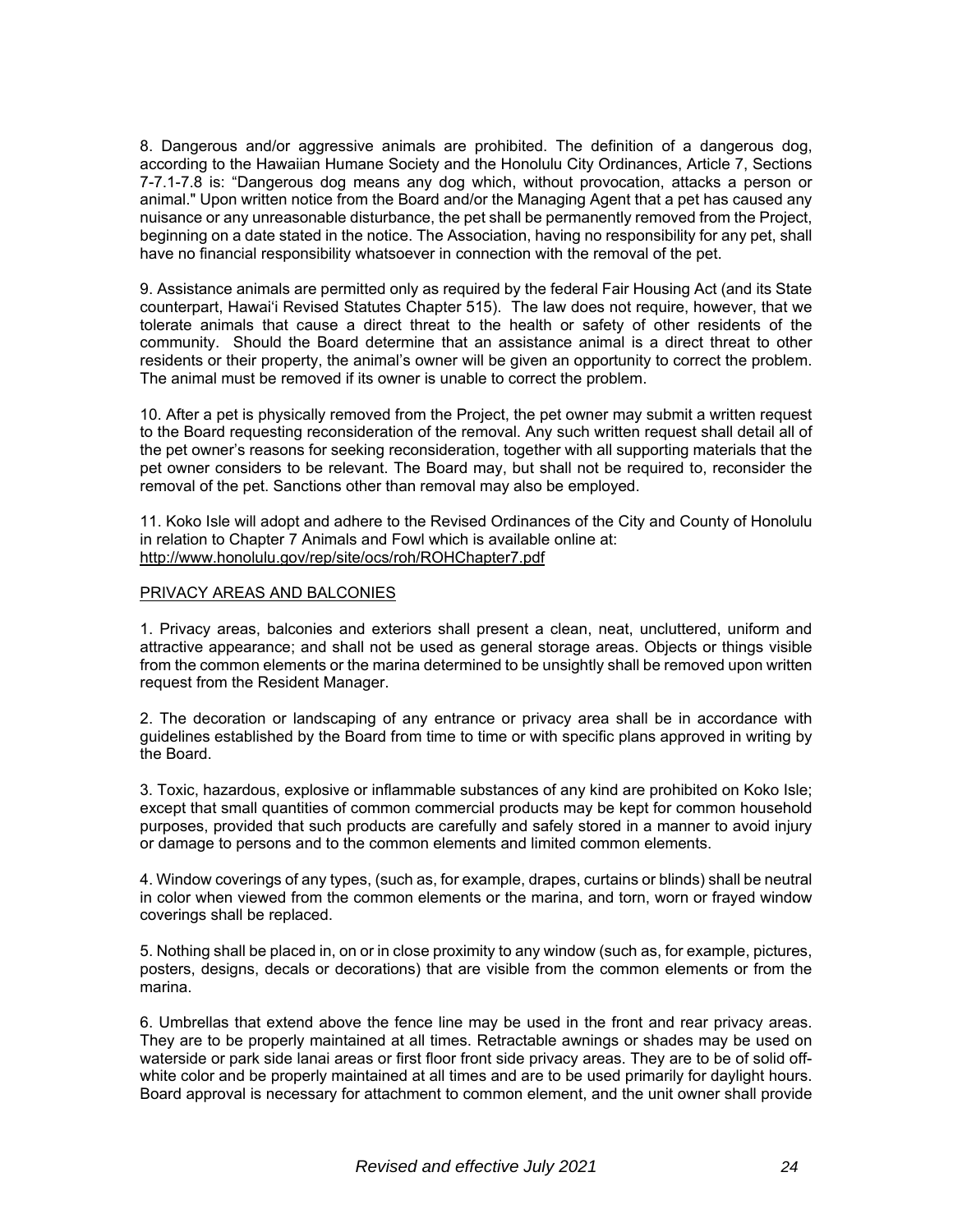indemnification forms and maintenance agreement for any damage to structures that may be caused by awnings and agree to remove awnings as necessary for maintenance and repair. A unit owner may be asked to replace awning if it becomes worn or unsightly.

7. Nothing shall be hung from or within units, privacy areas or balconies, if visible from the common elements or the marina, except such plants as are provided for hereinafter, unless written permission is first obtained from the Resident Manager. Among other things, the hanging of rugs is specifically prohibited. Clotheslines may be strung in the street side privacy areas, provided they are hung below the fence line and not visible from the street.

8. Privacy area exteriors may be used for Christmas and/or New Year decorations between the dates of December 2 and January 10, inclusive, each year. Decorations typically associated with bona fide holidays or events may be placed on privacy area exteriors no earlier than one week prior to the holiday or event and must be removed within three days after the holiday or event. No decoration may cause any damage, be attached to any other common element structure or be attached to any other common element planting. Decorations are not allowed on common or limited common walls with the exceptions above.

#### QUIET ENJOYMENT

1. Nuisances of every kind and/or nature are prohibited.

2. Criminal conduct and other violations of law of every kind and/or nature are prohibited.

3. No person shall permit or cause any sound or noise, of any kind, at any time, to exist or to continue which unreasonably interferes with the rights, comfort or convenience of any other person.

4. In particular, the hours of 10:00 p.m. through 8:00 a.m. nightly shall be quiet hours; except that quiet hours shall begin on midnight on Friday, Saturday and the night preceding a holiday. Noise associated with the maintenance, repair or remodeling of units, vehicles or boats shall be restricted to the hours of 8:00 a.m. through 5:00 p.m., Monday through Saturday.

5. No person shall permit or cause any smell or odor, of any kind, at any time, to exist or to continue which unreasonably interferes with the rights, comfort or convenience of any other person.

6. No person shall engage in any conduct which poses an unreasonable risk of harm to any person or to any property, or which may unreasonably disturb any person's reasonable expectation of peace or quiet enjoyment of Koko Isle.

#### REGISTRATION AND IDENTIFICATION OF OWNERS, RESIDENTS AND GUESTS

1. Any person (owner and/or resident) who will occupy a unit for more than one week shall complete a registration process prior to commencing occupancy. The registration process shall consist of such requirements as the Board may set from time to time; including, but not limited to, receipt of the House Rules, completion of registration forms (for people, pets and vehicles including but not limited to automobiles, trucks, boats and trailers) and receipt of vehicle decals.

2. Residents should inform the Resident Manager when guests are visiting for an extended time.

3. All persons may be required to identify themselves, by name, unit number and, if applicable, name of resident host/s to Association representatives while on the common elements.

4. Any resident who is required to complete the registration process shall report any change in status to the Association, and provide verifying documentation, within thirty (30) days of such change. For example, name change or ownership status, changes in occupancy, change of vehicle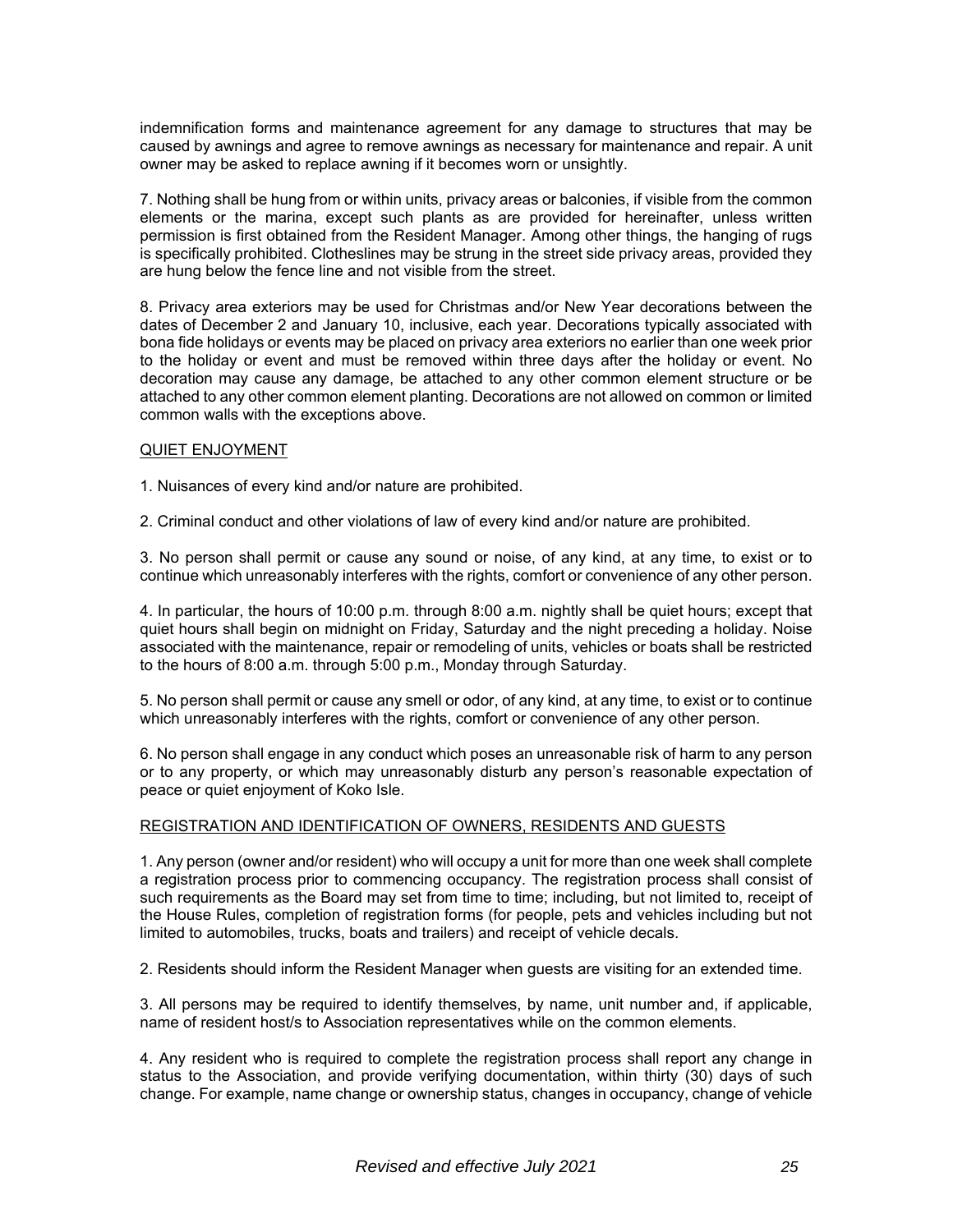or other relevant information shall be reported.

5. Any resident who is required to complete the registration process shall notify the Resident Manager at least seven (7) days in advance of any absence from Koko Isle for a period in excess of fourteen (14) days, including in the event of a permanent departure. This requirement may be waived in the event of an emergency.

#### REFUSE PICKUP/BULK ITEMS

1. Unit refuse shall be placed in the City and County containers assigned to each unit and must be kept in the back part of the carport area.

2. No unit refuse shall be placed outside of a unit except within said container, which shall not be filled beyond its capacity.

3. The unit container shall not be placed on the common elements except on the morning of a pick up day, and the unit container shall be removed from the common elements by dusk of the same day unless otherwise determined by the Resident Manager.

4. All unit garbage must be adequately and securely wrapped and/or bagged in a manner which will minimize odors and sanitation problems, to the maximum extent practicable. Wet garbage and pet trash (sand, litter paper, solid waste, etc.) in particular shall be especially well-wrapped and/or bagged.

5. No toxic, hazardous or flammable waste, materials or things of any kind or nature whatsoever shall be placed in trash containers at Koko Isle. This includes, but is not limited to paint, thinner, solvents, gasoline and the like.

6. Residents shall comply with the City's bulky item pickup rules and guidelines which require, among other things, that an appointment be scheduled for bulky item pickup. Residents shall schedule appointments with the City for bulky item pickup and shall give prior notification to the Resident Manager of any such appointment. Bulky items must be stored inside units until the evening before the scheduled pickup date. The Board may impose an immediate fine of \$250 for violation of this paragraph.

7. No refuse or any other item shall be placed in an Association dumpster except by prior arrangement with and according to the directions of the Resident Manager. Any additional cost incurred by the Association due to unauthorized items being placed in the dumpster may be charged to the violator, in addition to an immediate fine of \$250 which the Board may impose for violation of this paragraph.

#### RENTALS

1. Any unit owner or tenant who rents or otherwise permits occupancy of a unit shall provide a copy of these House Rules to every tenant and/or occupant.

2. A unit owner shall evict any tenant whom the Board reasonably determines to be undesirable, based on violations of the project documents, upon written demand to the owner from the Board. Such eviction shall be by the most expeditious means legally available, and no compensation shall be due to any owner or tenant for any loss, liability, damage, expense, attorney's fee and/or cost incurred by the unit owner or tenant.

3. Any unit owner who rents his/her unit is liable to the Association for any and all losses, liability, damages, expenses, attorney's fees and/or costs incurred by the Association in connection with any act and/or omission of a tenant and/or of a person whose conduct an owner is responsible for.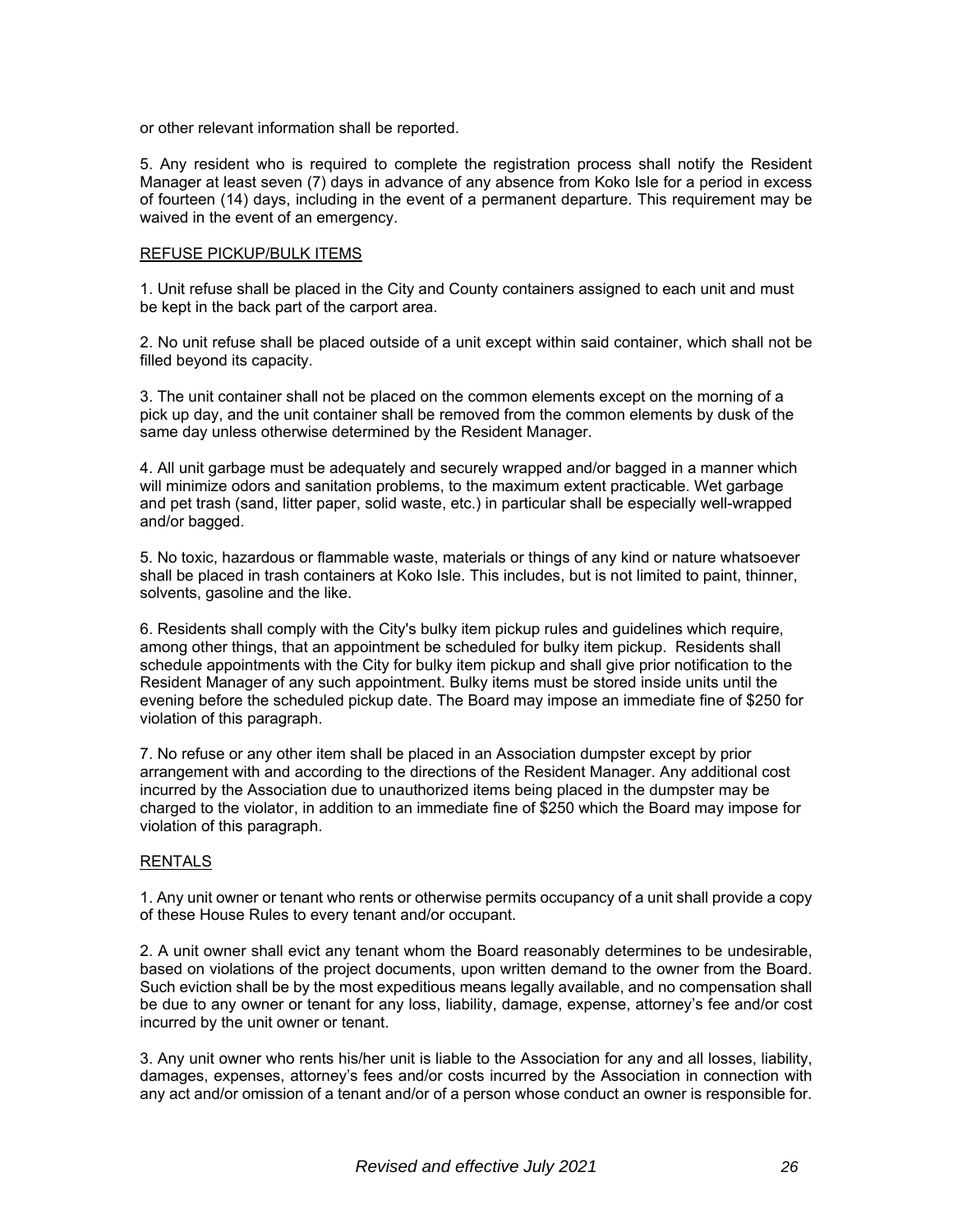The tenant and/or other person shall be jointly and severally liable.

4. A unit owner who does not live at Koko Isle and rents his/her unit, relinquishes the right to use the common elements to the tenant for the period of the tenancy.

5. Units are prohibited from being rented for a period of less than thirty (30) consecutive days.

6. Advertising a Koko Isle unit as a vacation rental or for a rental period of less than thirty (30) days is prohibited. The existence of such advertisement will be considered evidence that the unit is being rented for less than thirty (30) consecutive days. The burden of proof is on the owner to establish that the unit is not being used for rentals for less than thirty (30) consecutive days, or that the advertisement was placed without the owner's knowledge or consent.

7. If a renter vacates a unit before the thirty (30) day minimum rental period has expired, then the unit owner is prohibited from renting the unit to another person for all or part of the thirty (30) day period.

8. Renters (tenants of the unit) are required to provide the resident manager an occupant registration form that will include the names of all occupants of the unit, the specific dates of the stay, and contact information including cellphone number, email address, emergency contact information, car registration and other information deemed appropriate by the Board of Directors.

9. Unit owners found to be in violation to the 30-day restriction for rentals will be subject to the following fine schedule (a violation that has not been corrected within 7 days will be considered another violation and subject to another citation and fine):

| First Offense:  | A written citation                     |
|-----------------|----------------------------------------|
| Second Offense: | Written citation and \$5,000 fine      |
| Third Offense:  | Written citation and \$10,000.00 fine  |
| Fourth Offense: | Written citation and \$15,000.00 fine. |

The Association's legal counsel will take appropriate actions to collect outstanding fines.

10. No tenant may sublet any unit without the unit owner's written consent, a copy of which shall be provided to the Resident Manager upon request.

11. Customary hotel services shall not be provided in connection with any rental.

#### RULES FOR FINES AND APPEALS FOR VIOLATIONS

1. Citations: Each citation issued shall briefly describe the nature of the violation; date of the violation, apartment number; and name of parties involved, if known.

a) The original citation shall be delivered to the apartment owner who shall be jointly and severally responsible for payment of any applicable fine along with the violator.

b) If the owner of the apartment is not an occupant, then a copy of the citation shall also be delivered to the occupant; however, this shall not be deemed a waiver of the owner's responsibility for payment of any applicable fine.

2. Fine System: An immediate fine between \$100 and \$500 may be imposed at the discretion of the Resident Manager or Managing Agent if it is a serious violation which affects the value or safety of the project **or** affects the use, enjoyment, safety or health of any resident **or** if the House Rules provide that an immediate fine may be imposed for this particular violation. If the Resident Manager or Managing Agent determines that the violation should be corrected, the written citation shall state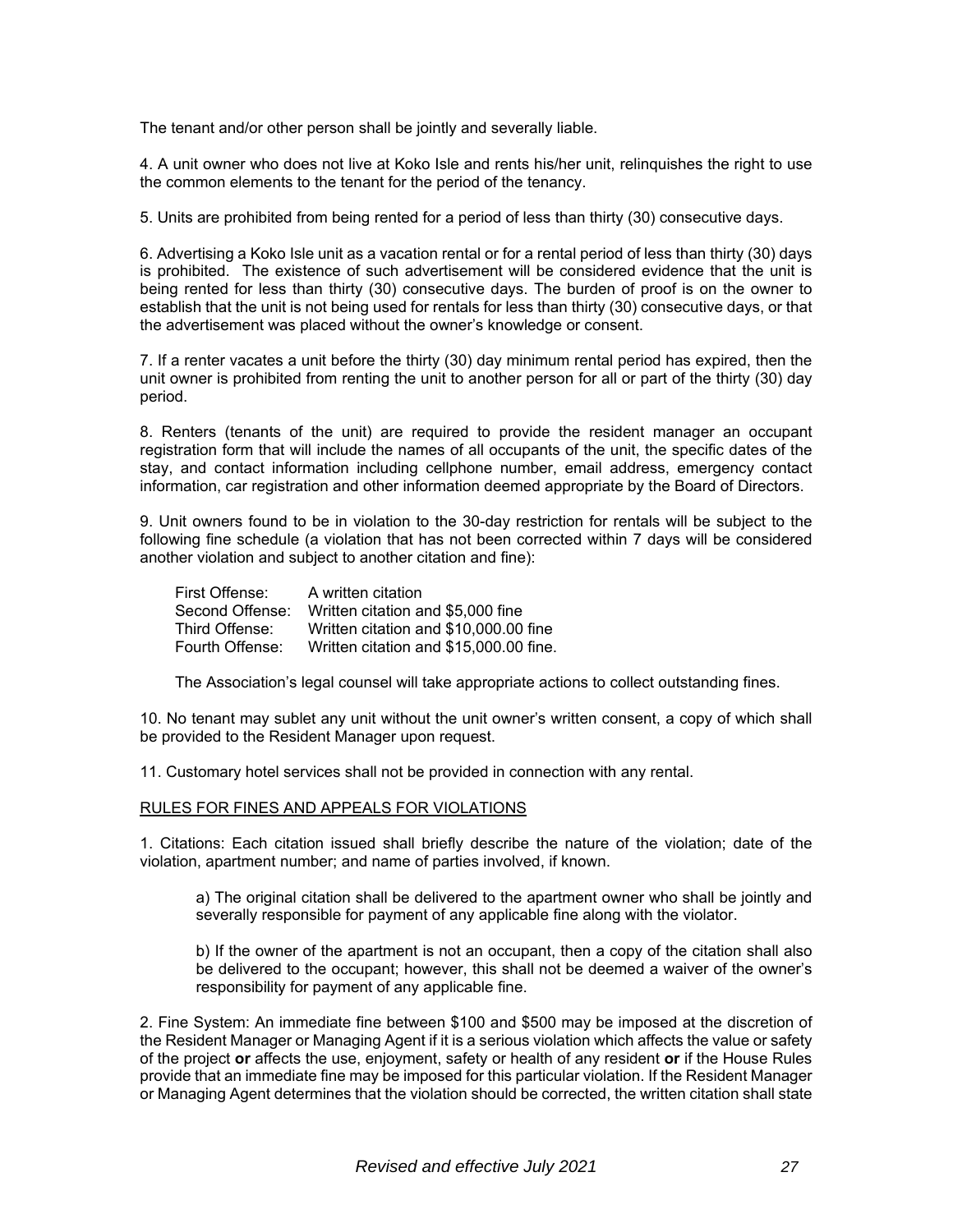a date to correct the violation. Except as otherwise provided in this paragraph and in these House Rules, citations and fines shall be issued and imposed as follows:

a) 1st Violation – A verbal r written warning will be given by the Resident Manager or Managing Agent to the offender.

b) 2nd Violation – A written citation with appropriate copies is sent to the unit owner, resident, rental agent and a \$100 fine is assessed to the owner's account.

c) 3rd Violation – A written citation with appropriate copies is sent to the unit owner, resident, rental agent and a \$150 fine is assessed to the owner's account.

d) Ongoing violation – If the same violation is continuous or repeated, it will be construed as an ongoing infraction of the same offense and thereafter will be imposed a fine of \$500. The fine can be reassessed daily if deemed necessary. The Board may also opt to take legal action caused by repeated violations of the same House Rules or By-Laws.

e) In addition to fining, the Board may also take legal action to enforce the governing documents, at the owner's expense.

Second, third, and subsequent violations need not be for a violation of the same provision before a fine is imposed. A violation will be considered a new violation if it has not been corrected within seven (7) days of the date of a warning or citation.

The Board delegates primary enforcement to the Resident Manager and/or the Managing Agent. The Board delegates its authority to issue citations to the Resident Manager.

3. Payment of Fines and Liabilities

a) Apartment owners shall be liable for their own fines and for fines assessed against their tenants, guests, family members, agents, employees, contractors, etc. A fine must be paid to the Association within thirty (30) days of the assessment of the fine. A fine shall be deemed a common expense chargeable against the owner's apartment. The Association may file a lien against the owner's apartment for the unpaid fines and may collect the unpaid fines under the procedures provided in the By-Laws for collection of delinquent assessments.

b) The filing of a notice of appeal shall not halt the accrual of any ongoing penalties imposed for the violation that is the subject of the appeal. However, the Board of Directors may waive or rescind all or part of the aforesaid penalties at the time of the hearing of such appeal.

#### 4. Hearings

a) Hearings may be before the Board of Directors or a Committee of the Board. The President (or the Vice-President if the President is unavailable) is authorized by the Board to appoint two or more Board Members to serve on a Committee to hear any violation or fine.

b) Within thirty (30) days of receiving a citation, an owner, occupant, or other offenders may request a hearing on the violation and the fine by delivering a written notice of appeal and the reasons therefore to the Secretary or the Managing Agent. The request for hearing must contain a copy of the citation and a statement of the facts. The Board or Committee may limit the amount of time the owner or violator may have to present information. For that reason, owners and violators are strongly encouraged to also include in their request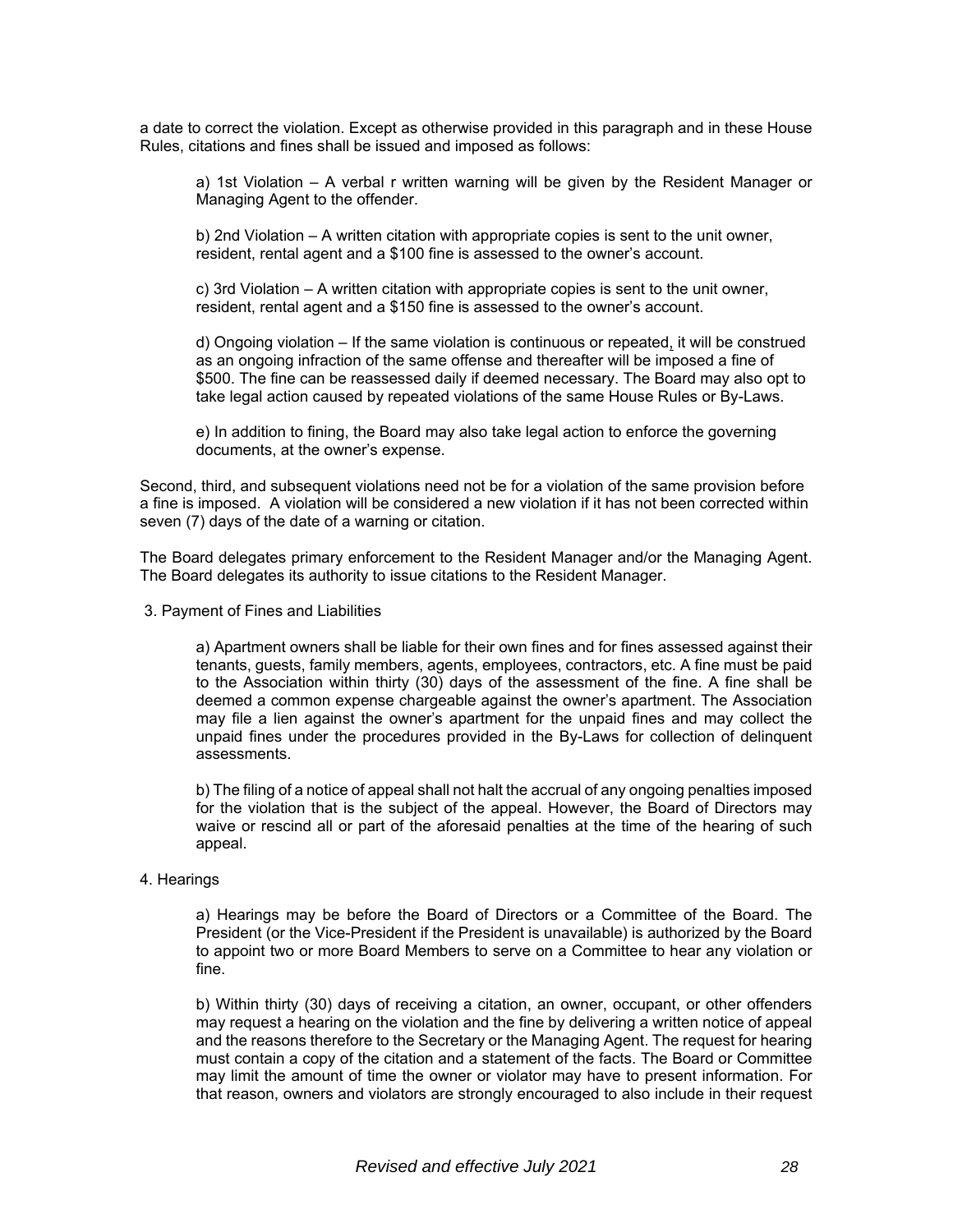for hearing: (1) an explanation of the position of the person requesting the hearing; (2) the names and addresses of witnesses; (3) written statements from the witnesses; and (4) copies of proposed exhibits.

c) Time for Hearing Appeal. All appeals shall be heard at a meeting of the Board or Committee within ninety (90) days after the notice of appeal has been filed with the Secretary.

d) Procedure. The cause of the penalty shall be reported in writing by the Board or Committee, the Managing Agent, or the resident manager at such meeting, with a statement of the facts on which the penalty was based, a copy of which shall be furnished to the appellant at least ten (10) days before the meeting, at which time a copy thereof shall also be filed with the Secretary. The appellant shall then present his or her defense in writing, to which the Board or its designee may reply orally. The appellant or any one owner or other person on his or her behalf may then respond, and the Board or its designee may again speak in support of the penalty imposed. Thereafter, no further discussion, except among the Board itself, shall be allowed.

e) Disposition of Appeal. The Board or Committee shall vote as to whether the penalty shall be affirmed. If a majority of those present votes in the affirmative, the penalty shall stand and shall be remitted by the offender in full, within seven (7) days of the date of such meeting. If less than a majority of those present votes in the affirmative, then the penalty shall thereby be rescinded.

f) Failure to timely request a hearing shall result in the automatic issuance of the fine in the amount proposed on the citation and shall constitute a waiver of the right to a hearing and a loss of the right to contest the decision of the Board or Committee except as provided in the Condominium Property Act.

g) The pendency of a hearing shall not halt the accrual of any ongoing late fees or prior fines imposed for other offenses or the obligation of the owner and/or violator to correct the violation. However, the Board of Directors may waive or rescind all or part of the aforesaid penalties at the time of the hearing of such appeal.

5. Further Proceedings

a) The unit owner or violator shall have the right to contest a fine through mediation or arbitration as provided by applicable statutes.

b) Nothing contained herein shall be interpreted to prevent or delay the Board and/or Managing Agent from immediately enjoining, abating, removing, or remedying – through automatic fines, legal action, or any other means – any violation or breach that may impair or in any way affect the value or safety of the Project or the use, enjoyment, safety, or health of any apartment owner or resident.

#### TREES, PLANTS AND OTHER VEGETATION

#### 1. Privacy Area Vegetation

a) All trees, plants and other vegetation shall be carefully cut, tended, watered, fertilized and/or otherwise cared for so as to present an attractive appearance.

b) No tree, plant or other vegetation shall touch any part of any building on Koko Isle unless approved by the Board.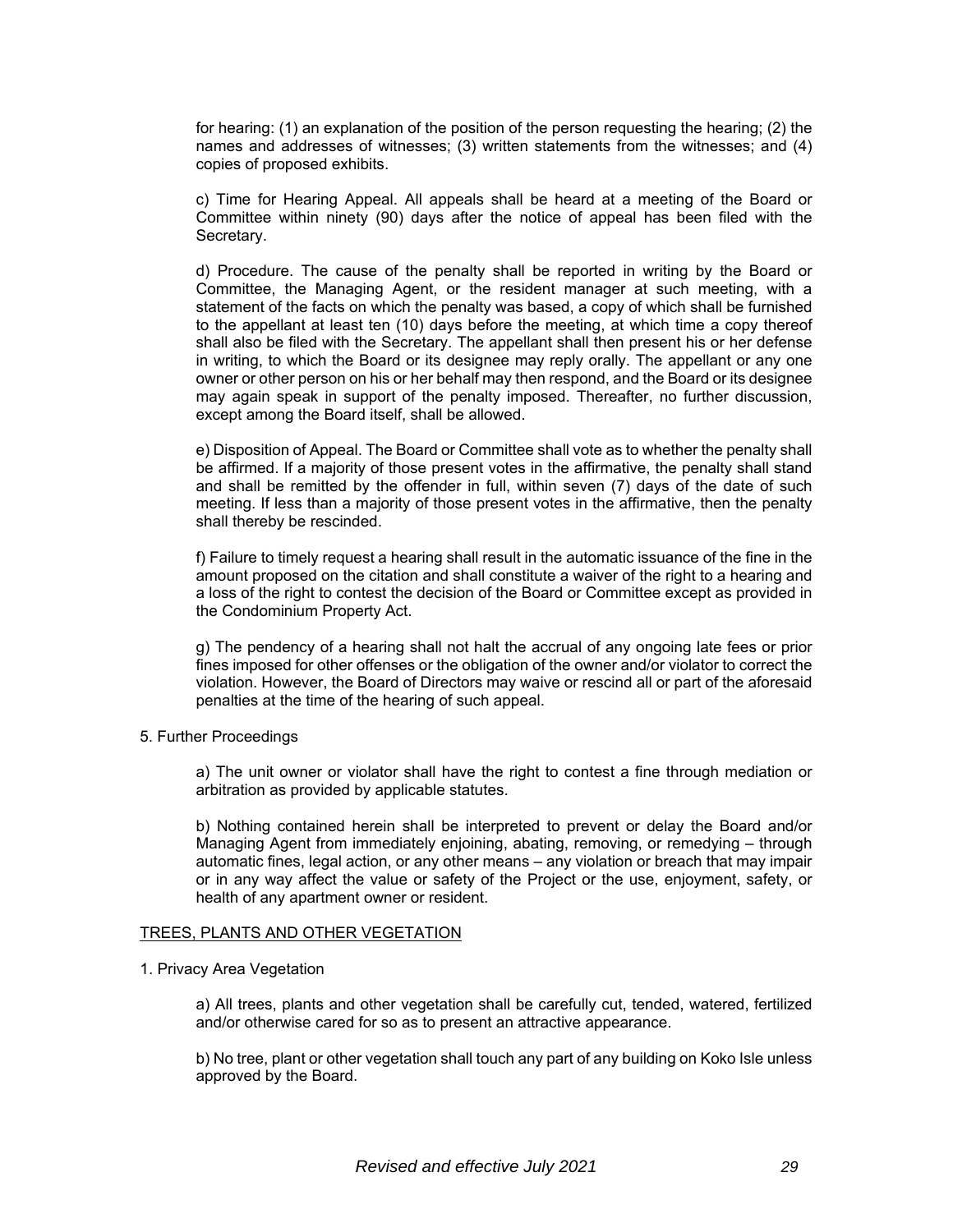c) The root system of every tree, plant or other vegetation shall be monitored to determine its adequacy (to avoid toppling, such as in a windstorm) and its extent (to avoid damage, such as to pipes, pavement or block walls, etc.).

d) Outdoor areas must be free of standing water (water fountains, pots, tires, etc.) where mosquitoes can breed.

e) All trees, plants and other vegetation shall be cut, pruned, contained or otherwise controlled or cared for so that no common element or limited common element is damaged, interfered with or detrimentally affected in any way.

f) Any tree, plant or other vegetation which damages, interferes with or detrimentally affects any common element or limited common element, or which has the significant potential to do so, shall be removed at the direction of the Board.

g) The persons responsible for any tree, plant or other vegetation shall be liable to the Association for the full amount of any damage and/or liability incurred by the Association which arises out of, relates to or is connected with the presence of such tree, plant or other vegetation.

#### 2. Common and Limited Common Vegetation

a) The addition or removal of any tree, plant or other vegetation to or from any common element or limited common element is prohibited, except with the specific written authorization of the Resident Manager.

b) Certain plant material can be used to grow onto the trellises at the limited common element walkway. Contact the Resident Manager for the suggested plant material, and written approval of the Board.

c) Residents may plant in the walkway planter in the limited common area next to the carport by following all conditions stated in this section and with approval of the Resident Manager.

d) Climbing of trees is strictly forbidden.

#### USE OF PREMISES

1. The Project is a residential condominium unit complex, to be used for residential purposes.

2. All common elements of the project such as parks, yards, grounds, landscaping, parking lots or stalls, carport aprons, roads, slopes, clubhouse area, docks, marina access areas, seawalls, bridge, etc., shall be used only for their respective purposes as designated in the Koko Isle Condominium File Plan 94, the Declaration of Condominium Property Regime of Koko Isle (Declaration), the By-Laws and House Rules. (See Introduction)

3. With the approval of the Board of Directors, limited events or activities for the benefit of the full Koko Isle community, e.g., yearly community garage sale, are the only events allowed on the common elements. Resident and/or owner's private events or activities are limited to the respective privacy areas of their individual units and not allowed in any of the common or limited common elements. However, the Upstairs of the Clubhouse is designated for private recreational purposes, events or activities. The Clubhouse Facilities are subject to their separate set of rules. (See Clubhouse Facilities)

4. No solicitation of goods, services, contributions, or participation in community activities shall be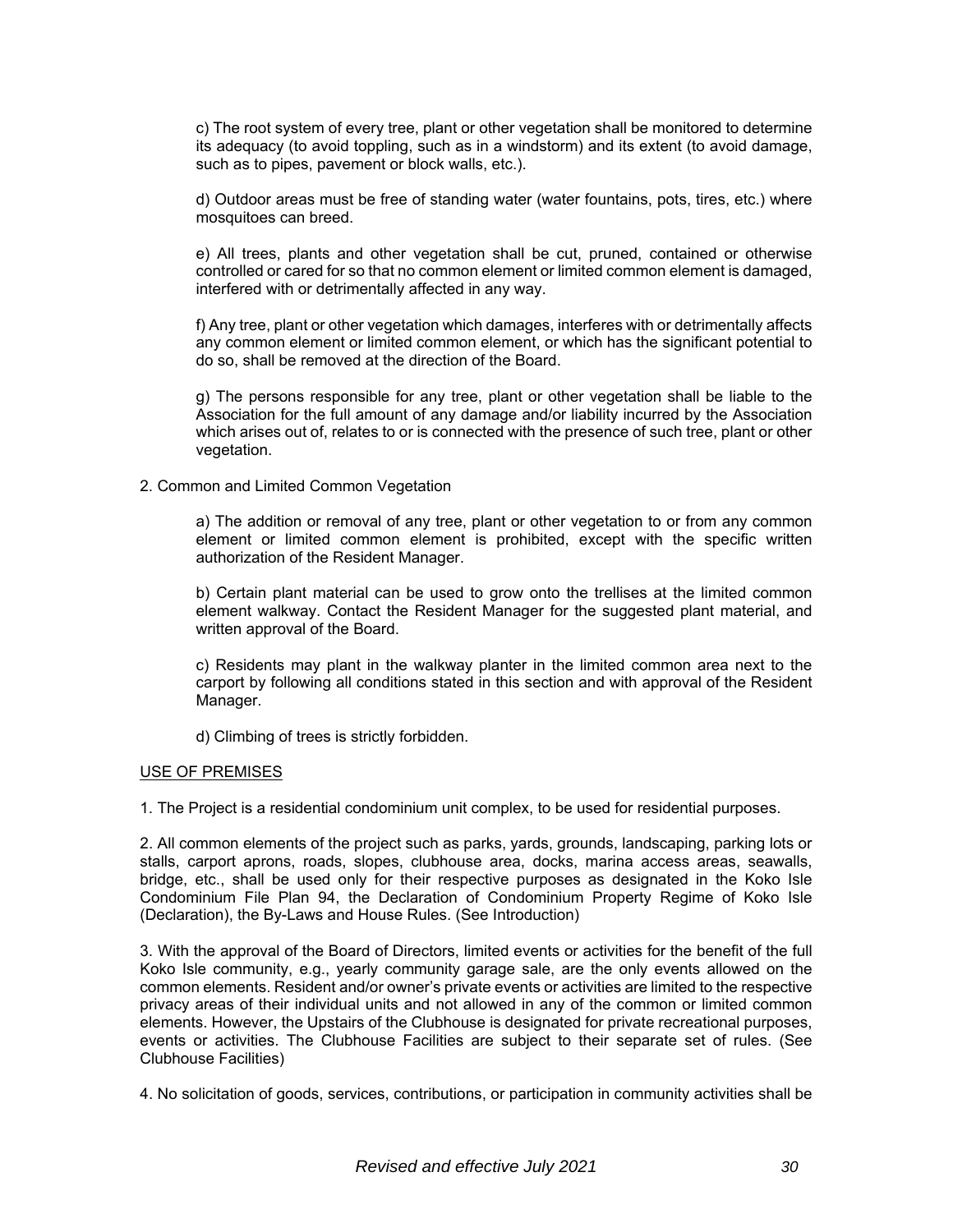permitted at the Project by any person; except that a resident may invite a provider of goods and/or services to the resident's unit.

5. Owners may solicit proxies or distribute materials relating to Association matters on the common elements.

6. No billboard, sign or poster (including "Home For Sale" type signs) shall be displayed at the Project except as indicated in paragraph 10 of this section or upon prior written authorization of the Board. When approved, no such display shall damage or deface any portion of the project.

7. The locations where authorized displays of billboards, signs or posters may occur are:

- a) At the entrance bridge; and
- b) At the intersection of Koko Isle Circle with the entrance/exit street.

8. Residents may use the Koko Isle bulletin board to advertise personal items or services, rental units and the like; and may also place flyers in unit communication boxes for such personal purposes, notwithstanding Section: "Use of Premises".

9. No business material shall be placed in the communication boxes.

10. A reasonable number of real estate "Open House" or "For Sale" signs displayed outside the unit being marketed and directional arrows are allowed, but "Open House" and directional arrow signs shall only be permitted:

a) On Sundays, between 1:00 p.m. and 5:00 p.m.; and

b) Once weekly on a morning designated by the Honolulu Board of Realtors for a brokers' Open House.

11. Conservation of resources, such as water and electricity, and recycling, are encouraged. Residents shall comply with such reasonable conservation measures as may be specified by the Board from time to time.

12. Wildlife, however, shall not be encouraged, by any means, to use or to inhabit Koko Isle for any purpose.

13. Littering is prohibited.

14. The use of any type of fireworks, including sparklers, is prohibited. An immediate fine may be imposed for each instance of using fireworks and the Association may seek the eviction of the persons responsible if they are tenants.

15. In addition to conduct that is generally or specifically prohibited by other sections, the following conduct is prohibited:

a) Use of the entrance bridge, its approaches and/or the seawall and other areas under the bridge for any recreational purpose; including, but not limited to, fishing, skating, scootering, skateboarding, waveboarding (and bicycle riding, except for ingress or egress).

b) Riding bicycles, scooters or other wheeled vehicle on common area lawns/gardens and/or on the central park walkway or in the pool area or any of the Clubhouse Facilities;

c) Engaging in any activity, which interferes with vehicle traffic and/or parking;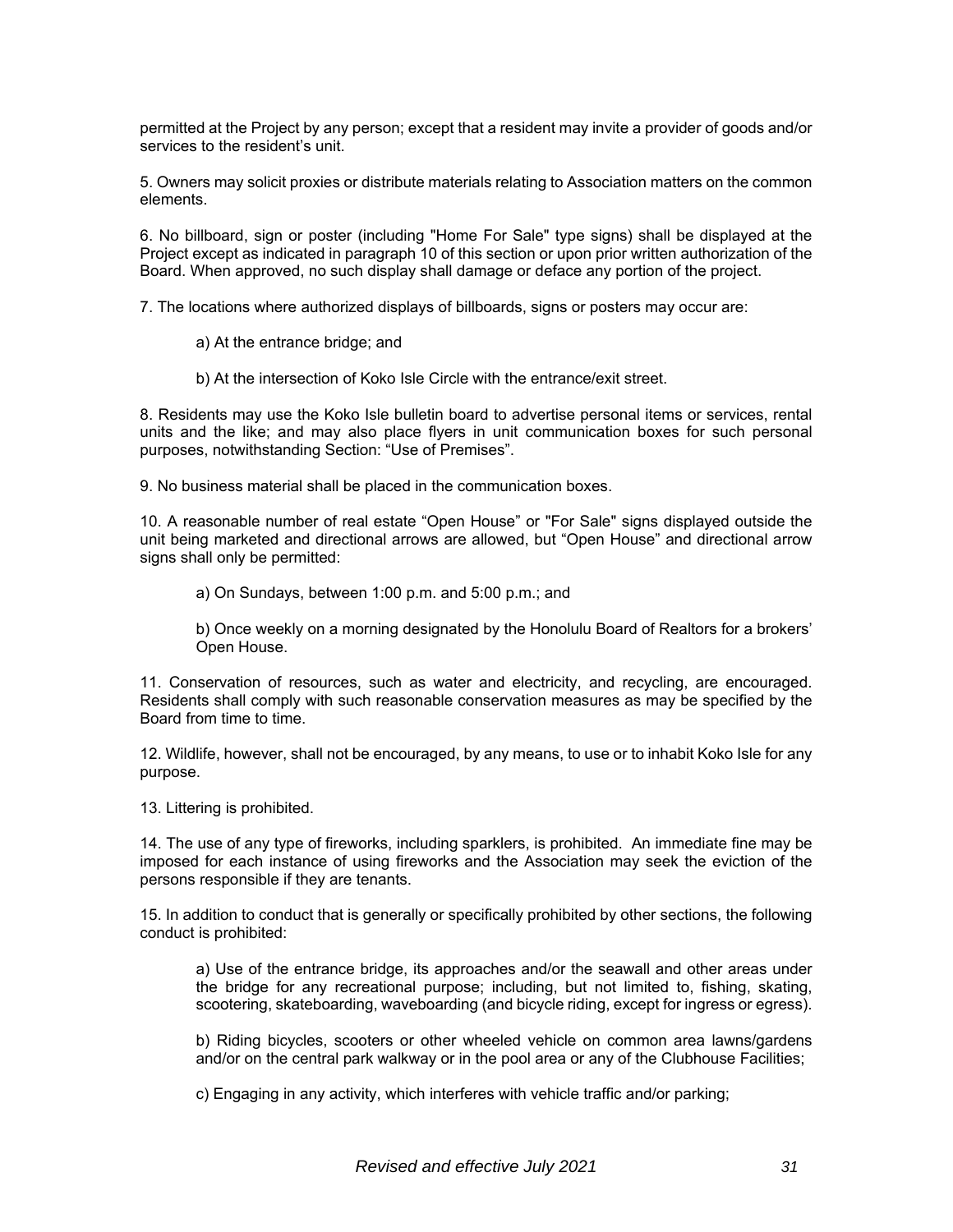d) Using any object that fires projectiles, except harmless toys;

e) Fishing and swimming from the Boat Yard docks and seawall;

f) Climbing, walking, or engaging in recreational activities on any wall, railing, tree, fence, or roof; and

g) Skateboarding, skating, waveboarding or using other such devices on any portion of the common elements.

16. Smoking is prohibited in (a) the Clubhouse Facilities and (b) all enclosed or partially enclosed portions of the common elements and within twenty (20) feet of entrances, exits, windows that open, and ventilation intakes that serve these portions of the common elements in accordance with section 41-21.2(i) of the Revised Ordinances of Honolulu and State Law H.R.S. §328J-6.

17. No unit owner or occupant shall park, place, store or maintain in or upon the grounds, pavilion and recreational areas, parking areas or other common elements of similar nature any vehicle, furniture, packages or objects of any kind or otherwise obstruct transit through such common element.

18. Operating, flying or landing drones or other similar devices from or in the common or limited common element is prohibited.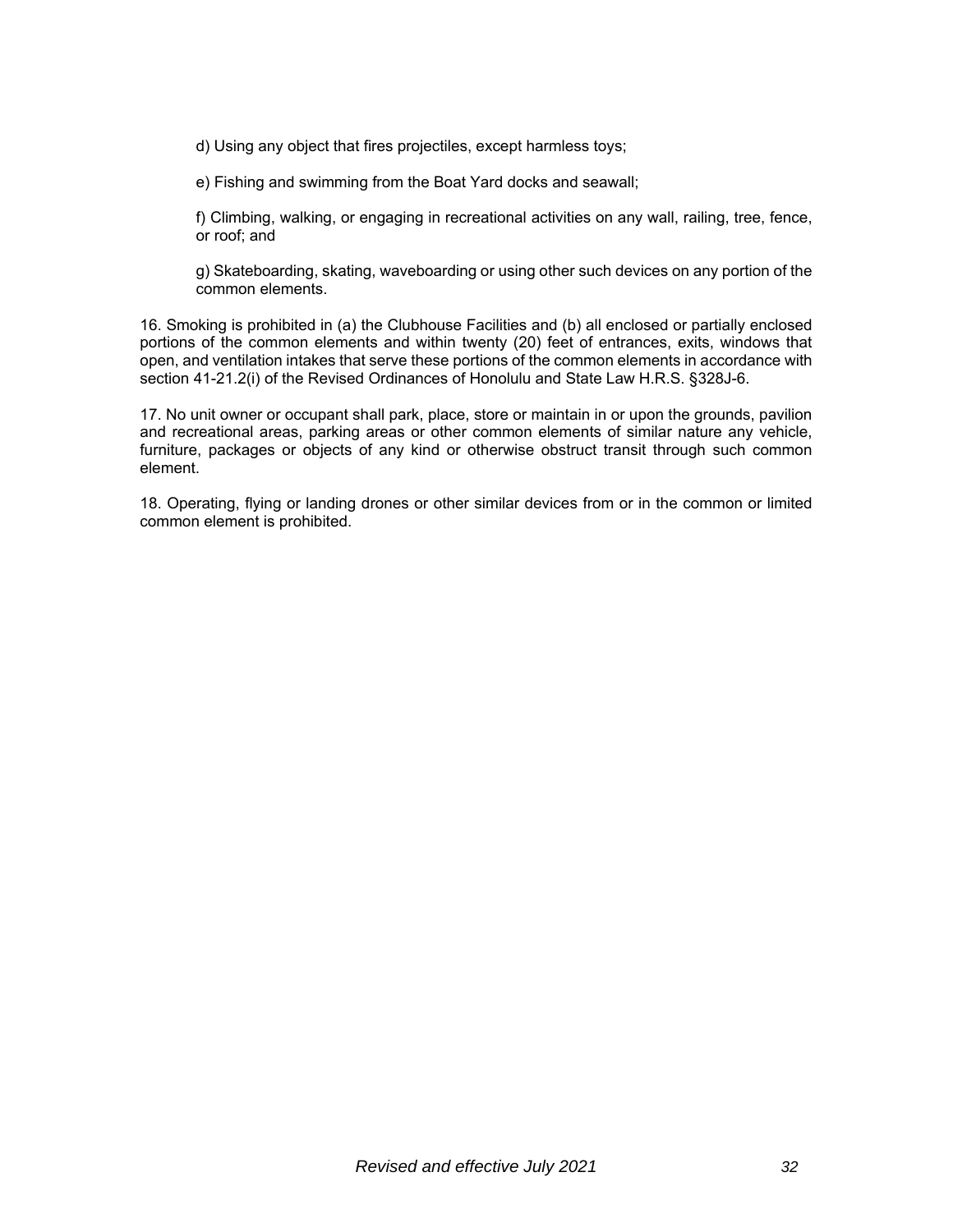#### **ATTACHMENT 1**

#### **RESTRICTIONS ON ANTENNA, SATELLITE DISH, AND SIMILAR STRUCTURES**

#### 1. Introduction:

This Section is adopted by the Board of Directors pursuant to Hawaii Revised Statutes §514B-140, Article V, Section 3(m) of the By-Laws. The Board of Directors recognizes that the Federal Communications Commission has adopted Regulations that purport to preempt part of Article V, Section 3(m) of the By-Laws. It is intended that these rules comply with all lawful provisions of the Federal Communications Commission regulations.

#### 2. Definitions:

- a. "Reception Antenna" means an antenna, satellite dish, or other structure used to receive video programming services intended for reception in the viewing area and/or designed to receive or transmit fixed wireless signals. Examples of video programming services include direct broadcast satellite services, multipoint distribution services, and television broadcast signals. Fixed wireless signals means any commercial non-broadcast communications signals transmitted via wireless technology to and/or from a fixed customer location. Examples include wireless signals used to provide telephone service or high speed internet access to a fixed location. "Reception Antenna" does NOT include, among other things, Amateur ("HAM") radios, Citizens Band ("CB") radios and Digital Audio Radio Services ("DARS"), AM/FM radio signals. The mast supporting the Reception Antenna, cabling, supports, guy wires, conduits, wiring, fasteners, bolts or other accessories for the Reception Antenna is part of the Reception Antenna. A Reception Antenna that has limited transmission capability designed for the Viewer to select or use video programming is a Reception Antenna provided it meets Federal Communications Commission standards for radio frequency radiation.
- b. "Similar Structures" are any structure, item, device, or equipment that is comparable in size and weight to a Reception Antenna and pose a similar or greater safety risk to a Reception Antenna.
- c. "Transmission Antenna" means any antenna, satellite dish, or structure used to transmit radio, television, cellular, or other signals other than a Reception Antenna. An antenna that is used in conjunction with a Reception Antenna is not a Transmission Antenna if it:
	- (1) Meets all requirements for Reception Antennas and Similar Structures;
	- (2) Is necessary to enable the viewer to select the video programming the viewer will receive on the Reception Antenna;
	- (3) Transmits no signals other than those necessary to allow the viewer to select the video programming the viewer will receive on the Reception Antenna; and
	- (4) Is no larger than necessary to transmit the video programming selections of the viewer.
- d. "Exclusive Use Area" means any portion of the resident's unit or any portion of the limited common element as defined in the Declaration which is appurtenant solely to the resident's unit.
- e. "General Common Element" means any common element not a limited common element appurtenant solely to the resident's unit. Residents do not have the exclusive use or control of any of the general common elements.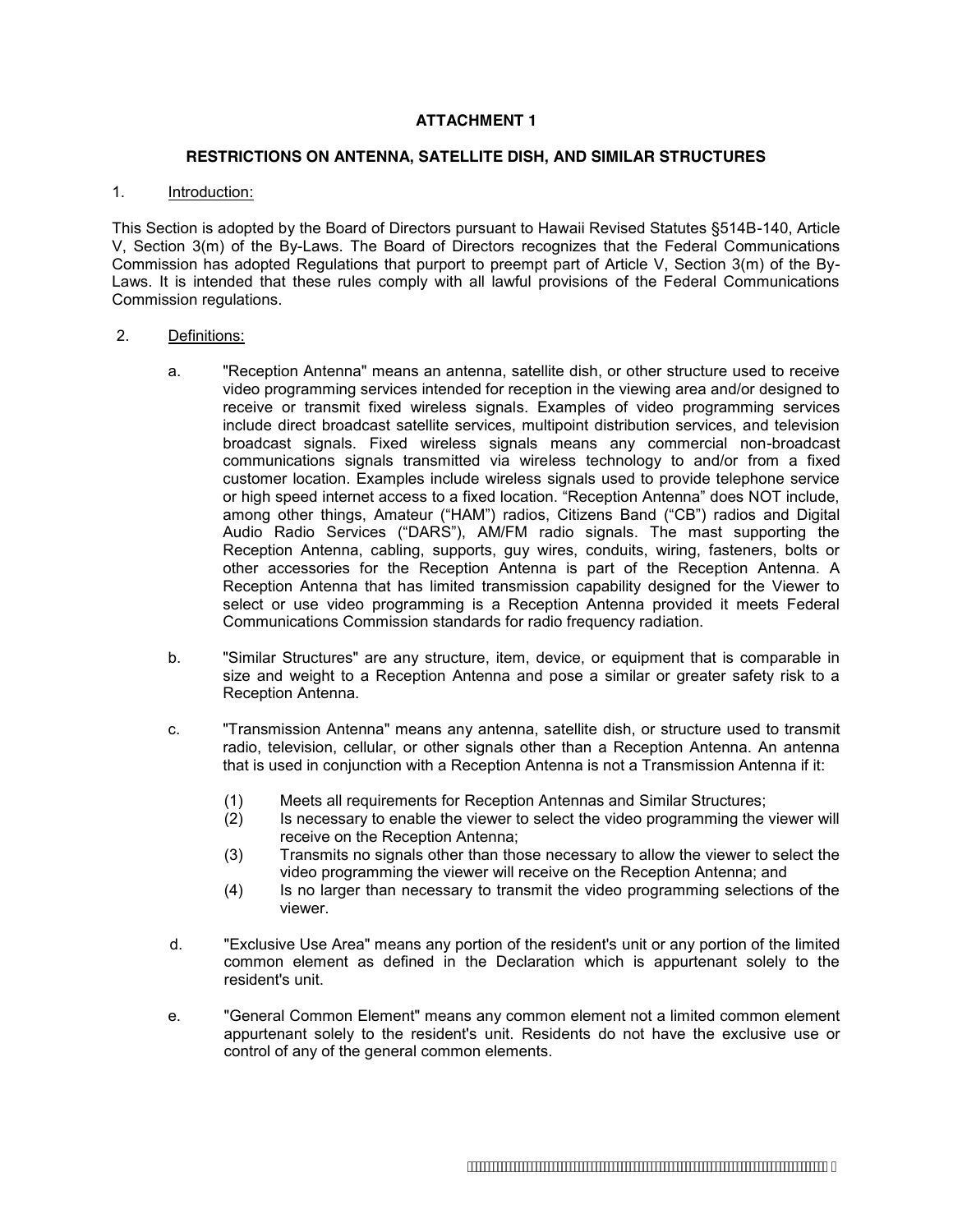#### 3. Location, Size and Number Restrictions:

- a. Transmission Antennas are prohibited unless approved in writing by the Board of Directors prior to installation. The Board has sole discretion in granting or denying the installation of a Transmission Antenna. If a Transmission Antenna is permitted by the Board, it shall, at a minimum, comply with the requirements for Similar Structures. The Board may place additional conditions and requirements on the installation of Transmission Antennas.
- b. No resident shall install or maintain Reception Antennas or Similar Structures on the Project except for Reception Antennas located on the resident's Exclusive Use Areas.
- c. A Reception Antenna or Similar Structure which encroaches on the air space of another Owner's unit or limited common element or onto the General Common Elements does not comply with this rule.
- d. Reception Antennas or Similar Structures must be placed in areas that are shielded from view from outside the Project or from other Units to the extent possible and consistent with their purposes; provided that nothing in this rule shall require a Reception Antenna to be shielded from view: (1) if it precludes reception of an acceptable quality signal unless no acceptable reception is available in any Exclusive Use Area; (2) if it would unreasonably increase the cost of installation; or (3) if it would unreasonably delay installation, provided further that screening may be required by the Board after the installation if it would not unreasonably impair the installation, maintenance or use of the antenna or similar structure. Reception Antennas shall be placed in the first of the following locations which allows reception of a signal of acceptable quality without unreasonably increasing the cost of the installation or unreasonably delaying the installation:
	- (1) Within the unit;
	- (2) Within an Exclusive Use Area inside the structure, if any;
	- (3) For first floor units, within the fenced courtyard below the top of the fence;
	- (4) For first floor units, within the fenced courtyard above the top of the fence, but within the Exclusive Use Area;
	- (5) For second floor units, within the vertical boundaries of the lanai below the top of the railings/walls of the lanai; or
	- (6) Within the vertical boundaries of the lanai above the top of the railings/walls of the lanai, but within the Exclusive Use Area.
- e. Reception Antennas and Similar Structures shall not be placed in areas where they block fire exits, walkways, ingress or egress from an area, fire lanes, fire hoses, fire extinguishers, safety equipment, electrical panels, water shut-off valves or other areas necessary for the safe operation of the Project. The purpose of this rule is to permit evacuation of the Units and Project and to provide clear access for emergency personnel.
- f. Reception Antennas and Similar Structures shall not be placed within two feet of electric power lines and in no event shall they be placed within an area where it can be reached by the play in the electric power lines. The purpose of this rule is to prevent injury or damage resulting from contact with the power lines.
- g. Reception Antennas shall be no larger than necessary for reception of an acceptable quality signal; provided that under no circumstances shall Reception Antennas for direct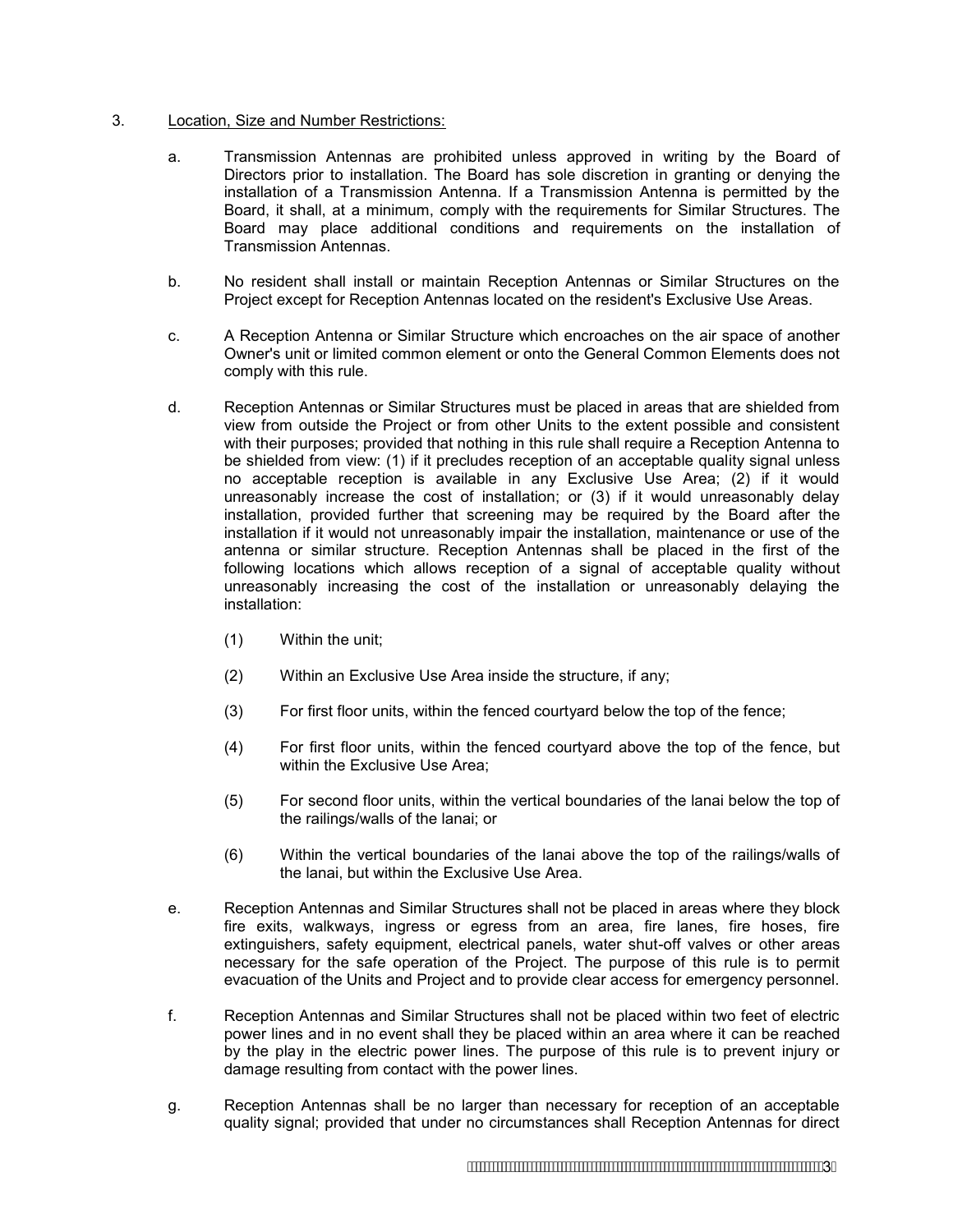broadcast satellite services or multipoint distribution services be larger than one meter in diameter or diagonal measurement.

- h. Masts shall be no taller than necessary for reception of an acceptable quality signal; provided all masts taller than 12 feet if mounted above the first floor of the building shall require the prior written approval of the Board. Prior written approval of the Board must be obtained for masts, supports, and other structures more than 12 feet tall. The Owner shall provide detailed plans and specifications for the installation, including detailed drawings of the structure and methods of anchorage. The purpose of this rule is to address safety concerns relating to wind loads and the risk of falling structures. These safety concerns are heightened whenever structures are installed on a tall mast substantially above ground level.
- i. No resident may install more than one (1) television antenna or more than one (1) antenna from any video programming service provider.

#### 4. Installation:

- a. Installation of Reception Antennas and Similar Structures shall be by a qualified person knowledgeable about the proper installation of Reception Antennas and Similar Structures. The purpose of this rule is to promote the proper and safe installation of Reception Antennas and Similar Structures.
- b. If installed by a contractor, the contractor shall be licensed and have insurance with the following minimum limits:
	- (1) Commercial General Liability (including Completed Operations): \$1,000,000.00 and
	- (2) Workers' Compensation: Statutory Limits.
- c. Installation of a Reception Antenna or Similar Structure shall be in accordance with all applicable building, fire, electrical and related codes and a building permit shall be obtained if required by law.
- d. Unless contrary to law or these rules, installation of Reception Antennas or Similar Structures shall be in accordance with the manufacturer's installation specifications. The installer shall have a copy of such specifications on site at all times during the installation. A copy of the specifications shall be provided to the Association within 72 hours of the installation.
- e. Wiring from the Reception Antenna to the television set(s) shall be installed so as to be minimally visible and blend into the material to which it is attached.
- f. There shall be no penetrations of the walls, floors or ceilings of the building unless they are part of the Exclusive Use Area without the authorization of the Board of Directors or the resident complies with the other provisions of these rules. Otherwise, the following devices may be used for transmission through the General Common Element walls, floors or ceilings:
	- (1) Devices which permit the transmission of signals from one face of a glass pane to the other without cutting or drilling a hole through the glass pane;
	- (2) Devices which permit the transmission of signals from one face of a wall to the other face without cutting or drilling a hole through the wall;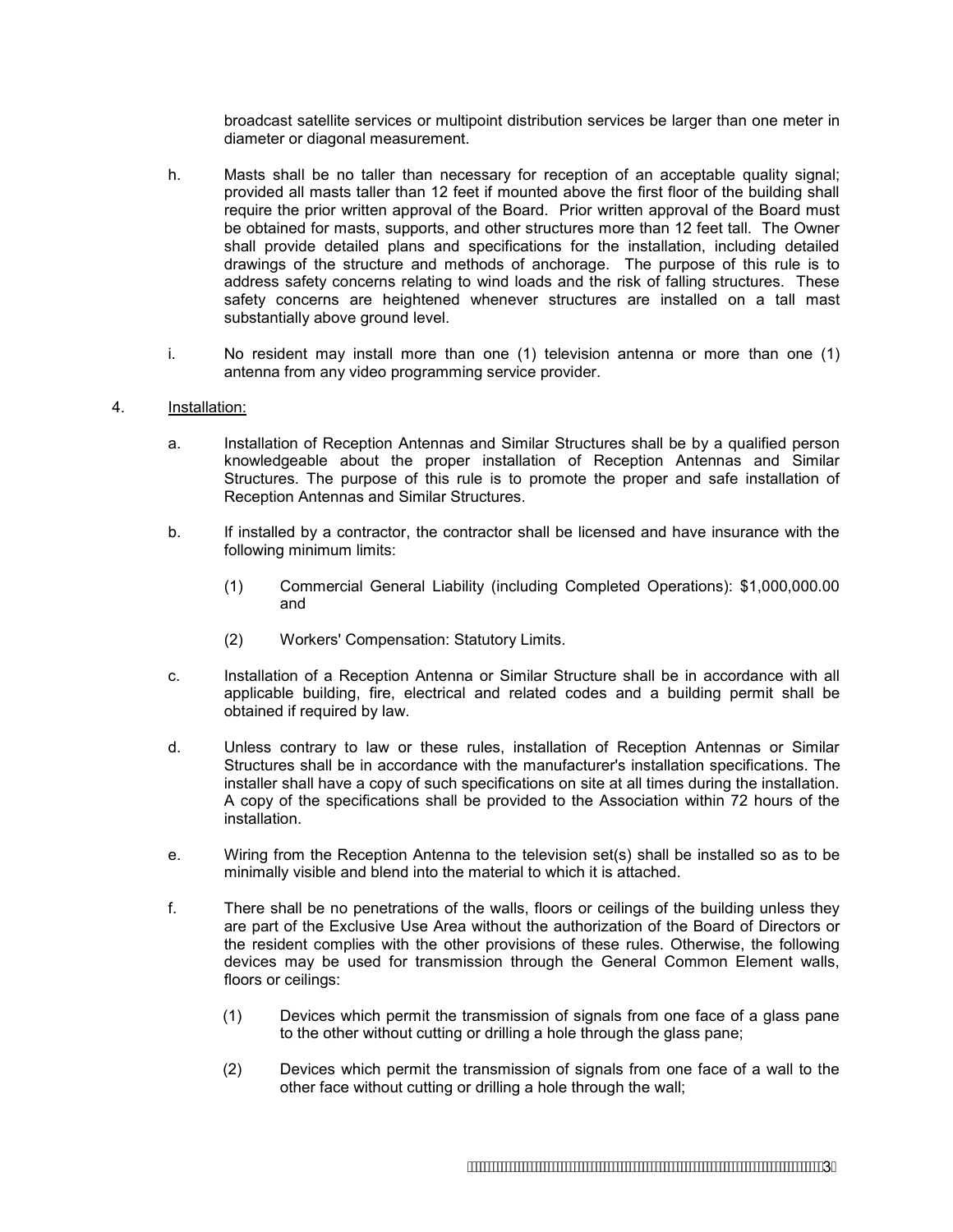- (3) Devices which permit the transmission of signals from the Covered Antenna to the television set through or over the air signals; and
- (4) Existing wiring for transmission of video programming signals.
- g. If penetrations of the General Common Element walls, floors or ceilings of the buildings are made, the penetrations shall be properly waterproofed or sealed in accordance with acceptable industry standards and applicable codes. The purpose of this rule is to prevent structural damage to the buildings.
- h. If Reception Antennas or Similar Structures are visible from outside the unit, they must be painted to match the color of the building to the extent that the painting will not impermissibly impair the viewer's ability to install, maintain or use the Reception Antenna or Similar Structures. In addition, the Board may require a resident to install inexpensive screens or plants to shield the Reception Antenna from view. Such a requirement may be imposed by the Board at any time.
- i. In the event the addition of any screening or painting would unreasonably increase the cost of installation, the Association, at its option, may pay for a portion of the cost of the screening and the Owner shall permit the screening to be installed or the painting to occur.
- j. Any resident installing, maintaining, or using a Reception Antenna shall do so in such a way that it does not damage the General Common Elements or the Units, void any warranties of the Association or other Owners, or impair the water tight integrity of the buildings. The purpose of this provision is to prevent structural damage to the common elements.
- k. Reception Antennas and Similar Structures shall be securely installed and masts shall be constructed of corrosive-resistant noncombustible materials. If necessary for a secure installation, the Reception Antenna and Similar Structure shall be secured to the Exclusive Use Area and have guy wires securing the device to the Exclusive Use Area. Guy wires, bolts, and similar items may not be attached to the General Common Elements or other units. The purpose of this Rule is to prevent the falling or other movement of structures. For purposes of these Rules, a relatively small structure, item, device or equipment that is only temporarily on the premises (i.e. a for sale sign placed on the property) for a short period of time shall not be required to comply with the requirements that they be permanently secured.
- l. For safety concerns relating to electricity and lightning, all Reception Antennas and Similar Structures shall be permanently and effectively grounded.
- m. The Association, in the sole discretion of the Board, may provide video programming signals to the residents. A Reception Antenna shall not be installed to receive a video programming signal that is provided by the Association. In the event that the Association provides video programming signals to the residents, those Reception Antennas previously installed may be removed by the Association at its expense.
- 5. Maintenance and Repair:
	- a. The Owner shall be responsible for the maintenance of any Reception Antenna or Similar Structure installed by the Owner or one of the Owner's residents. Maintenance and repair shall include, but not be limited to:
		- (1) Reattachment or removal within 72 hours of dislodgement from its original point of installation.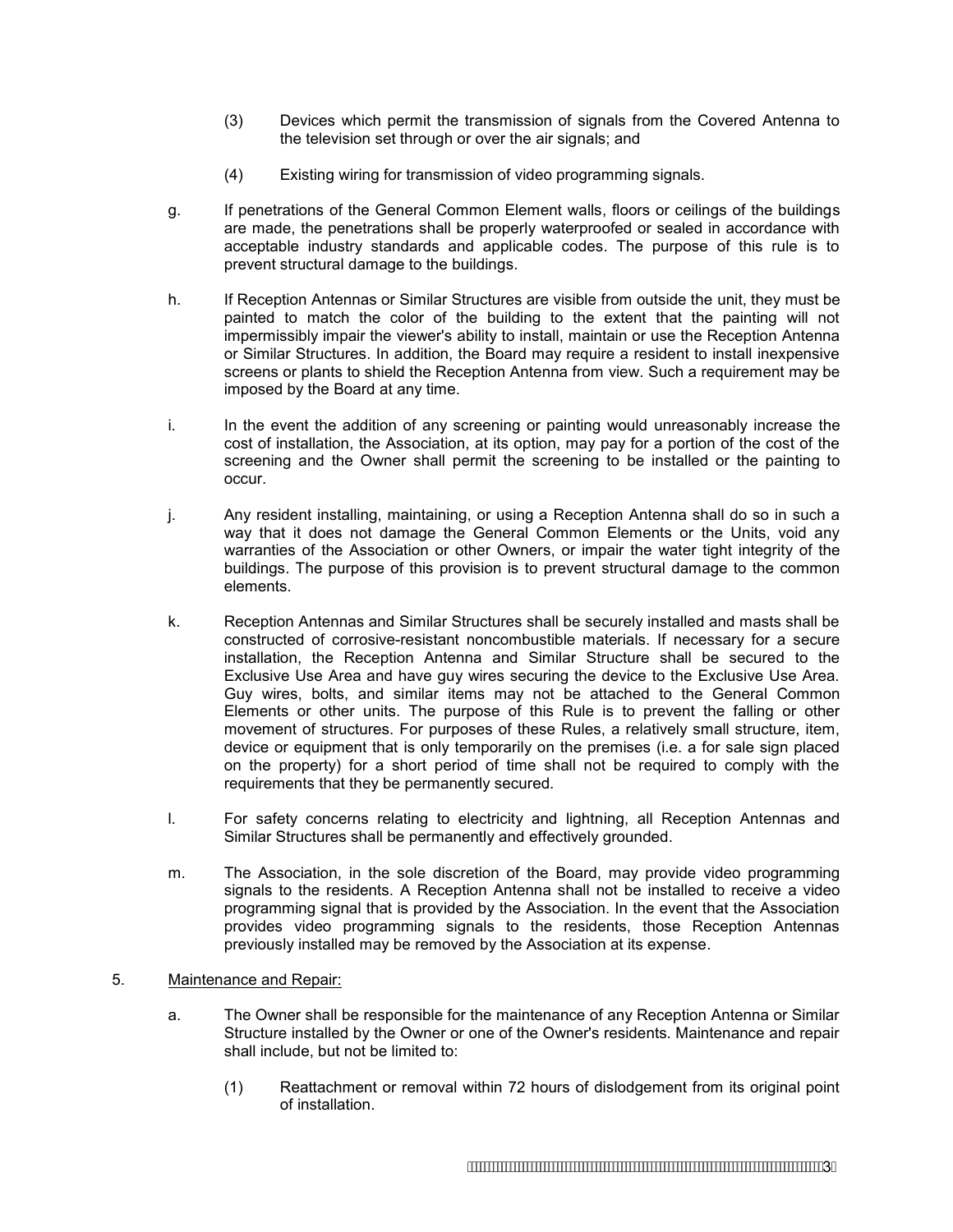- (2) Repainting or replacement, if for any reason the exterior surface of the Reception Antenna or Similar Structure becomes worn, disfigured or deteriorated.
- (3) Repair or replacement, if for any reason the Reception Antenna or Similar Structure no longer retains its original condition.
- (4) Repair or replacement to prevent the Reception Antenna or Similar Structure from becoming a safety hazard.
- b. Should the Owner fail to properly maintain the Reception Antenna or Similar Structure, the Association may, after notification to the Owner, fine the Unit Owner following notice and opportunity for a hearing and take such further action, legal or otherwise, as permitted by Declaration or statute.
- c. Except in an emergency situation, the Board shall notify the Owner, in writing, that the Reception Antenna or Similar Structure requires maintenance, repair or replacement, and that such maintenance, repair or replacement must be completed within 30 days of such notification unless extended by the Board.
- d. If any required work is not completed within the time period for completion of the repair, maintenance or replacement, the Association may remove and/or repair the Reception Antenna at the expense of the Unit Owner, such expense being added to the Owner's assessment.
- e. The Owner of the unit or Exclusive Use Area in which the Reception Antenna or Similar Structure is located is responsible for all costs associated with his Reception Antenna including, but not limited to, costs to: (a) repair, maintain, remove and replace the Reception Antenna; (b) repair damages to the common elements, the Unit, other Units and other property caused by the installation, existence or use of the Reception Antenna; (c) pay for medical expenses incurred by persons injured by the installation, existence or use of the Reception Antenna; and (d) reimburse residents or the Association for damages caused by the installation, existence or use of the Reception Antenna.
- f. It shall be the Owner's responsibility to remove any Reception Antenna or Similar Structure when the Association maintains, repairs or replaces building components if the removal is necessary for the orderly completion of the work. Such removal shall take place within 72 hours of written notification, except in emergency conditions, when removal shall take place immediately. The cost of removal and replacement shall be the responsibility of the Owner.
- g. Should the Owner fail to remove the Reception Antenna or Similar Structure in a timely fashion, the Association may remove it at the expense of the Owner and the Association shall not be responsible for any damage to the Reception Antenna or Similar Structure.
- h. In the event the Owner removes a Reception Antenna or Similar Structure, the Owner shall promptly restore the property to its original condition.

#### 6. Process and Procedure.

a. In the event of a violation of these rules, the Association may bring an action for declaratory relief with the Federal Communications Commission (FCC) or any court having jurisdiction over the matter. If the rules have been upheld by the FCC or by court decision, any future violations shall result in a fine of \$10 a day commencing 21 days after the FCC or court determination. To the extent permitted by law, the Association shall be entitled to reasonable attorneys' fees and costs and expenses. In addition, the Association may seek injunctive relief.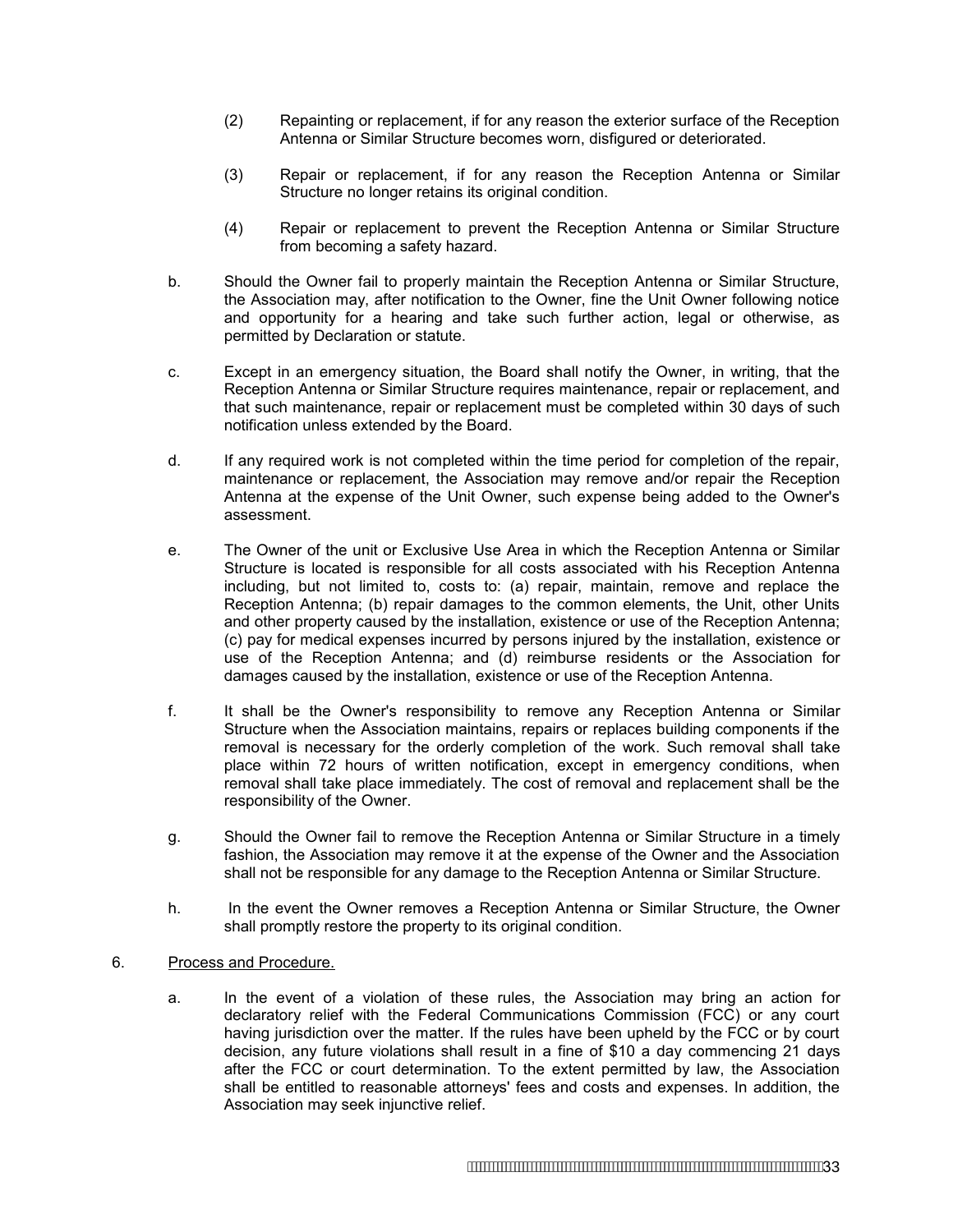b. Within 5 days of the installation of any Reception Antenna or Similar Structure, a copy of the Notification Form attached hereto shall be submitted to the Resident Manager unless a Mast exceeding 12 feet above the first floor is installed which requires prior Board approval.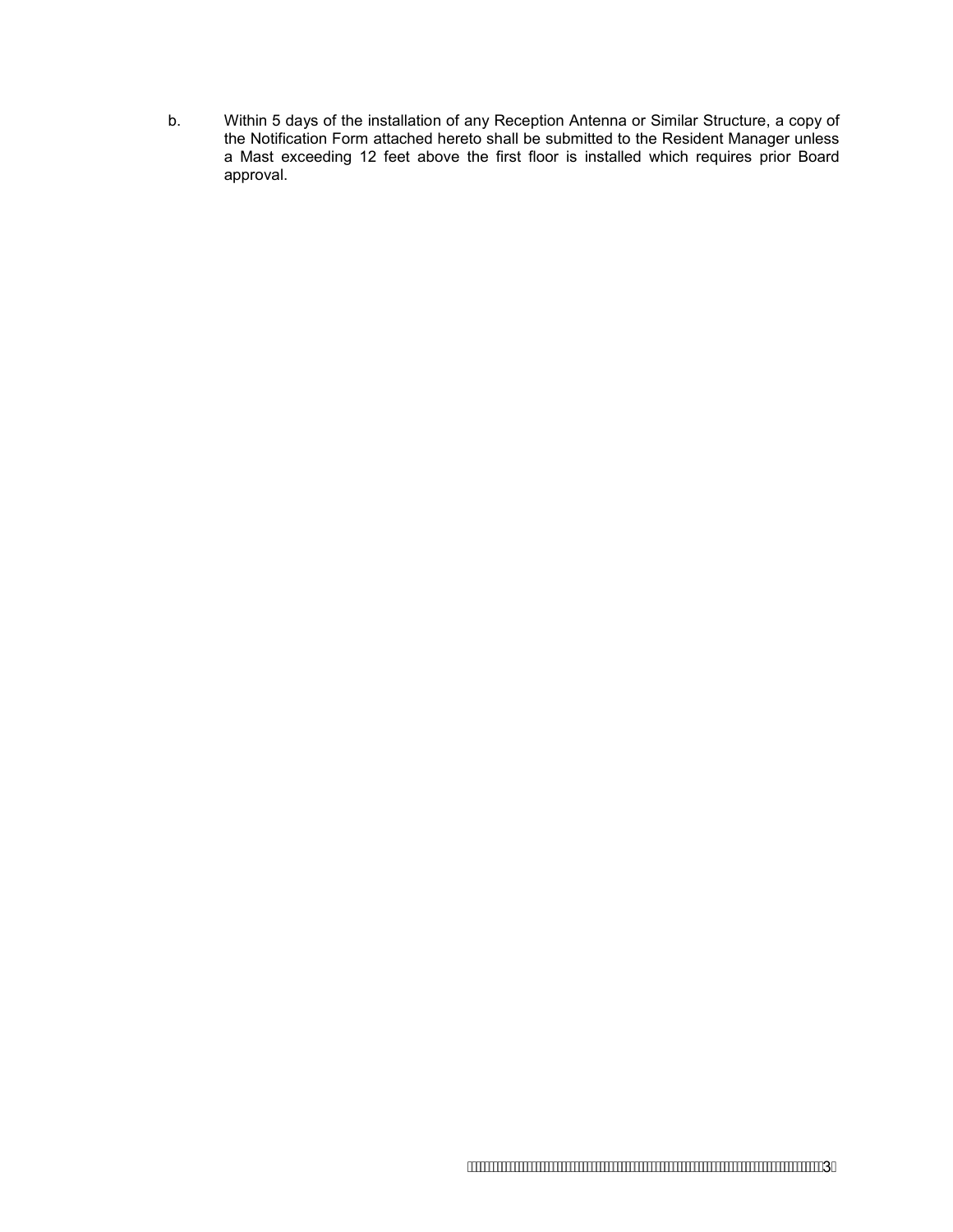#### **ATTACHMENT 2**

#### **INSTALLATION OF SOLAR ENERGY DEVICES**

#### 1. Definitions, as used in these rules:

"Unit" means the area within the perimeter, party or interior load-bearing walls, floors, ceilings and roofs of the unit - see Paragraph A.1(d) of the Declaration for details.

a. *Note: The definition of "unit" in the Declaration means that installation of solar energy devices on the unit will not be possible and every owner must comply with the procedures outlined below for installing solar energy devices on the common elements and limited common elements.* 

"Common elements" and "limited common elements" means: all structural parts of the project, including slabs, columns, and beams; all exterior unit walls; all yards, roofs, walkways, carports, etc. (see Paragraphs A.2. and A.3. of the Declaration for more details).

a. *Note: Since installation of solar energy devices will only be possible on the common elements and limited common elements, owners must comply with the procedures outlined below for installing solar energy devices on those areas.)* 

"HEEP" means Hawaii Energy Efficiency Programs operated under contract by the Hawaii Public Utilities Commission, or successor program.

"HEEP Standards" means the most current residential solar system standards and specifications established by HEEP.

"Unit Owner" or "Owner" means the person owning, or the persons owning jointly or in common, a unit and its appurtenant common interest, or the lessee of any recorded lease of a unit, if any.

"Solar energy device" means any identifiable facility, equipment, apparatus, or the like, including a photovoltaic cell application, that makes use of solar energy for heating, cooling, or reducing the use of other types of energy dependent upon fossil fuel for generation. Any equipment that cannot be used as a solar device without being incorporated with other equipment will not qualify as a "solar energy device" unless it is installed in place with the other equipment and ready to be made operational. "Solar energy device" does not include skylights or windows.

#### 2. Prohibitions:

- a. No skylights or windows may be installed at the project as solar energy devices.
- b. Only a unit owner may install a solar energy device at the project. No tenant or other resident may install a solar energy device on a unit at the project except with the written permission of the unit owner, and the unit owner must: (i) submit the application form on behalf of the tenant; and (ii) assume all responsibilities imposed by these rules and the law on a unit owner who installs a solar energy device.
- c. No unit owner may trim any vegetation/landscaping on the common elements in connection with the installation of a solar energy device without the prior written permission of the Board.
- d. **A unit owner may only install a solar energy device on the owner's unit if the unit extends from the ground to the roof.**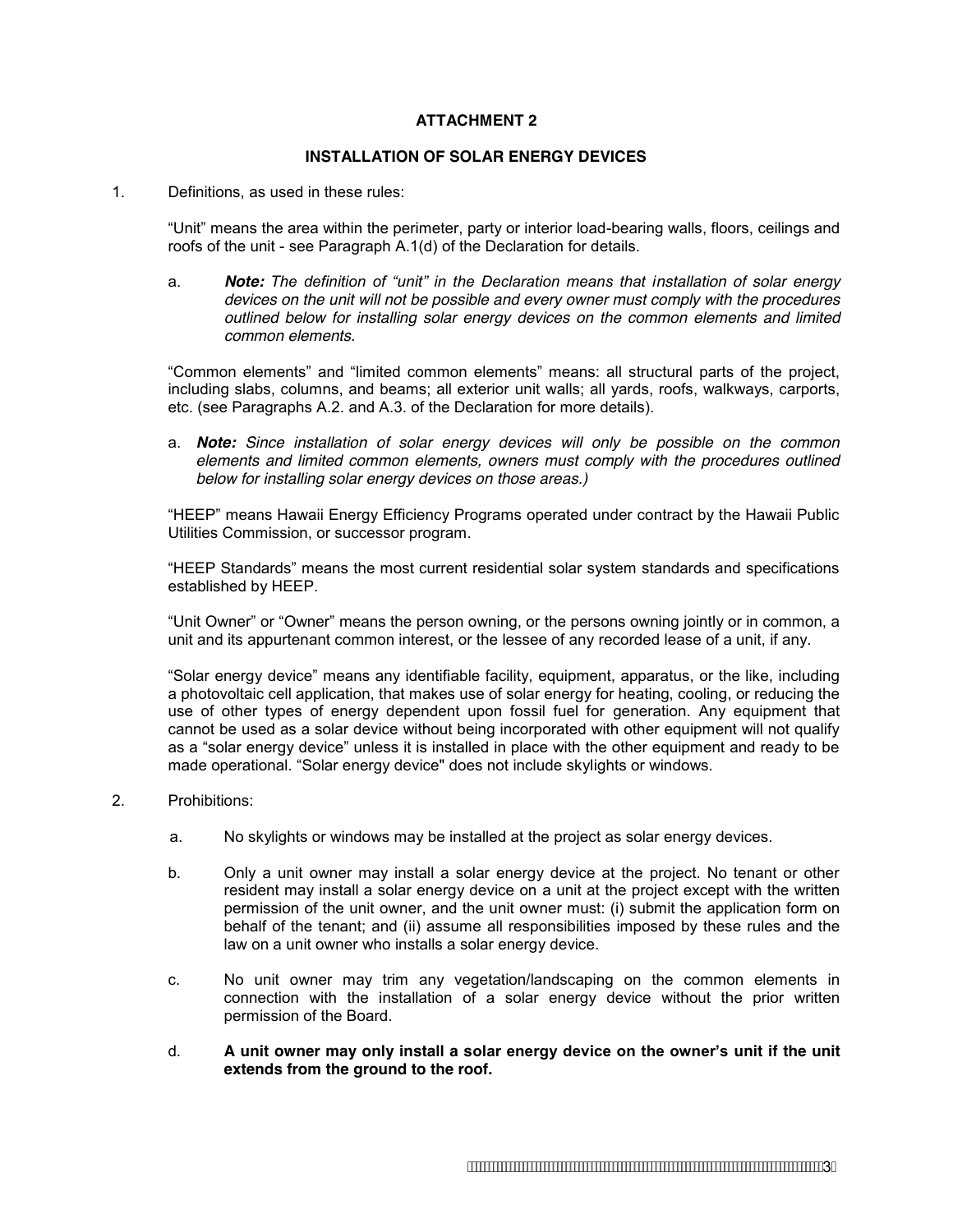- e. No solar energy device may be placed on a common element or limited common element as defined by the declaration, unless the owner first obtains the written consent of the Board and otherwise meets the requirements of these rules and the law.
- f. No water tanks may be installed on the roof; therefore passive solar water heaters are prohibited.
- 3. Pre-Installation Procedure:
	- a. General. Any owner proposing to install a solar energy device must:
		- 1. Submit a fully completed copy of the Association's solar energy device installation form (attached) and obtain the consent of the Board prior to beginning the installation.
		- 2. Hire a contractor licensed in the State of Hawaii to install the solar energy device.
		- 3. Obtain a building permit for the installation of the solar energy device.
		- 4. Confirm in writing that the solar energy device will be installed in accordance with HEEP Standards, where applicable, except as otherwise permitted or required by these rules.
	- b. Common and Limited Common Elements. In addition to the general requirements above, any unit owner proposing to install a solar energy device on any common element or limited common element at the project must:
		- 1. Prior to installation, have the owner's contractor confirm in writing that the area on which the solar energy device is to be installed can support the weight of the device.
		- 2. Prior to installation, contact the Board or the Managing Agent for details about the roof warranty. If a roof warranty for materials or labor exists at the time of the proposed installation of the solar energy device, provide written confirmation from the company which issued the roof warranty that installing the solar energy device will not void the warranty. Contact the Board or the Managing Agent for details about the roof warranty. A copy of this confirmation must be provided to the Board.
		- 3. Within fourteen days of obtaining written approval of the installation of the solar energy device by the Board, provide the Board with a certificate of insurance from a company admitted to do business in Hawaii, naming the Association as an additional insured on the unit owner's insurance policy.
- 4. Installation Requirements:
	- a. Except as permitted in the last paragraph of this subsection, an owner installing a solar energy device at the project must:
		- 1. To the maximum extent possible, consistent with the effective functioning of the solar energy device, the preferred order of installing the solar energy device is: (1) flat on the roof of the owner's carport, (2) flat on the owner's waterside flat roof, (3) flat on the sloped roof immediately above the owner's unit on the waterside, (4) flat on the sloped roof immediately above the owner's unit on the street side. The Building and Grounds committee will make final decisions on location based on the specific circumstances affecting each unit provided the installation does not infringe on the roof of an adjacent owner.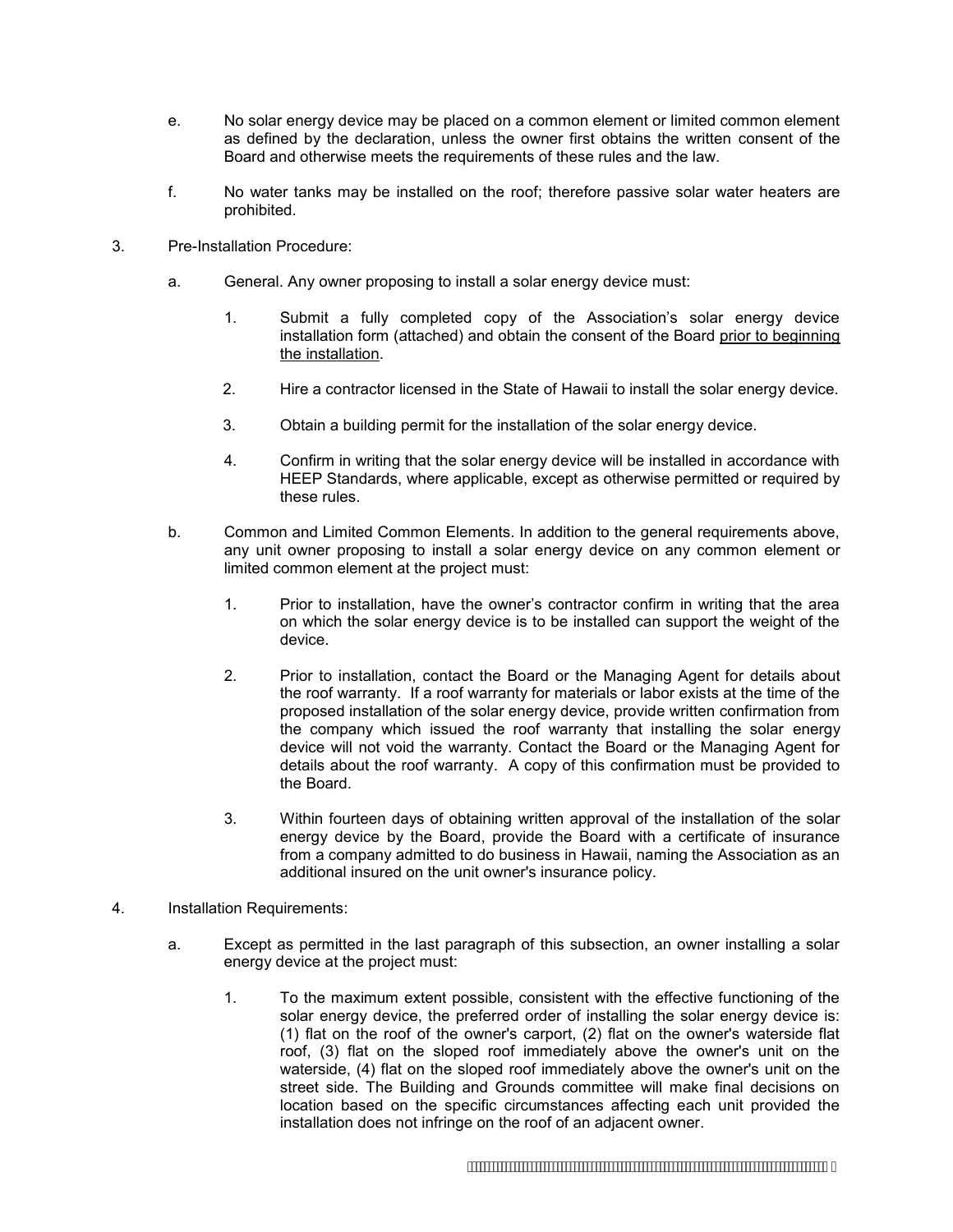- 2. Integrate the solar energy device installation into the architecture and design of the unit and make the solar energy device as visually unobtrusive as possible. (For example, no part of the solar energy device installation, including the panels, any piping, or any other exposed part of the installation may be higher than the peak of the roof on which the solar energy device is mounted.)
- 3. Ensure that none of the exposed parts of the solar energy device have reflective surfaces and paint all exposed surfaces to match the surface on which the solar energy device is mounted. (Owners shall be responsible for ensuring that the painted surfaces are properly maintained to prevent peeling and cracking of the paint.)
- 4. Ensure that any pipes or other part of the solar energy device that must be installed on the walls of the unit are enclosed with material that is similar in color and texture to the walls.
- 5. If a water heater or storage tank will not fit in the existing location of the unit's water heater: (1) install the tank in the location approved by the Board; and (2) enclose the tank or heater so that it is not visible from outside the owner's unit.
- b. If compliance with the requirements of subsections i, ii, iii, iv, or v, above, will: (1) render the owner's solar energy device more than twenty-five per cent less efficient; or (2) increase the cost of installing the device by more than fifteen per cent, the unit owner may ask the Board for an exemption from those requirements. That exemption may include the right to install the solar energy device or part thereof: (1) in a different location; or (2) at a different angle/elevation. In making the request, however, the unit owner shall have the burden of proving that compliance with any of the requirements of subsections i through v will either render the solar energy device more than twenty-five per cent less efficient or increase the cost of installing the device by more than fifteen per cent. Note that an owner will not be permitted to install a solar energy device on the roof above any other owner's unit or limited common elements.
- 5. Post-Installation Procedure:
	- a. An owner must: (1) register the completed solar energy device installation with the Board within thirty days of its installation; and (2) confirm in writing that the solar energy device has been installed in accordance with HEEP Standards, except as otherwise permitted or required by these rules; and (3) confirm in writing that the solar energy device has been installed in accordance with plans and specifications approved by the Board.
- 6. Maintenance, repair, replacement and removal:
	- a. If a solar energy device is placed on a common element or limited common element, the unit owner and each successive owner of the unit on which the device is placed shall be responsible for:
		- 1. Any costs for damages to: (1) the device; (2) the common elements; (3) the limited common elements; or (4) any adjacent units, arising or resulting from the installation, maintenance, repair, removal, or replacement of the device.
		- 2. Any repair, maintenance, removal, and replacement of the solar energy device, for as long as the solar energy device remains on the common elements or limited common elements.
		- 3. Removing the solar energy device if necessary for the repair, maintenance, or replacement of the common elements or limited common elements. Owners of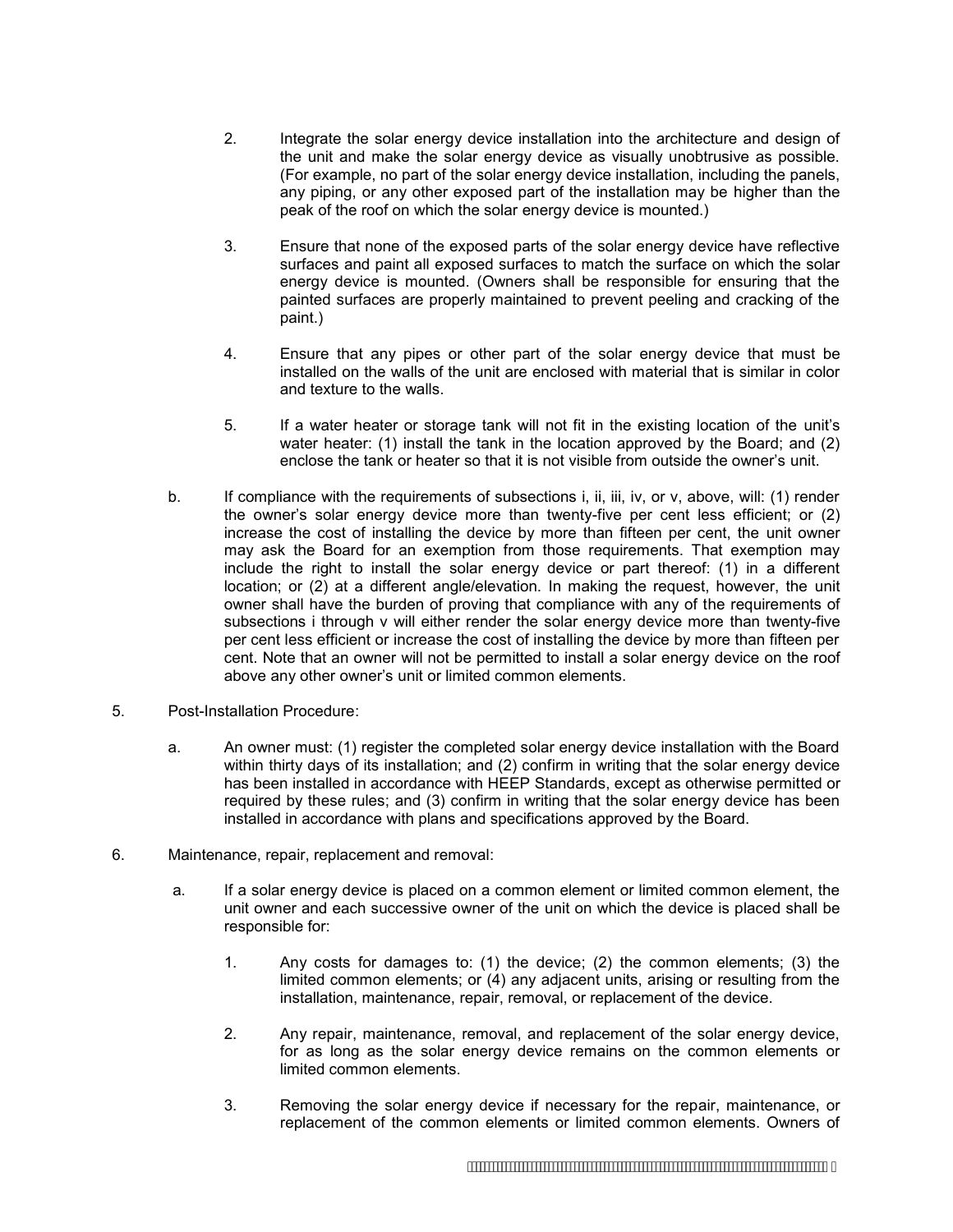the solar energy device are responsible for all increase in repair and maintenance costs to the common elements caused by the solar energy device.

- b. The Board may also require the removal of a solar energy device that threatens the health or safety of project residents.
- c. Upon the transfer of ownership of an apartment, the new owner shall be obligated to comply with the requirements of these rules. The owner and each successive owner shall at all times, maintain a policy of insurance covering the obligations of the owner under these rules. The policy shall name the Association as an additional insured under the policy, and the owner shall not less than annually provide the Board with a current certificate of insurance confirming that the policy is in effect.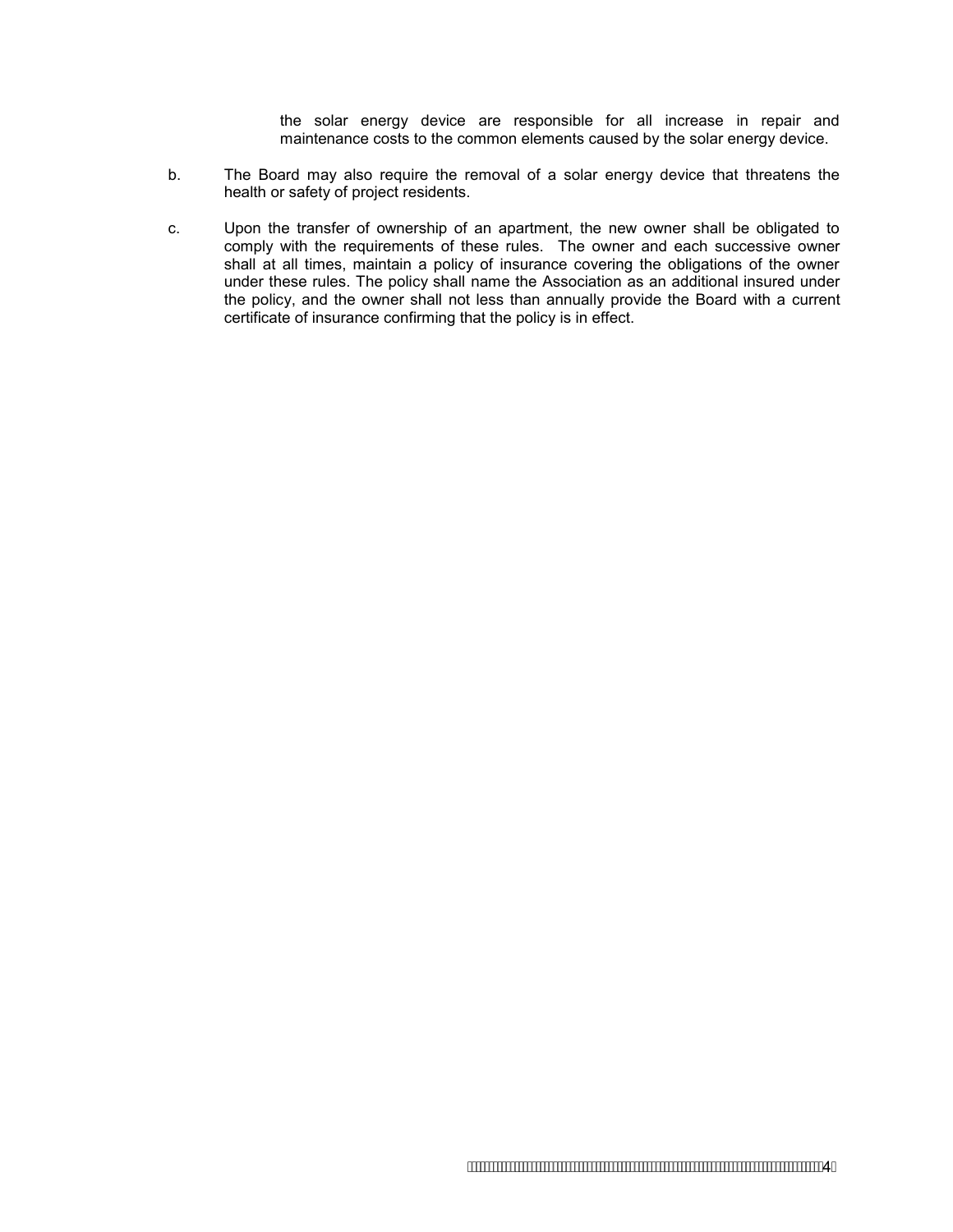#### **ATTACHMENT 3**

#### **BY-LAWS ARTICLE V, SECTION 9**

#### **ABATEMENT AND ENJOINMENT OF VIOLATIONS BY UNIT OWNERS**

The violation of any of the House Rules, the breach of any of these By-Laws or the breach of any provision of the Declaration shall give the Board of Directors the rights in addition to any other rights set forth in the Declaration or in these By-Laws;

- (a) To enjoin, abate or remedy by appropriate legal proceedings, the continuance of any such breach, and all costs thereof, including attorneys' fees, shall be paid by the defaulting unit owner on demand;
- (b) To impose monetary penalties upon unit owners, tenants and employees of a unit owner, and any other persons using the property for any purpose whatsoever (hereinafter collectively referred to as "owners and other persons") and, at its discretion, to establish a schedule of the penalties to be imposed. In the event that such a schedule is established, the Board of Directors may authorize the Managing Agent or resident manager to impose the aforementioned penalties upon owners and other persons in accordance with such schedule.
	- 1) Appeal Procedure. The person penalized (hereinafter referred to as the "offender") may appeal from the penalty imposed by the Board of Directors, the Managing Agent, or the resident manager, as follows:
		- i. Notice of Appeal. The offender may appeal such penalty within thirty (30) days after receiving notice thereof, by filing with the Secretary a written notice of his or her appeal and the reasons therefore. The filing of a notice of appeal shall not halt the accrual of any ongoing penalties imposed for the violation which is the subject of the appeal. However, the Board of Directors may waive or rescind all or part of the aforesaid penalties at the time of the hearing of such appeal.
		- ii. Time for Hearing Appeal. All appeals shall be heard at a meeting of the Board of Directors within ninety (90) days after the notice of appeal has been filed with the Secretary.
		- iii. Procedure. The cause of the penalty shall be reported in writing by the Board of Directors, the Managing Agent, or the resident manager at such a meeting, with a statement of the facts on which the penalty was based, a copy of which shall be furnished to the appellant at least ten (10) days before the meeting, at which time a copy thereof shall also be filed the Secretary. The appellant shall then present his or her defense in writing, to which the Board or its designee may reply orally. The appellant or any one owner or other person on his or her behalf may then respond, and the Board or its designee may again speak in support of the penalty imposed. Thereafter, no further discussion, except among the Board itself, shall be allowed.
		- iv. Disposition of Appeal. The Board of Directors shall vote as to whether the penalty shall be affirmed. If a majority of those present vote in the affirmative, the penalty shall stand and shall be remitted by the offender in full, within seven (7) days of the date of such meeting. If less than a majority of those present vote in the affirmative, then the penalty shall thereby be rescinded.

4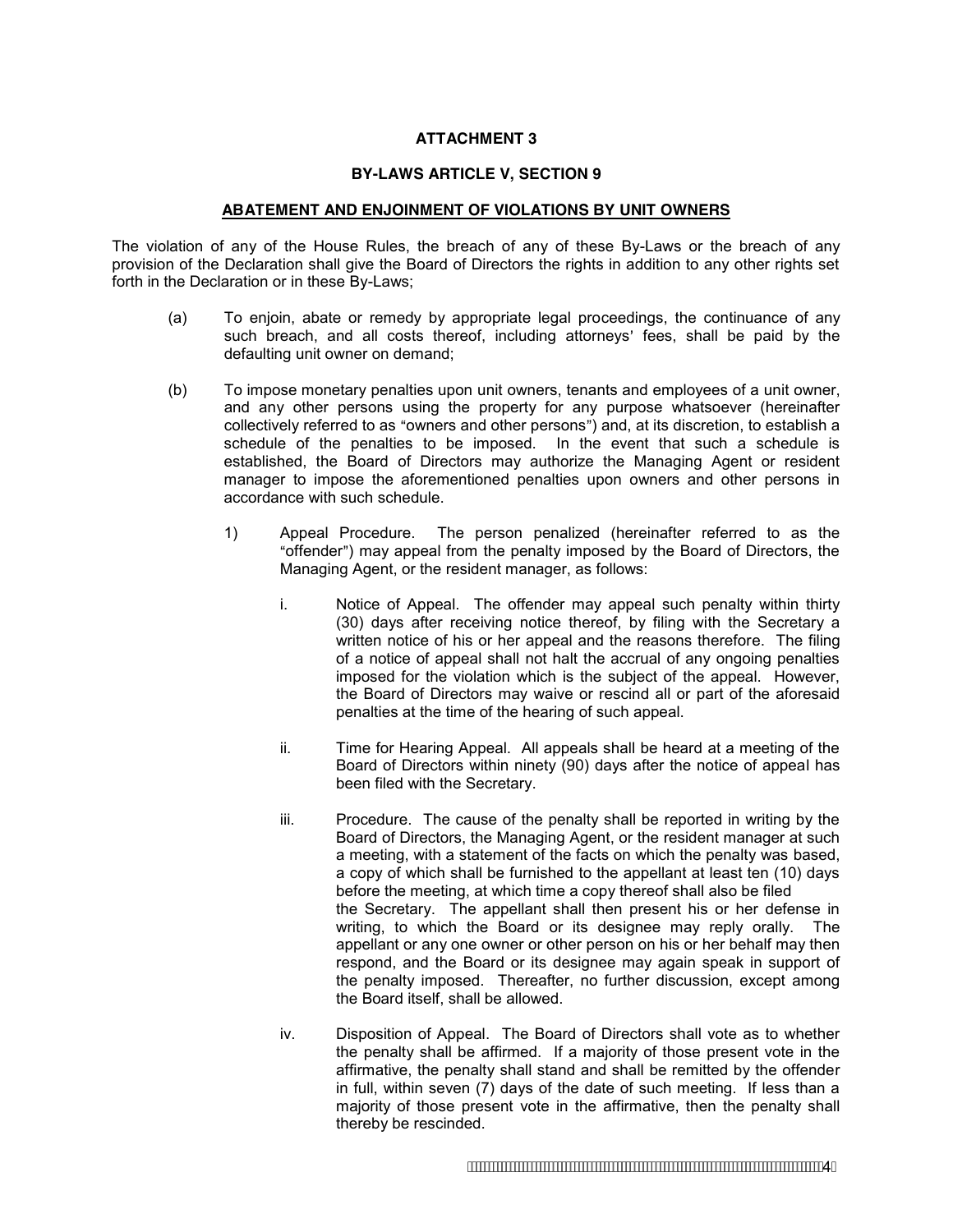(c) To recover any damages, expenses, costs, attorneys' fees, and penalties (except penalties for which an appeal to the Board of Directors is pending or for which the appeal period under Article V, Section 9(b) has not yet expired) assessed against a unit owner by the Association as the result of such unit owner's violation of the Declaration, these By-Laws, or the House Rule.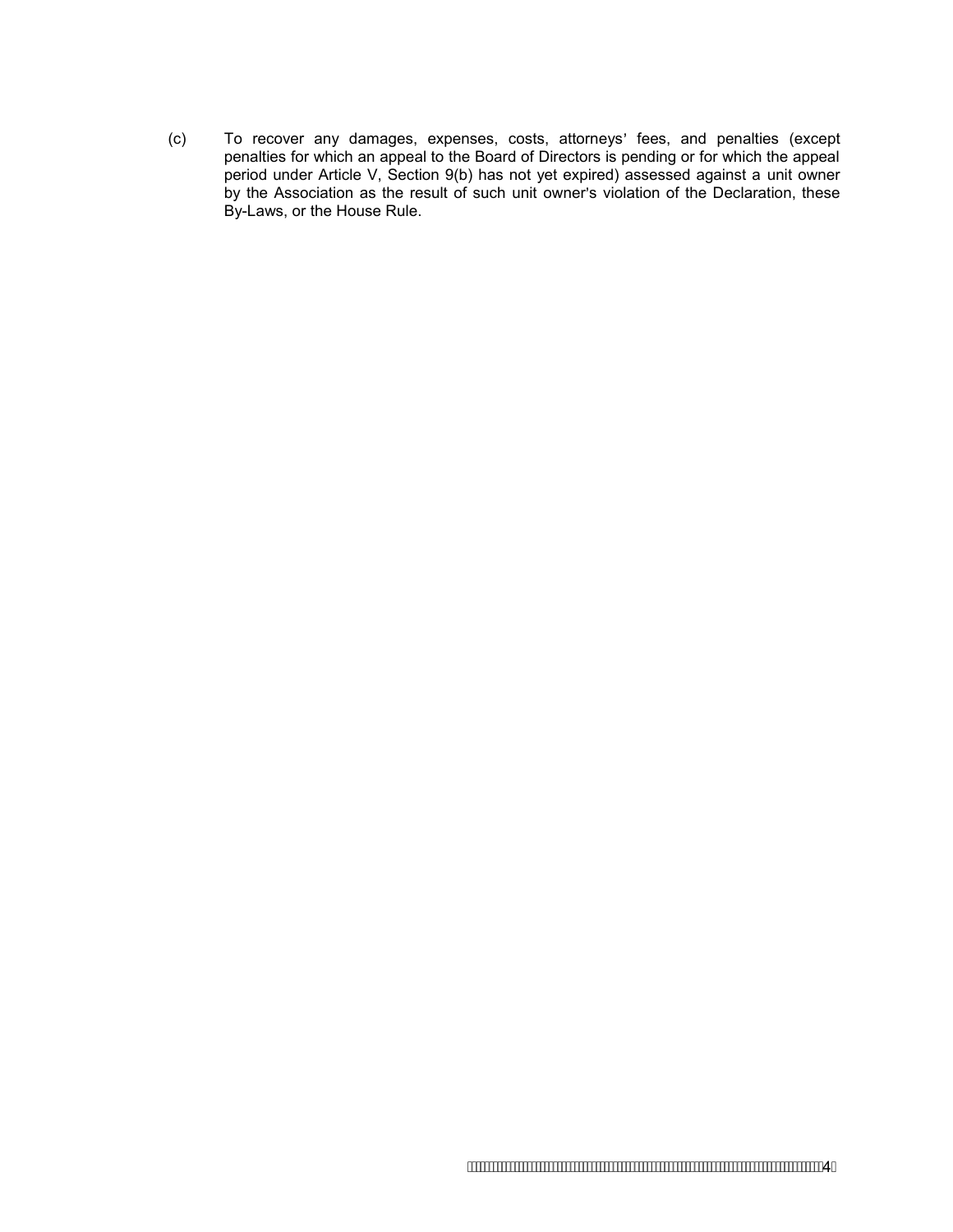## **ATTACHMENT 4**

### **OWNER INSTALLED SECURITY DEVICES**

- I. General Requirements for Owner Installed Security Devices
	- 1. Personal safety and privacy are two ideals of the Koko Isle condominium. Owners are permitted to install security devices, provided they fully comply with these rules and the governing documents for Koko Isle.
	- 2. Common courtesy and respect warrant that uninvited photographing or audio/visual recording of activities of other occupants, employees, workers or contractors without permission may be inappropriate.
	- 3. All owners must be respectful of a neighbor's right to privacy when installing surveillance systems for their own personal safety and property protection. It is the responsibility of an owner to ensure that an owner's personal home security system installation does not intrude on the privacy of others.
	- 4. Owners, who choose to install home security cameras, are responsible to place the equipment in the least intrusive or visible locations, and in a manner that it will be focused on an owner's personal property. No camera or other security device shall be directed at windows of adjacent structures, or a neighbor's privacy or limited common element areas.
	- 5. Owners may be required to relocate or remove a security device at their expense if the Board or another Association representative determines that the device intrudes on the privacy of other persons, or if the device is otherwise in violation of these rules.
- II. Installation and Maintenance Requirements for Owner Installed Security Devices
	- 1. If a contractor will be used, owners must submit in advance the name and license number of their contractor, and certificate of insurance of their contractor. Any electrical work relating to an owner's apartment must be performed by an electrician who is licensed and insured in the State of Hawaii.
	- 2. Owner installed security devices are considered part of an owner's apartment and not part of the common elements, as those terms are defined in the Declaration. As such, an owner installing the device is solely responsible for the installation, maintenance, repair of the device, and for any damage the device may cause to the common elements, limited common or other apartments.
	- 3. The Association may repair, replace or remove the security surveillance device at the apartment owner's expense if after reasonable notice from the Board the apartment owner has failed to comply with any of these terms.
	- 4. The Association shall have the right to access or remove the Owner's security devices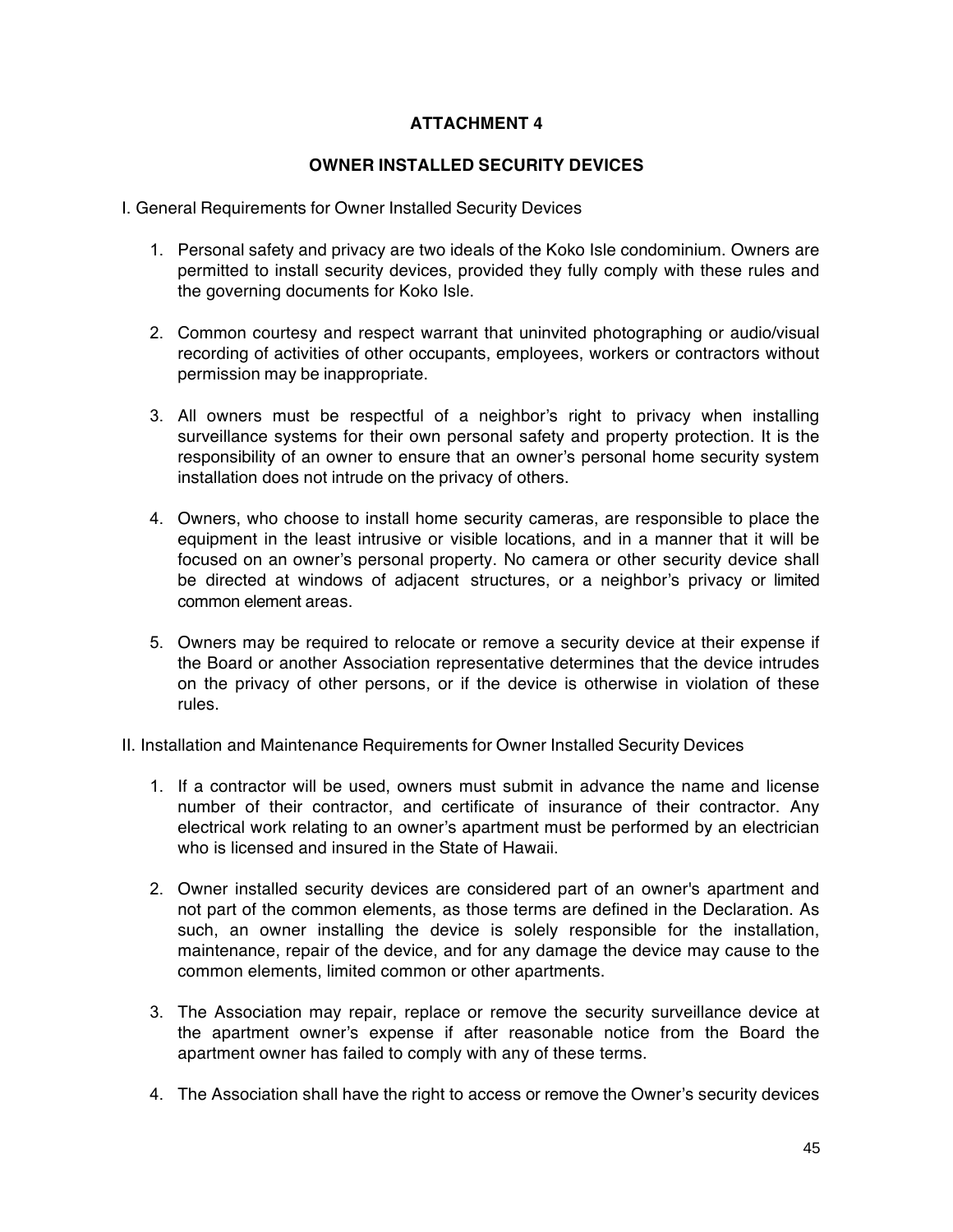attached to limited common or common elements as necessary for the maintenance of the common elements or for the operation of the condominium, without incurring any liability for trespass. An owner shall promptly pay to the Association upon demand all sums spent by the Association for the purposes of removing, storing, and reinstalling their security devices.

- 5. Owners of security surveillance devices shall be responsible for any increase in the cost of the maintenance and repair of the Project attributable to owner installed security devices.
- 6. An owner acknowledges that the exterior floors, walls, roofs and window frames were not originally designed or constructed to include any security devices. The Association has an obligation to maintain and repair the exterior floors, walls, roofs and window frames only for its originally intended purpose. Any damage to the security devices despite the normal maintenance and repair of the exterior floors, walls, roofs and window frames for such originally intended purpose shall be the sole responsibility of the owner.
- 7. An owner will advise any parties interested in acquiring an owner's unit of:
	- (a) the owner installed security devices; and

(b) the restrictions described herein. Upon the sale of the unit to a new owner, the new owner will be deemed the "Owner" for purposes of this provision.

- 8. Owners, their heirs, personal representatives, successors and assigns, shall:
	- (a) release, acquit and forever discharge; and

(b) indemnify and defend the Association and its officers, directors, agents, employees, members, personal representatives, insurers, indemnitors, predecessors, successors, and assigns, from and on account of any and all disputes, claims, controversies, causes of action, liabilities, injuries and damages of whatsoever nature, past, present, or future, in, related to, arising out of, resulting from or in any way connected to the installation of the owner installed security devices and the Board's consent to allow the security devices to be installed at the project.

- 9. An owner shall not alter the installation of security devices, as approved by the Board or another Association representative, without first providing written notification to the Board. Alterations require obtaining Board or Association representative approval of the modifications in writing.
- 10. An owner may be required to remove the owner's security device, at the owner's sole cost and expense, if the device:
	- (a) was not approved by the Board,
	- (b) is different from the plans or design approved by the Board,
	- (c) intrudes on the privacy of other persons, or
	- (d) is otherwise in violation of these rules or the governing documents for Koko Isle.